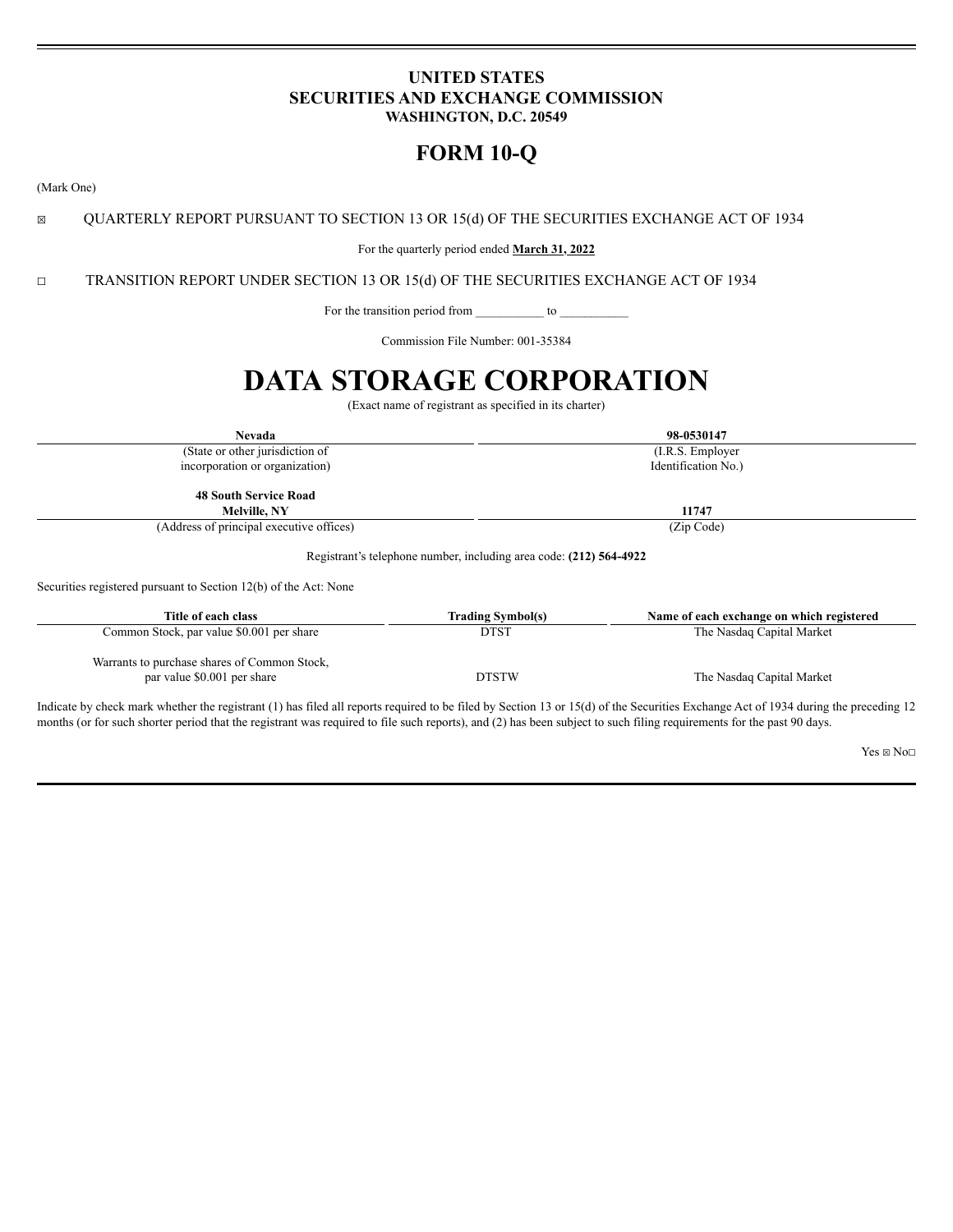Indicate by check mark whether the registrant has submitted electronically every Interactive Data File required to be submitted pursuant to Rule 405 of Regulation S-T (§232.405 of this chapter) during the preceding 12 months (or for such shorter period that the registrant was required to submit such files).

Yes  $\boxtimes$  No  $\Box$ 

Indicate by check mark whether the registrant is a large accelerated filer, an accelerated filer, a non-accelerated filer, a smaller reporting company or an emerging growth company filer. See definition of "large accelerated filer," "accelerated filer," "smaller reporting company," and "emerging growth company" in Rule 12b-2 of the Exchange Act.

Large Accelerated Filer □ and settled Filer □ and settled Filer □ and settled Filer □

Non-Accelerated Filer  $\boxtimes$  Smaller Reporting Company  $\boxtimes$ Emerging Growth Company □

If an emerging growth company, indicate by check mark if the registrant has elected not to use the extended transition period for complying with any new or revised financial accounting standards provided pursuant to Section 13(a) of the Exchange Act.  $□$ 

Indicate by check mark whether the registrant is a shell company (as defined in Rule 12b-2 of the Exchange Act).  $Yes \Box No \boxtimes$ 

The number of shares of the registrant's common stock, \$0.001 par value per share, outstanding as of May 13, 2022, was 6,697,127.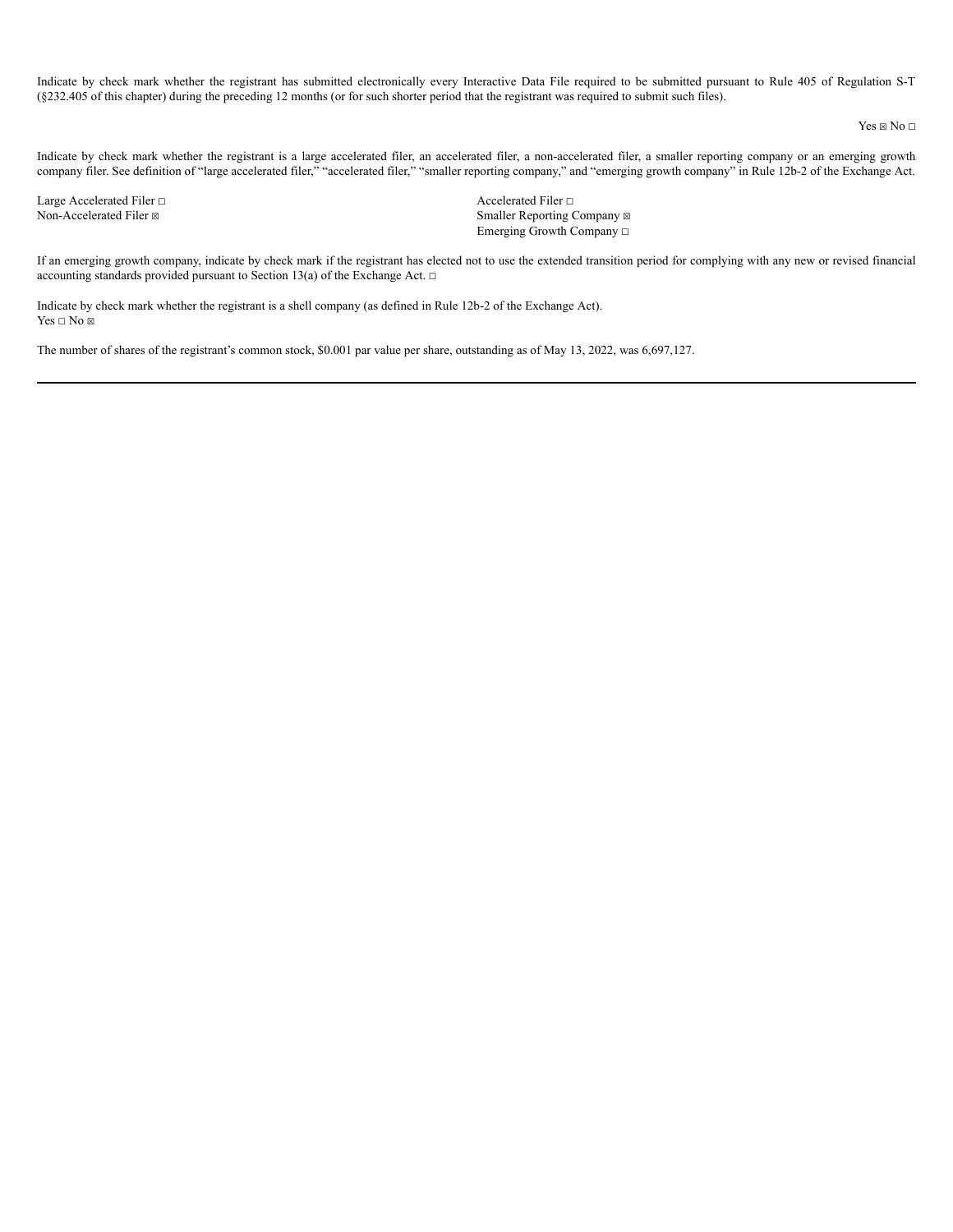# **DATA STORAGE CORPORATION FORM 10-Q INDEX**

|          |                                                                                                                      | Page                    |
|----------|----------------------------------------------------------------------------------------------------------------------|-------------------------|
|          | PART I- FINANCIAL INFORMATION                                                                                        |                         |
| Item 1   | <b>Financial Statements</b>                                                                                          |                         |
|          | Condensed Consolidated Balance Sheets as of March 31, 2022 (unaudited) and December 31, 2021                         |                         |
|          | Condensed Consolidated Statements of Operations for the three months ended March 31, 2022 and 2021 (unaudited)       | $\overline{c}$          |
|          | Condensed Consolidated Statements of Stockholders' Equity for three months ended March 31, 2022 and 2021 (unaudited) | 3                       |
|          | Condensed Consolidated Statements of Cash Flows for the three months ended March 31, 2022 and 2021 (unaudited)       | $\overline{\mathbf{4}}$ |
|          | <b>Notes to Condensed Consolidated Financial Statements</b>                                                          | 5                       |
| Item 2.  | <u>Management's Discussion and Analysis of Financial Condition and Results of Operations</u>                         | 21                      |
| Item 3.  | <b>Quantitative and Qualitative Disclosures About Market Risk</b>                                                    | 27                      |
| Item 4.  | <b>Control and Procedures</b>                                                                                        | 27                      |
|          | <b>PART II- OTHER INFORMATION</b>                                                                                    | 27                      |
| Item 1.  | <b>Legal Proceedings</b>                                                                                             | 27                      |
| Item 1A. | <b>Risk Factors</b>                                                                                                  | 28                      |
| Item 2.  | Unregistered Sales of Equity Securities and Use of Proceeds                                                          | 28                      |
| Item 3.  | <b>Defaults Upon Senior Securities</b>                                                                               | 28                      |
| Item 4.  | <b>Mine Safety Disclosures</b>                                                                                       | 28                      |
| Item 5.  | <b>Other Information</b>                                                                                             | 28                      |
| Item 6.  | <b>Exhibits</b>                                                                                                      | 28                      |
|          |                                                                                                                      |                         |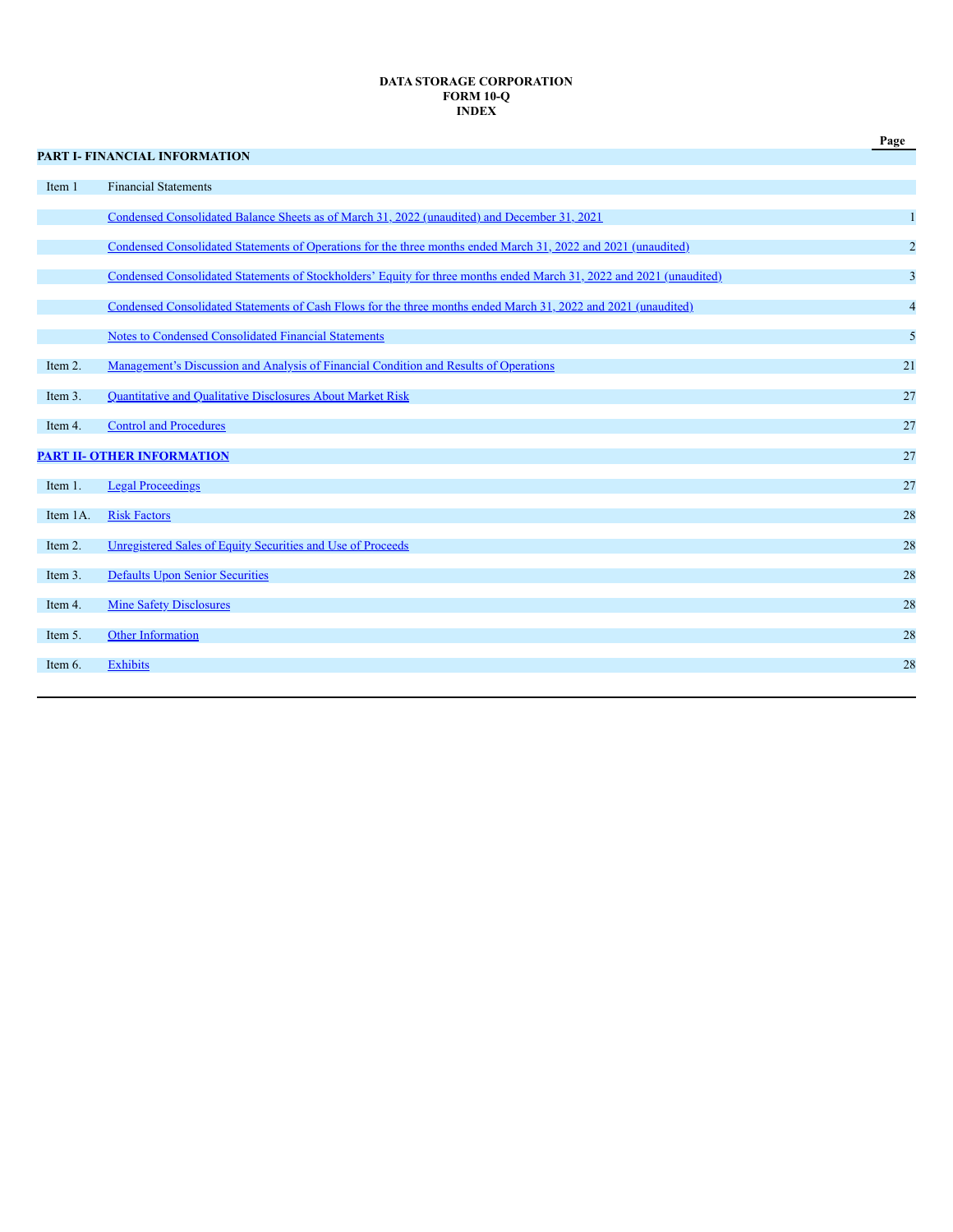# **DATA STORAGE CORPORATION AND SUBSIDIARIES CONDENSED CONSOLIDATED BALANCE SHEETS**

<span id="page-3-0"></span>

|                                                                                                                                                    | March 31, 2022<br>(Unaudited) |              |              | <b>December 31, 2021</b> |
|----------------------------------------------------------------------------------------------------------------------------------------------------|-------------------------------|--------------|--------------|--------------------------|
| <b>ASSETS</b>                                                                                                                                      |                               |              |              |                          |
| <b>Current Assets:</b>                                                                                                                             |                               |              |              |                          |
| Cash and cash equivalents                                                                                                                          | $\mathbb{S}$                  | 13,420,707   | $\mathbb{S}$ | 12,135,803               |
| Accounts receivable (less allowance for credit losses of \$47,523 and \$30,000 in 2021 and 2020,<br>respectively)                                  |                               | 3,524,464    |              | 2,384,367                |
| Prepaid expenses and other current assets                                                                                                          |                               | 1,256,243    |              | 536,401                  |
| <b>Total Current Assets</b>                                                                                                                        |                               | 18,201,414   |              | 15,056,571               |
| Property and Equipment:                                                                                                                            |                               |              |              |                          |
| Property and equipment                                                                                                                             |                               | 7,502,490    |              | 6,595,236                |
| Less-Accumulated depreciation                                                                                                                      |                               | (4,939,373)  |              | (4,657,765)              |
| Net Property and Equipment                                                                                                                         |                               | 2,563,117    |              | 1,937,471                |
|                                                                                                                                                    |                               |              |              |                          |
| Other Assets:                                                                                                                                      |                               |              |              |                          |
| Goodwill                                                                                                                                           |                               | 6,560,671    |              | 6,560,671                |
| Operating lease right-of-use assets                                                                                                                |                               | 374,356      |              | 422,318                  |
| Other assets                                                                                                                                       |                               | 78,045       |              | 103,226                  |
| Intangible assets, net                                                                                                                             |                               | 2,184,836    |              | 2,254,566                |
| <b>Total Other Assets</b>                                                                                                                          |                               | 9,197,908    |              | 9,340,781                |
| <b>Total Assets</b>                                                                                                                                | \$                            | 29,962,439   | S            | 26,334,823               |
|                                                                                                                                                    |                               |              |              |                          |
| <b>LIABILITIES AND STOCKHOLDERS' DEFICIT</b>                                                                                                       |                               |              |              |                          |
| <b>Current Liabilities:</b>                                                                                                                        |                               |              |              |                          |
| Accounts payable and accrued expenses                                                                                                              | \$                            | 4,335,372    | \$           | 1.343.391                |
| Deferred revenue                                                                                                                                   |                               | 292,450      |              | 366,859                  |
| Finance leases payable                                                                                                                             |                               | 386,323      |              | 216,299                  |
| Finance leases payable related party                                                                                                               |                               | 740,530      |              | 839,793                  |
| Operating lease liabilities short term                                                                                                             |                               | 206,231      |              | 205,414                  |
| <b>Total Current Liabilities</b>                                                                                                                   |                               | 5,960,906    |              | 2,971,756                |
| Operating lease liabilities                                                                                                                        |                               | 177,348      |              | 226,344                  |
| Finance leases payable                                                                                                                             |                               | 560,187      |              | 157,424                  |
| Finance leases payable related party                                                                                                               |                               | 432,530      |              | 364,654                  |
| Total Long Term Liabilities                                                                                                                        |                               | 1,170,065    |              | 748,422                  |
|                                                                                                                                                    |                               |              |              |                          |
| <b>Total Liabilities</b>                                                                                                                           |                               | 7,130,971    |              | 3,720,178                |
| Commitments and contingencies (Note XX)                                                                                                            |                               |              |              |                          |
| Stockholders' Equity:                                                                                                                              |                               |              |              |                          |
| Preferred stock, Series A par value \$0.001; 10,000,000 shares authorized; 0 and 0 shares issued<br>and outstanding in 2022 and 2021, respectively |                               |              |              |                          |
| Common stock, par value \$.001; 250,000,000 shares authorized; 6,697,127 and 6,693,793 shares                                                      |                               |              |              |                          |
| issued and outstanding in 2022 and 2021, respectively                                                                                              |                               | 6,697        |              | 6,694                    |
| Additional paid in capital                                                                                                                         |                               | 38,314,591   |              | 38,241,155               |
| Accumulated deficit                                                                                                                                |                               | (15,374,566) |              | (15, 530, 576)           |
| Total Data Storage Corp Stockholders' Equity                                                                                                       |                               | 22,946,722   |              | 22,717,273               |
| Non-controlling interest in consolidated subsidiary                                                                                                |                               | (115, 254)   |              | (102, 628)               |
| Total Stockholder's Equity                                                                                                                         |                               | 22,831,468   |              | 22,614,645               |
| Total Liabilities and Stockholders' Equity                                                                                                         | \$                            | 29,962,439   | \$           | 26,334,823               |

The accompanying notes are an integral part of these condensed consolidated Financial Statements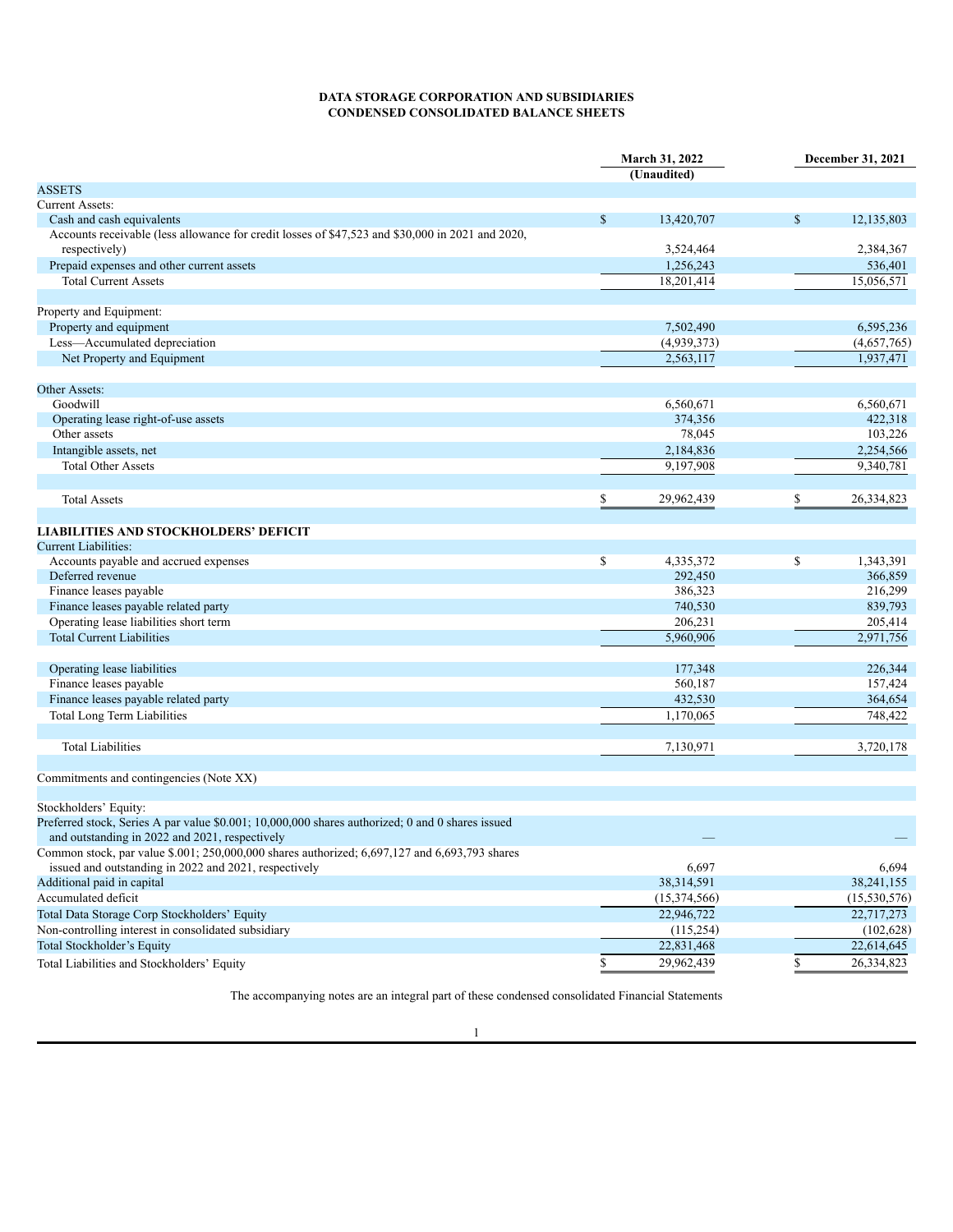# **DATA STORAGE CORPORATION AND SUBSIDIARIES CONDENSED CONSOLIDATED STATEMENTS OF OPERATIONS (Unaudited)**

| (Unaudited) |
|-------------|
|-------------|

<span id="page-4-0"></span>

|                                                                 |                                        | <b>Three Months Ended March 31,</b>         |
|-----------------------------------------------------------------|----------------------------------------|---------------------------------------------|
|                                                                 | 2022                                   | 2021                                        |
| <b>Sales</b>                                                    | $\boldsymbol{\mathsf{S}}$<br>8,657,199 | $\mathbb{S}$<br>2,574,691                   |
| Cost of sales                                                   | 6,011,289                              | 1,420,899                                   |
| <b>Gross Profit</b>                                             | 2,645,910                              | 1,153,792                                   |
| Selling, general and administrative                             | 2,459,866                              | 1,118,407                                   |
| Income from Operations                                          |                                        | 186,044<br>35,385                           |
| Other Expense                                                   |                                        |                                             |
| Interest expense, net                                           |                                        | (42,660)<br>(35,045)                        |
| <b>Total Other Expense</b>                                      |                                        | (42,660)<br>(35,045)                        |
| Income before provision for income taxes                        |                                        | 143,384<br>340                              |
| Provision for income taxes                                      |                                        |                                             |
| Net Income                                                      |                                        | 143,384<br>340                              |
| Non-controlling interest in net loss of consolidated subsidiary |                                        | 12,626<br>1,759                             |
| Net Income attributable to Data Storage Corp                    |                                        | 156,010<br>2,099                            |
| <b>Preferred Stock Dividends</b>                                |                                        | (38, 883)<br>$\qquad \qquad \longleftarrow$ |
| Net Income (Loss) Attributable to Common Stockholders           | $\boldsymbol{\mathsf{S}}$              | 156,010<br>$\mathbb{S}$<br>(36, 784)        |
| Earnings per Share - Basic                                      | $\mathbb{S}$                           | \$<br>0.02<br>(0.01)                        |
| Earning pers Share - Diluted                                    | \$                                     | (0.01)<br>0.02<br>S                         |
| Weighted Average Number of Shares - Basic                       | 6,695,966                              | 3,213,485                                   |
| Weighted Average Number of Shares - Diluted                     | 6,955,900                              | 3,213,485                                   |

The accompanying notes are an integral part of these condensed consolidated Financial Statements

2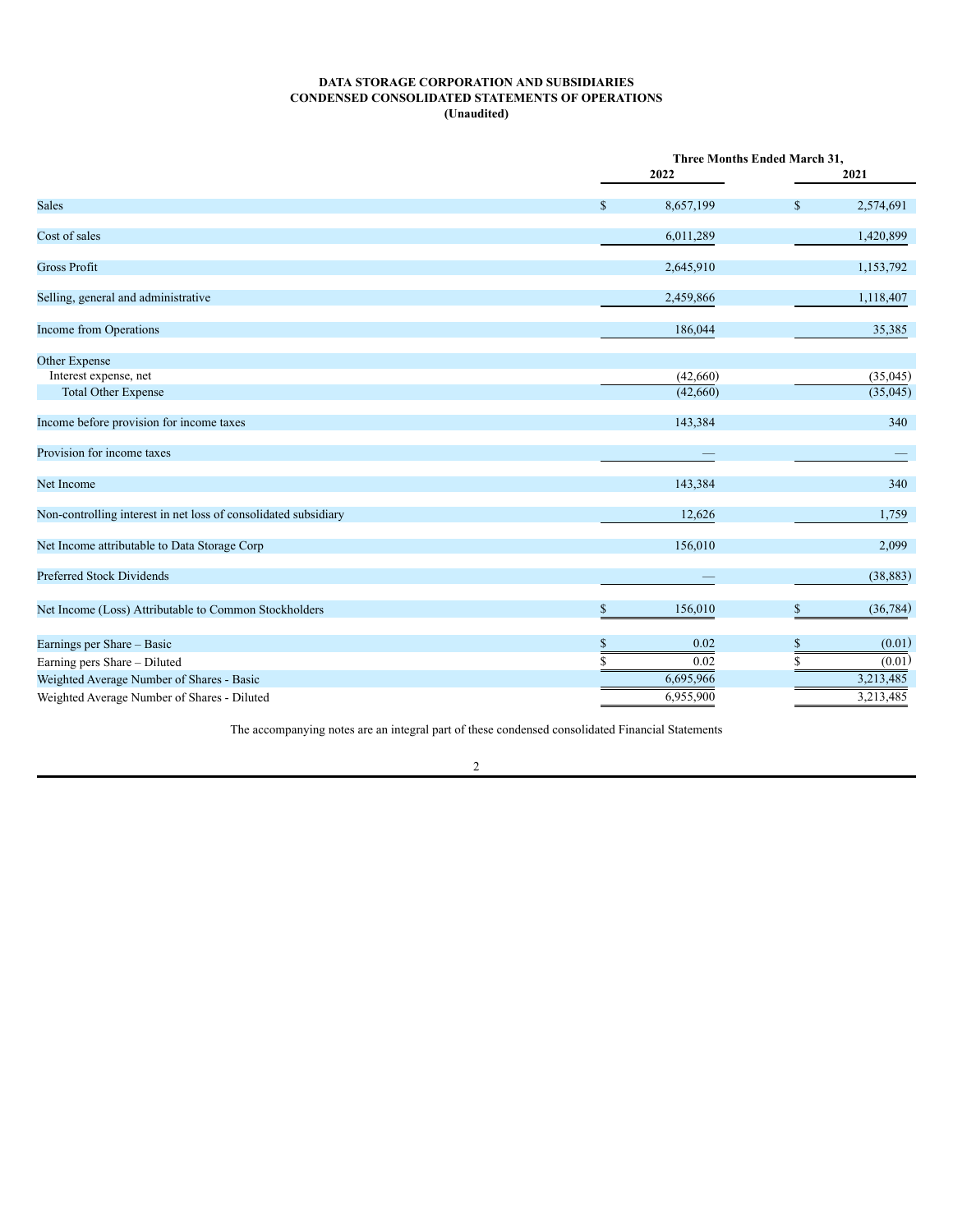# **DATA STORAGE CORPORATION AND SUBSIDIARIES CONDENSED CONSOLIDATED STATEMENTS OF STOCKHOLDERS' EQUITY FOR THE THREE MONTHS ENDED MARCH 31, 2022 AND 2021 (Unaudited)**

<span id="page-5-0"></span>

|                                | <b>Preferred Stock</b> |        | Common Stock  |        |       | <b>Additional</b><br>Paid-in | Accumulated    | Non-<br>Controlling | <b>Total</b><br>Stockholders' |
|--------------------------------|------------------------|--------|---------------|--------|-------|------------------------------|----------------|---------------------|-------------------------------|
|                                | <b>Shares</b>          | Amount | <b>Shares</b> | Amount |       | Capital                      | Deficit        | Interest            | <b>Equity</b>                 |
| <b>Balance January 1, 2021</b> | 1,401,786              | 1,402  | 3,213,485     | S.     | 3,213 | \$17,745,785                 | \$(15,734,737) | \$ (94,705)         | .920,958<br>S.                |
| Stock-based compensation       |                        |        |               |        |       | 42,171                       |                |                     | 42,171                        |
| Net Income (Loss)              |                        |        |               |        |       |                              | 2,099          | (1,759)             | 340                           |
| Preferred stock dividends      |                        |        |               |        |       |                              | (38, 883)      |                     | (38, 883)                     |
| Balance, March 31, 2021        | ,401,786               | 1,402  | 3,213,485     |        | 3,213 | \$17,787,956                 | \$(15,771,521) | \$ (96, 464)        | 1,924,586                     |
|                                |                        |        |               |        |       |                              |                |                     |                               |
| <b>Balance January 1, 2022</b> |                        |        | 6,693,793     | \$.    | 6,694 | \$38,241,155                 | \$(15,530,576) | \$(102,628)         | \$22,614,645                  |
| Stock options exercise         |                        |        | 3,334         |        |       | 6,931                        |                |                     | 6,934                         |
| Stock-based compensation       |                        |        |               |        |       | 66,505                       |                |                     | 66,505                        |
| Net Income (Loss)              |                        |        |               |        |       |                              | 156,010        | (12,626)            | 143,384                       |
| Balance, March 31, 2022        |                        |        | 6,697,127     |        | 6,697 | \$38,314,591                 | \$(15,374,566) | \$(115,254)         | \$22,831,468                  |

The accompanying notes are an integral part of these condensed consolidated Financial Statements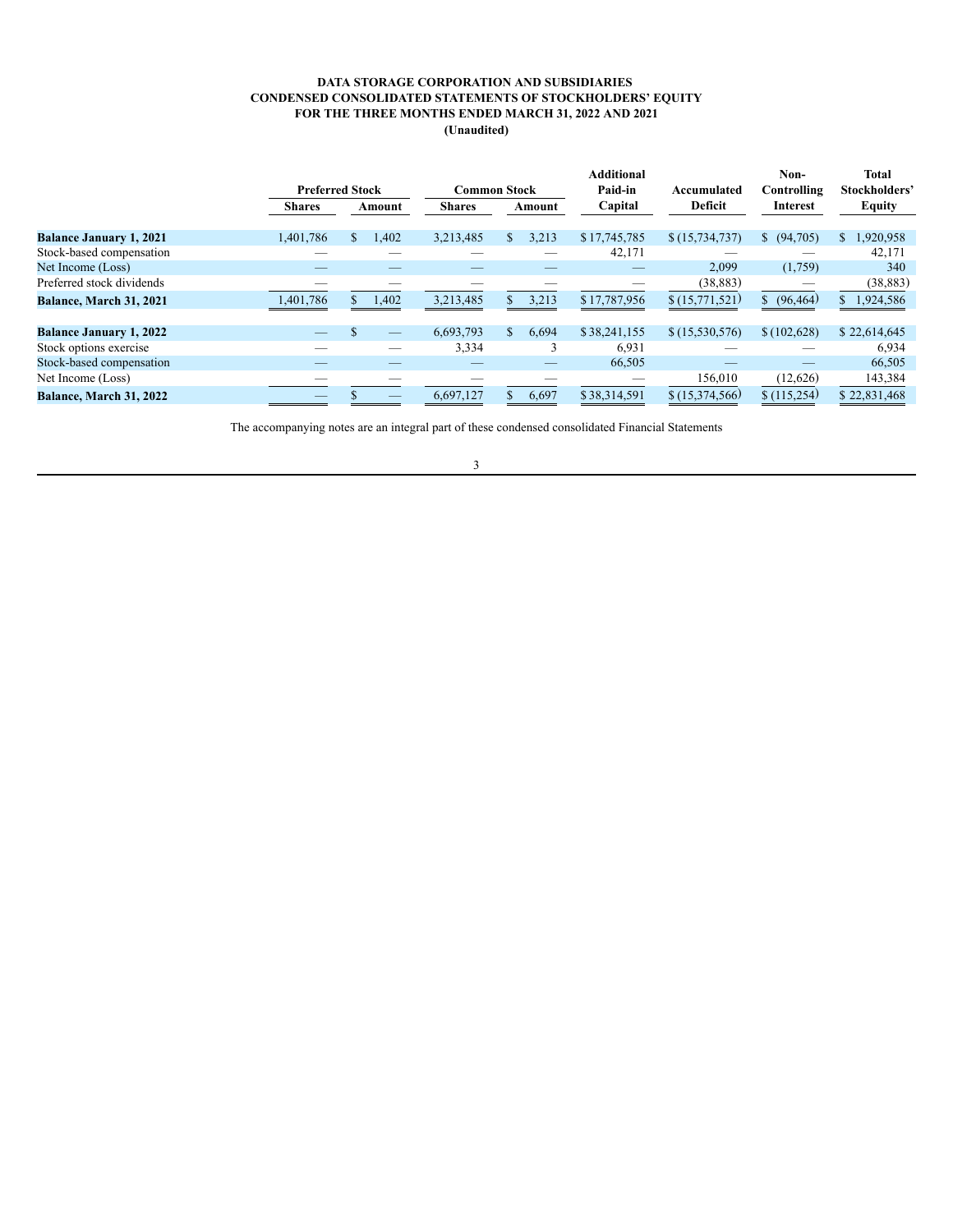# **DATA STORAGE CORPORATION AND SUBSIDIARIES CONDENSED CONSOLIDATED STATEMENTS OF CASH FLOWS (Unaudited)**

<span id="page-6-0"></span>

|                                                                                   | <b>Three Months Ended March 31,</b> |             |    |            |
|-----------------------------------------------------------------------------------|-------------------------------------|-------------|----|------------|
|                                                                                   |                                     | 2022        |    | 2021       |
| Cash Flows from Operating Activities:                                             |                                     |             |    |            |
| Net Income                                                                        | \$                                  | 143,384     | \$ | 340        |
| Adjustments to reconcile net income to net cash provided by operating activities: |                                     |             |    |            |
| Depreciation and amortization                                                     |                                     | 351,338     |    | 267,189    |
| Stock based compensation                                                          |                                     | 66,505      |    | 42,171     |
| Changes in Assets and Liabilities:                                                |                                     |             |    |            |
| Accounts receivable                                                               |                                     | (1,140,097) |    | (170,096)  |
| Other assets                                                                      |                                     | 25,180      |    | (345)      |
| Prepaid expenses and other current assets                                         |                                     | (719, 842)  |    | (290, 018) |
| Right of use asset                                                                |                                     | 47,962      |    | 21,492     |
| Accounts payable and accrued expenses                                             |                                     | 2,991,981   |    | 558,679    |
| Deferred revenue                                                                  |                                     | (74, 409)   |    | (59, 489)  |
| Operating lease liability                                                         |                                     | (48, 179)   |    | (21, 364)  |
| Net Cash Provided by Operating Activities                                         |                                     | 1,643,823   |    | 348,559    |
| Cash Flows from Investing Activities:                                             |                                     |             |    |            |
| Capital expenditures                                                              |                                     | (25,946)    |    | (257, 238) |
| Net Cash Used in Investing Activities                                             |                                     | (25,946)    |    | (257, 238) |
| Cash Flows from Financing Activities:                                             |                                     |             |    |            |
| Repayments of finance lease obligations related party                             |                                     | (274, 393)  |    | (313,925)  |
| Repayments of finance lease obligations                                           |                                     | (65, 515)   |    | (36,682)   |
| Cash received for the exercised of options                                        |                                     | 6,935       |    |            |
| Net Cash Used in Financing Activities                                             |                                     | (332,973)   |    | (350, 607) |
| Increase (decrease) in Cash and Cash Equivalents                                  |                                     | 1,284,904   |    | (259, 286) |
| Cash and Cash Equivalents, Beginning of Period                                    |                                     | 12,135,803  |    | 893,598    |
| Cash and Cash Equivalents, End of Period                                          | \$                                  | 13,420,707  | \$ | 634,312    |
| Supplemental Disclosures:                                                         |                                     |             |    |            |
| Cash paid for interest                                                            | \$                                  | 41,040      | \$ | 31,971     |
| Cash paid for income taxes                                                        | \$                                  |             | \$ |            |
| Non-cash investing and financing activities:                                      |                                     |             |    |            |
| Accrual of preferred stock dividend                                               | \$                                  |             | \$ | 38,883     |
| Assets acquired by finance lease                                                  | \$                                  | 881,308     | \$ | 50,000     |

The accompanying notes are an integral part of these condensed consolidated Financial Statements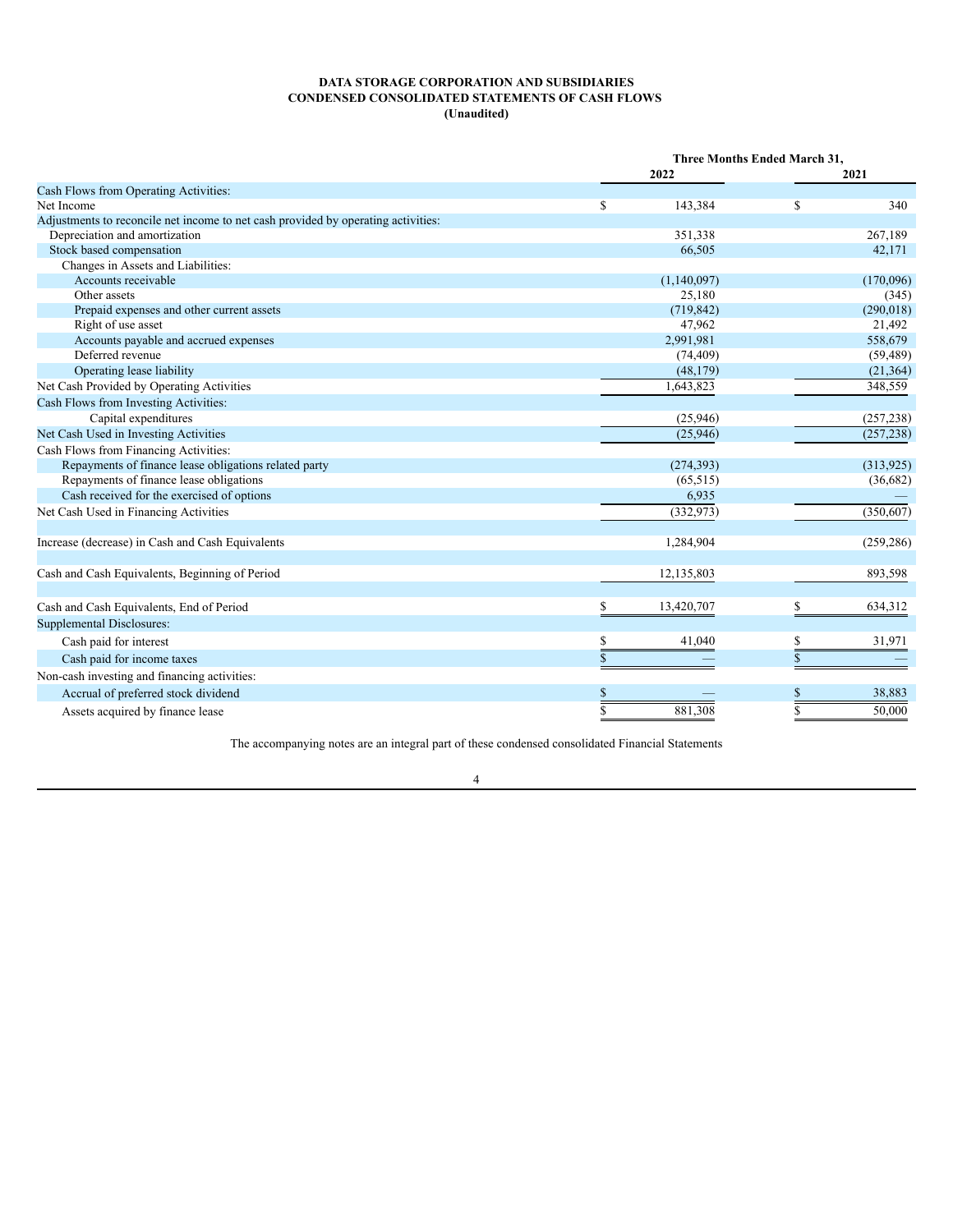#### **DATA STORAGE CORPORATION AND SUBSIDIARIES NOTES TO CONDENSED CONSOLIDATED FINANCIAL STATEMENTS FOR THE THREE MONTHS ENDED MARCH 31, 2022**

#### <span id="page-7-0"></span>**Note 1 - Basis of Presentation, Organization and Other Matters**

Data Storage Corporation ("DSC" or the "Company") provides subscription based, long term agreements for disaster recovery solutions, cloud infrastructure, Cyber Security data analytics and Voice and Data solutions.

Headquartered in Melville, NY, DSC offers solutions and services to businesses within the healthcare, banking and finance, distribution services, manufacturing, construction, education, and government industries. DSC derives its revenues from subscription services and solutions, managed services, software and maintenance, equipment and onboarding provisioning. DSC maintains infrastructure and storage equipment in seven technical centers in New York, Massachusetts, Texas, Florida, North Carolina and Canada.

On May 31, 2021, the Company completed a merger of Flagship Solutions, LLC ("Flagship") (a Florida limited liability company) and the Company's wholly-owned subsidiary, Data Storage FL, LLC. Flagship is a provider of Hybrid Cloud solutions, managed services and cloud solutions. **Note 2 - Summary of Significant Accounting Policies**

#### *Principles of Consolidation*

The Condensed Consolidated Financial statements include the accounts of (i) the Company, (ii) its wholly-owned subsidiaries, Data Storage Corporation, a Delaware corporation, and Data Storage FL, LLC, a Florida limited liability company, (iii) Flagship Solutions, LLC, a Florida limited liability company, and (iv) its majority-owned subsidiary, Nexxis Inc, a Nevada corporation. All inter-company transactions and balances have been eliminated in consolidation.

#### *Basis of Presentation*

The Condensed Consolidated Financial Statements of the Company are prepared in accordance with accounting principles generally accepted in the United States of America (US GAAP).

Certain information and note disclosures normally included in the financial statements prepared in accordance with US GAAP have been condensed. As such, the information included in these financial statements should be read in conjunction with the audited financial statements as of and for the year ended December 31, 2021 included in the Company's Annual Report on Form 10-K for the year ended December 31, 2021 (the "2021 Form 10-K"), as filed on March 31, 2022. In the opinion of the Company's management, these condensed consolidated financial statements include all adjustments, which are of only a normal and recurring nature, necessary for a fair presentation of the statement of financial position of the Company as of March 31, 2022 and its results of operations and cash flows for the three months ended March 31, 2022 and 2021. The results of operations for the three months ended March 31, 2022 are not necessarily indicative of the results to be expected for the full fiscal year ending December 31, 2022.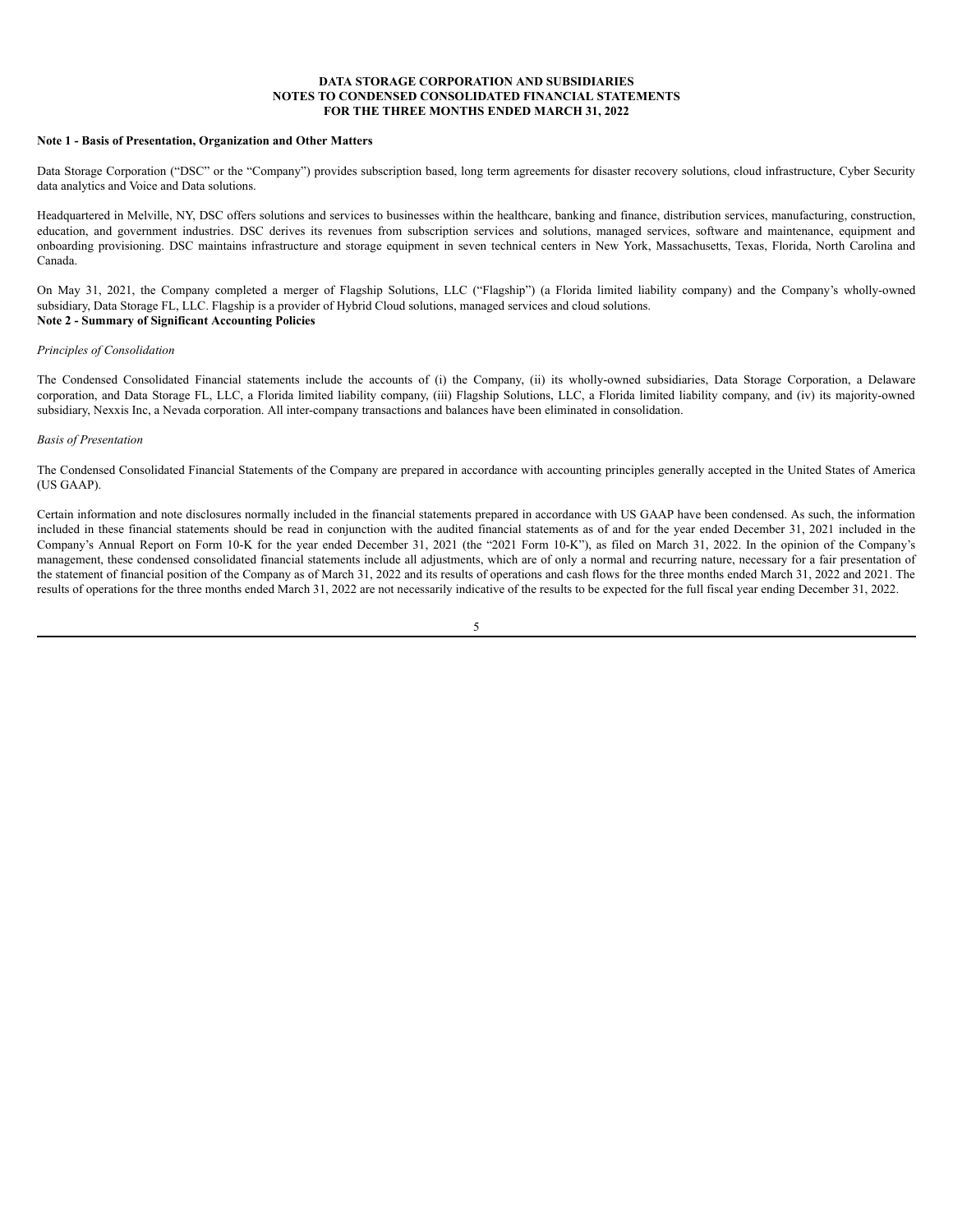#### *Recently Issued and Newly Adopted Accounting Pronouncements*

In June 2016, the FASB issued ASU No. 2016-13, Financial Instruments - Credit Losses (Topic 326), Measurement of Credit Losses on Financial Instruments ("ASU-2016- 13"). ASU 2016-13 affects loans, debt securities, trade receivables, and any other financial assets that have the contractual right to receive cash. The ASU requires an entity to recognize expected credit losses rather than incurred losses for financial assets. ASU 2016-13 is effective for the fiscal year beginning after December 15, 2022, including interim periods within that fiscal year. The Company expects that there would be no material impact on the Company's consolidated financial statements upon the adoption of this ASU.

In July 2021, the FASB issued ASU No. 2021-05, Lessors—Certain Leases with Variable Lease Payments (Topic 842), Which requires a lessor to classify a lease with variable lease payments that do not depend on an index or rate (hereafter referred to as "variable payments") as an operating lease on the commencement date of the lease if specified criteria are met. ASU 2021-05 is effective for the fiscal year beginning after December 15, 2022, including interim periods within that fiscal year. The Company expects that there would be no material impact on the Company's condensed consolidated financial statements upon the adoption of this ASU.

In November 2021, the FASB issued ASU No. 2021-08, Business Combinations (Topic 805): Accounting for Contract Assets and Contract Liabilities from Contracts with Customers, issued by the Financial Accounting Standards Board. This ASU requires entities to recognize and measure contract assets and contract liabilities acquired in a business combination in accordance with ASU 2014-09, Revenue from Contracts with Customers (Topic 606). The update will generally result in the recognition of contract assets and contract liabilities at amounts consistent with those recorded by the acquiree immediately before the acquisition date rather than at fair value. The adoption of ASU 2021-08 did not have a material impact on the consolidated financial statements.

#### *Use of Estimates*

The preparation of financial statements in conformity with US GAAP requires management to make estimates and assumptions that affect the reported amounts of assets and liabilities and disclosure of contingent assets and liabilities at the date of the financial statements and the reported amounts of revenue and expenses during the reporting period. Actual results could differ from these estimates.

#### *Estimated Fair Value of Financial Instruments*

The Company's financial instruments include cash, accounts receivable, accounts payable and, lease commitments. Management believes the estimated fair value of these accounts on March 31, 2022 approximate their carrying value as reflected in the balance sheet due to the short-term nature of these instruments or the use of market interest rates for debt instruments. The carrying values of certain of the Company's notes payable and capital lease obligations approximate their fair values based upon a comparison of the interest rate and terms of such debt given the level of risk to the rates and terms of similar debt currently available to the Company in the marketplace.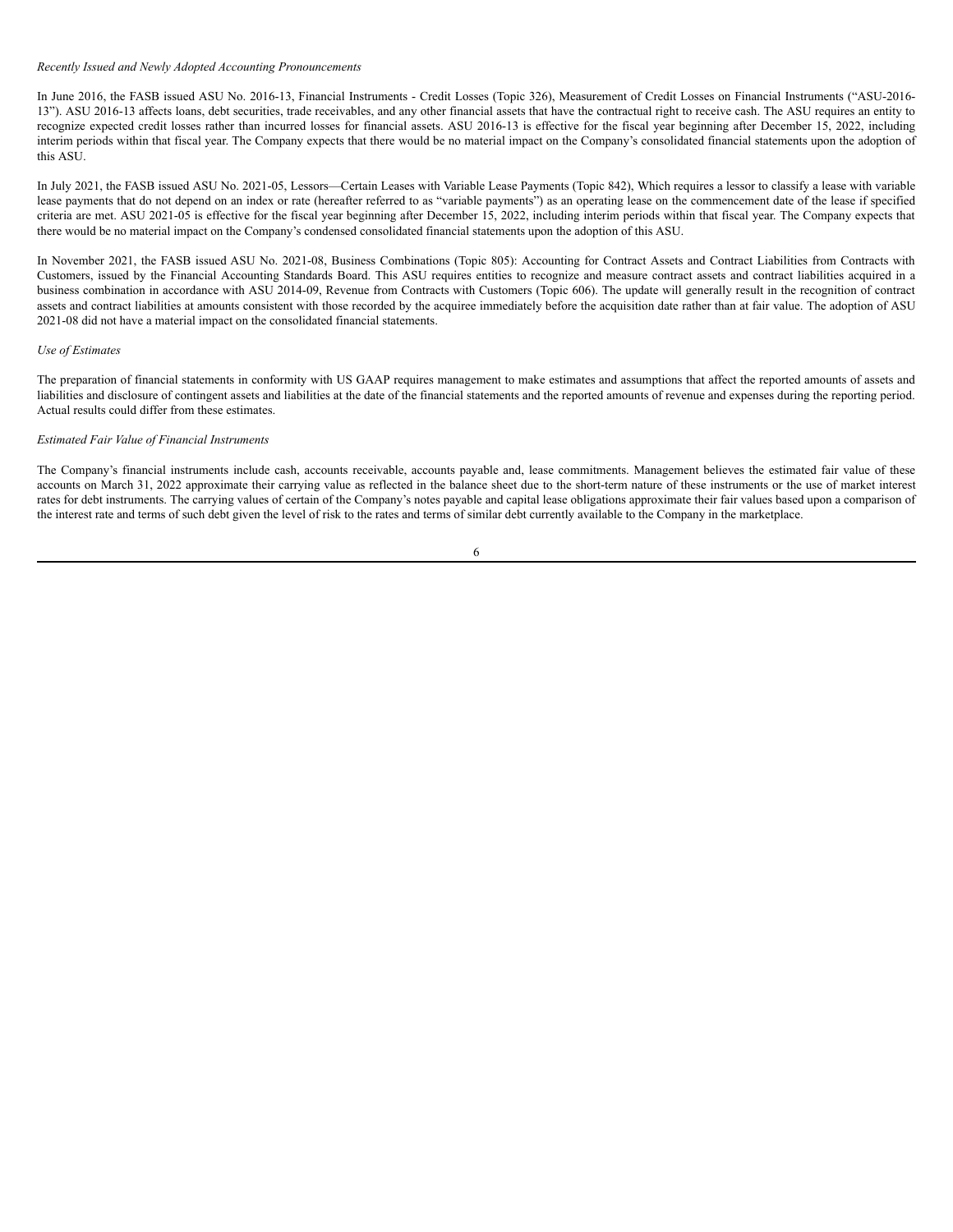#### *Cash and Cash Equivalents*

The Company considers all highly liquid investments with an original maturity or remaining maturity at the time of purchase, of three months or less to be cash equivalents.

#### *Concentration of Credit Risk and Other Risks and Uncertainties*

Financial instruments and assets subjecting the Company to concentration of credit risk consist primarily of cash and cash equivalents, short-term investments and trade accounts receivable. The Company's cash and cash equivalents are maintained at major U.S. financial institutions. Deposits in these institutions may exceed the amount of insurance provided on such deposits.

#### The Company's customers are primarily concentrated in the United States.

The Company provides credit in the normal course of business. The Company maintains allowances for doubtful accounts on factors surrounding the credit risk of specific customers, historical trends, and other information.

As of March 31, 2022, DSC had one customer with an accounts receivable balance representing 58% of total accounts receivable. As of March 31, 2021, DSC had two customers with an accounts receivable balance representing 58% of total accounts receivable.

For the three months ended March 31, 2022, the Company had two customers that accounted for 55% of revenue. For the three months ended March 31, 2021, the Company had two customers that accounted for 36% of revenue.

#### *Accounts Receivable/Allowance for Credit Losses*

The Company sells its services to customers on an open credit basis. Accounts receivables are uncollateralized, non-interest-bearing customer obligations. Accounts receivables are typically due within 30 days. The allowance for credit losses reflects the estimated accounts receivable that will not be collected due to credit losses. Provisions for estimated uncollectible accounts receivable are made for individual accounts based upon specific facts and circumstances including criteria such as their age, amount, and customer standing. Provisions are also made for other accounts receivable not specifically reviewed based upon historical experience. Clients are invoiced in advance for services as reflected in deferred revenue on the Company's balance sheet.

#### *Property and Equipment*

Property and equipment are recorded at cost and depreciated over their estimated useful lives or the term of the lease using the straight-line method for financial statement purposes. Estimated useful lives in years for depreciation are five to seven years for property and equipment. Additions, betterments and replacements are capitalized, while expenditures for repairs and maintenance are charged to operations when incurred. As units of property are sold or retired, the related cost and accumulated depreciation are removed from the accounts, and any resulting gain or loss is recognized in income.

#### *Goodwill and Other Intangibles*

The Company tests goodwill and other intangible assets for impairment on at least an annual basis. Impairment exists if the carrying value of a reporting unit exceeds its estimated fair value. To determine the fair value of goodwill and intangible assets, the Company uses many assumptions and estimates using a market participant approach that directly impact the results of the testing. In making these assumptions and estimates, the Company uses industry accepted valuation models and set criteria that are reviewed and approved by various levels of management.

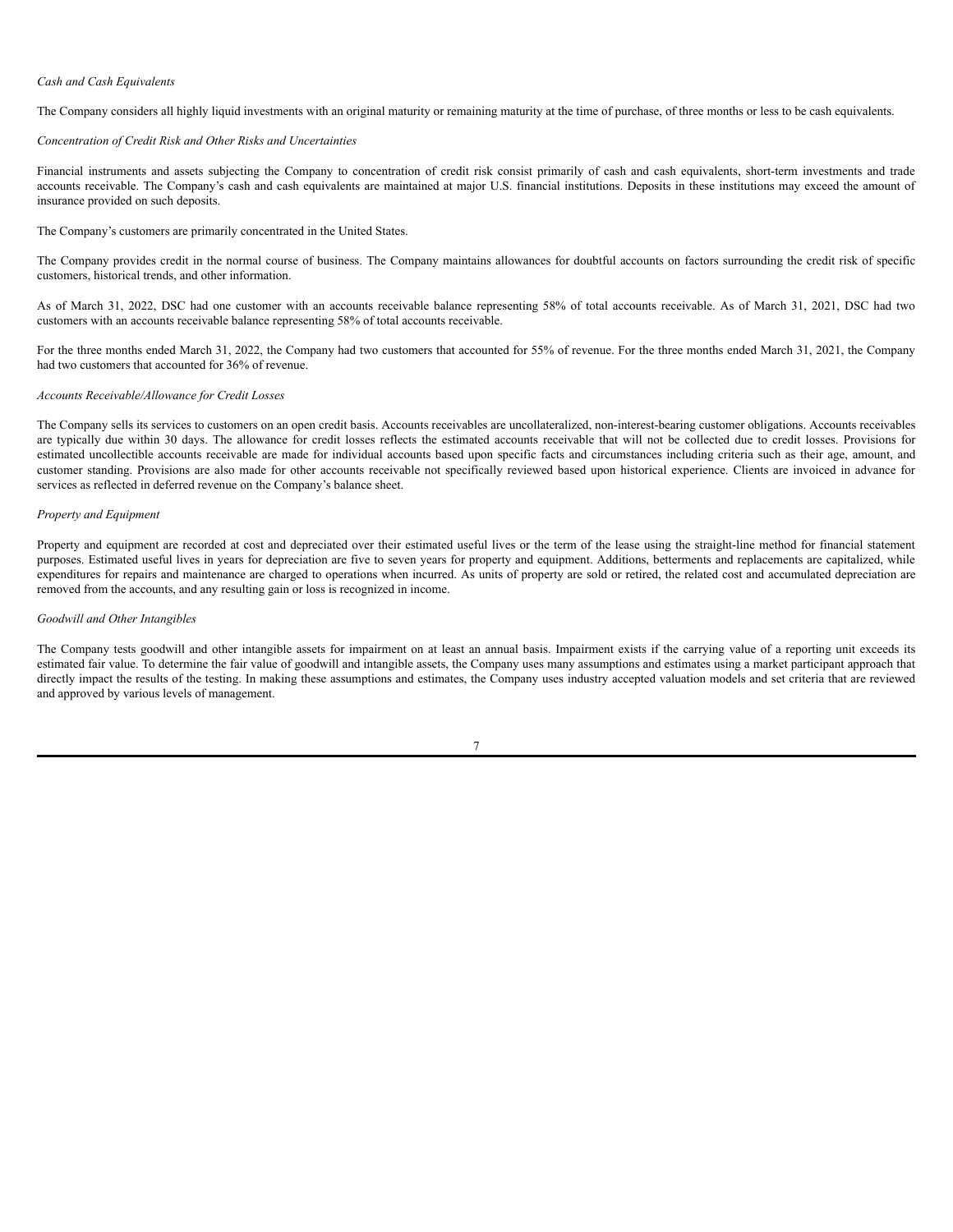#### **Nature of goods and services**

The following is a description of the products and services from which the Company generates revenue, as well as the nature, timing of satisfaction of performance obligations, and significant payment terms for each:

#### 1) Cloud Infrastructure and Disaster Recovery Revenue

Cloud Infrastructure provides clients the ability to migrate compute and store on DSC enterprise-level technical assets in Tier 3 data centers. Data Storage Corporation provides a turnkey solution whereby achieving reliable and cost-effective, multi-tenant IBM Power compute, flash storage, disaster recovery and cyber security while eliminating client capital expenditures.

Clients can subscribe to disaster recovery solutions without subscribing to IaaS. Product offerings provided directly from DSC are High Availability, Data Vaulting and retention solutions, including standby servers which allows clients to centralize and streamline their mission-critical digital information and technical environment while ensuring business continuity if they experience a cyber-attack or natural disaster. Client's data is vaulted, at two data centers with the maintenance of retention schedules for corporate governances and regulations all to meet their back to work objective in a disaster.

#### 2) Managed Services

These services are performed at the inception of a contract. The Company provides professional assistance to its clients during the implementation processes. On-boarding and set-up services ensure that the solution or software is installed properly and function as designed to provide clients with the best solutions. In addition, clients that are managed service clients have a requirement for DSC to offer time and material billing supplementing the client's staff.

The Company also derives both one-time and subscription-based revenue, from providing support, management and renewal of software, hardware, third party maintenance contracts and third-party cloud services to clients. The managed services include help desk, remote access, operating system and software patch management, annual recovery tests and manufacturer support for equipment and on-gong monitoring of client system performance.

#### *3) Equipment and Software*

The Company provides equipment and software and actively participate in collaboration with IBM to provide innovative business solutions to clients. The Company is a partner of IBM and the various software, infrastructure and hybrid cloud solutions provided to clients.

#### *4) Nexxis Voice over Internet and Direct Internet Access*

The Company provides VoIP, Internet access and data transport services to ensure businesses are fully connected to the Internet from any location, remote and on premise. The company provides, highly reliable Hosted VoIP solutions with equipment options for IP phones and internet speeds of up to 10Gb delivered over fiber optics.

#### **Disaggregation of revenue**

In the following table, revenue is disaggregated by major product line, geography, and timing of revenue recognition.

#### **For the Three Months Ended March 31, 2022**

|                                                  | <b>United States</b> | <b>International</b> | Total     |
|--------------------------------------------------|----------------------|----------------------|-----------|
| Infrastructure & Disaster Recovery/Cloud Service | 1,888,387            | 37,463               | 1,925,850 |
| Equipment and Software                           | 5,319,459            |                      | 5,319,459 |
| <b>Managed Services</b>                          | 1,149,503            | 33,307               | 1,182,810 |
| Nexxis VoIP Services                             | 194,934              |                      | 194,934   |
| Other                                            | 34,146               |                      | 34,146    |
| <b>Total Revenue</b>                             | 8,586,429            | 70,770               | 8,657,199 |
|                                                  |                      |                      |           |
|                                                  |                      |                      |           |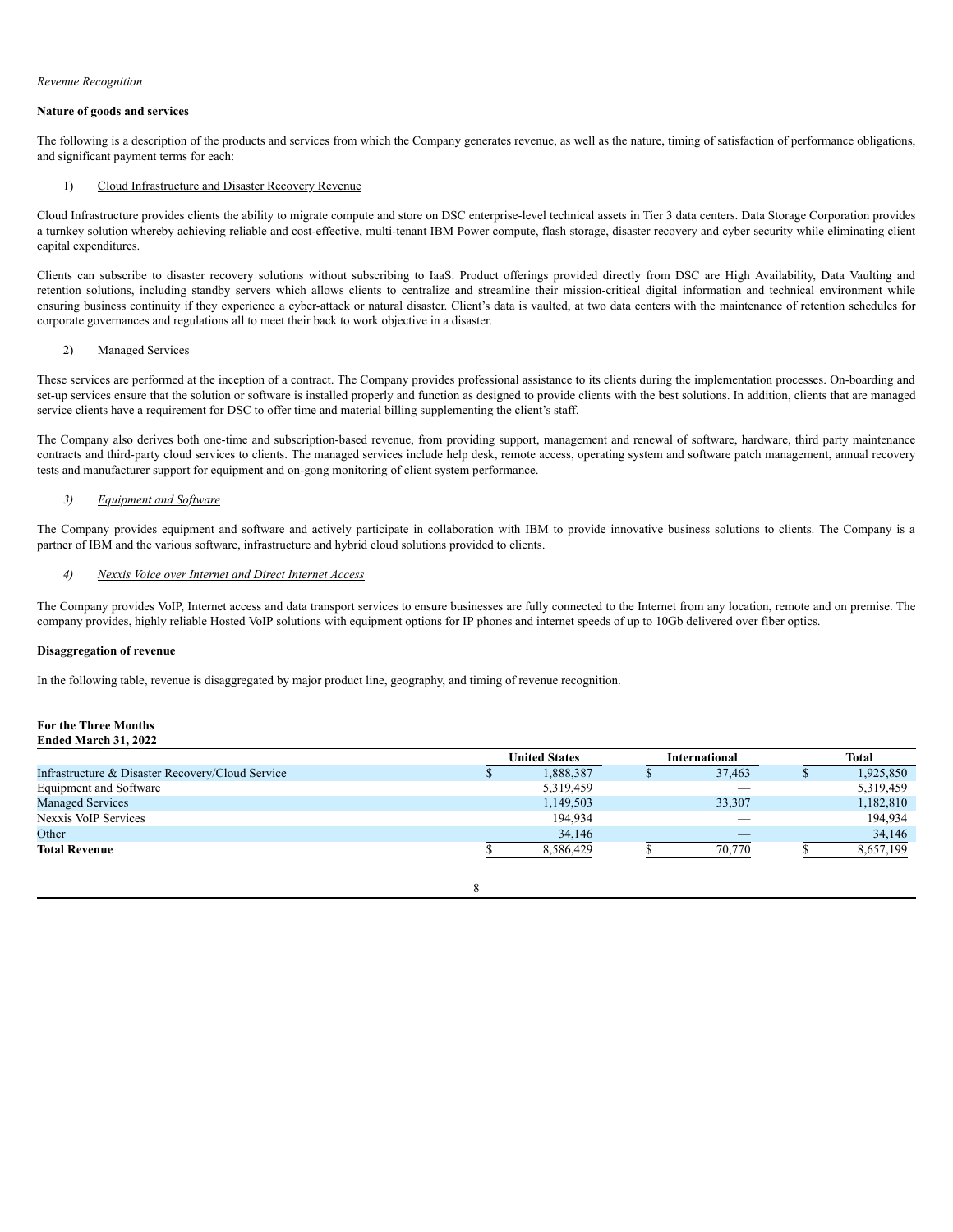#### **For the Three Months Ended March 31, 2021**

|                                                  | <b>United States</b> | <b>International</b> | <b>Total</b> |
|--------------------------------------------------|----------------------|----------------------|--------------|
| Infrastructure & Disaster Recovery/Cloud Service | 1,629,773            | 30,575               | 1,660,348    |
| Equipment and Software                           | 464,883              |                      | 464,883      |
| <b>Managed Services</b>                          | 226,767              |                      | 226,767      |
| Nexxis VoIP Services                             | 195,326              | __                   | 195,326      |
| Other                                            | 27,367               |                      | 27,367       |
| <b>Total Revenue</b>                             | 2,544,116            | 30,575               | 2,574,691    |

#### **For the Three Months Ended March 31,**

| Timing of revenue recognition               | 2022      | 2021      |  |  |
|---------------------------------------------|-----------|-----------|--|--|
| Products transferred at a point in time     | 5.402.996 | 687,576   |  |  |
| Products and services transferred over time | 3,254,203 | .887.11:  |  |  |
| <b>Total Revenue</b>                        | 8,657,199 | 1.574.691 |  |  |

Contract receivables are recorded at the invoiced amount and are uncollateralized, non-interest-bearing client obligations. Provisions for estimated uncollectible accounts receivable are made for individual accounts based upon specific facts and circumstances including criteria such as their age, amount, and client standing.

Sales are generally recorded in the month the service is provided. For clients who are billed on an annual basis, deferred revenue is recorded and amortized over the life of the contract.

#### **Transaction price allocated to the remaining performance obligations**

The Company has the following performance obligations:

- *1*) Data Vaulting: Subscription-based cloud service that encrypts and transfers data to a secure Tier 3 data center and further replicates the data to a second Tier 3 DSC technical center where it remains encrypted. Ensuring client retention schedules for corporate compliance and disaster recovery. Provides for twenty-four (24) hour or less recovery time and utilizes advanced data reduction, reduplication technology to shorten back-up and restore time.
- *2)* High Availability: A managed cloud subscription-based service that provides cost-effective mirroring software replication technology and provides one (1) hour or less recovery time for a client to be back in business. .
- *3)* Cloud Infrastructure: subscription-based cloud service provides for "capacity on-demand" for IBM Power and X86 Intel server systems.
- *4)* Internet: Subscription-based service, offering continuous internet connection combined with FailSAFE which provides disaster recovery for both a clients' voice and data environments.
- *5)* Support and Maintenance: Subscription based service offers support for clients on their servers, firewalls, desktops or software. Services are provided 24x7x365 to our clients.
- *6)* Implementation / Set-Up Fees: Onboarding and set-up for cloud infrastructure and disaster recovery as well as Cyber Security.
- *7)* Equipment sales: Sale of servers and data storage equipment to the client.
- *9)* License: Granting SSL certificates and licenses.
- *10)* Voice over Internet and Direct Internet Access: Cloud based business subscription solutions of hosted Voice, SIP Trunking and Toll-Free solutions integrated with Microsoft Teams.

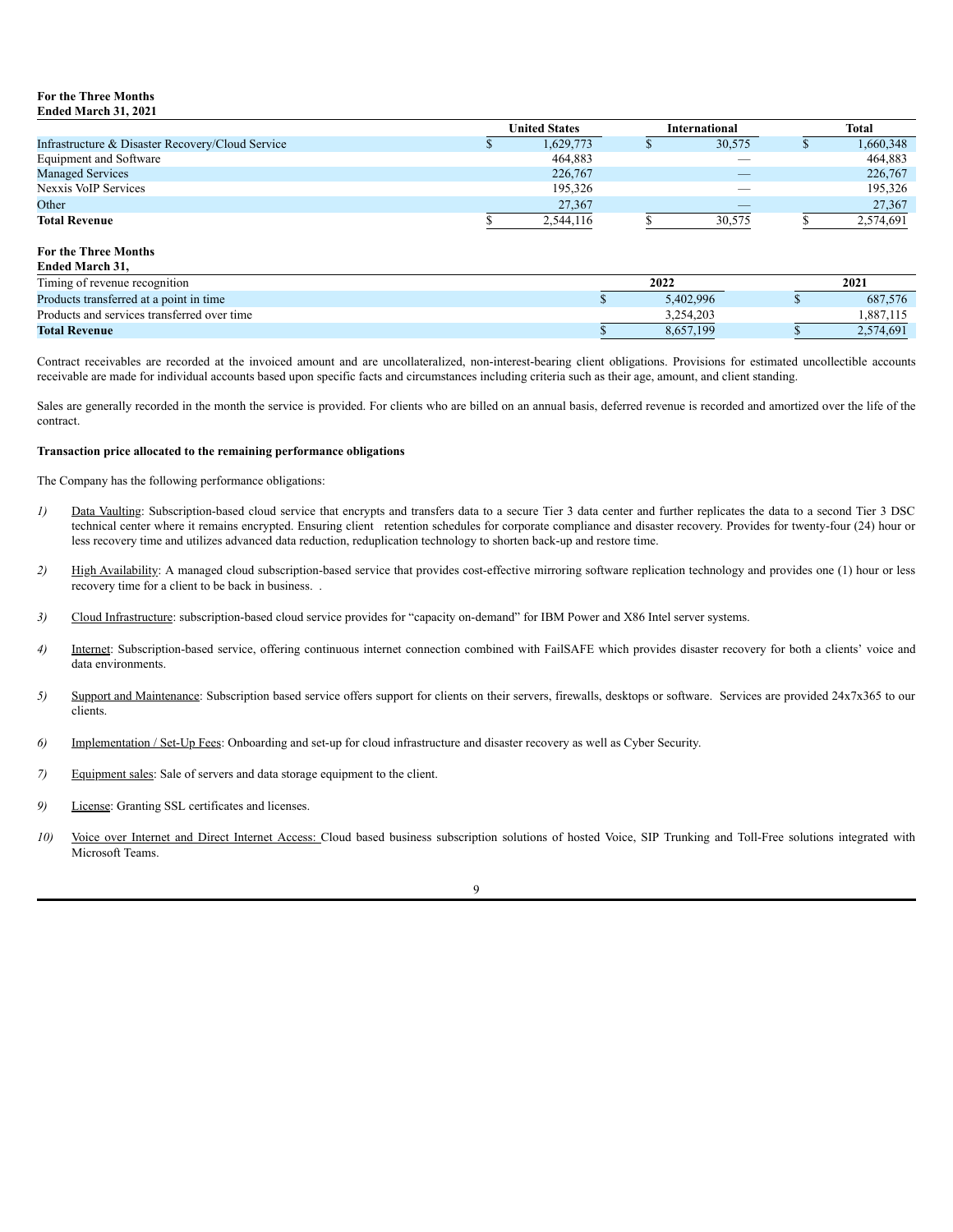#### *Disaster Recovery and Business Continuity Solutions*

Subscription services allow clients to access data or receive services for a predetermined period of time. As the client obtains access at a point in time and continues to have access for the remainder of the subscription period, the client is considered to simultaneously receive and consume the benefits provided by the entity's performance as the entity performs. Accordingly, the related performance obligation is considered to be satisfied ratably over the contract term. As the performance obligation is satisfied evenly across the term of the contract, revenue is recognized on a straight-line basis over the contract term.

#### *Initial Set-Up Fees*

The Company accounts for set-up fees as a separate performance obligation. Set-up services are performed one time and accordingly the revenue is recognized at the point in time, and is non-refundable, and the Company is entitled to the payment.

#### *Equipment Sales*

The obligation for the equipment sales is such the control of the product transfer is at a point in time (i.e., when the goods have been shipped or delivered to the client's location, depending on shipping terms). Noting that the satisfaction of the performance obligation, in this sense, does not occur over time, the performance obligation is considered to be satisfied at a point in time when the obligation to the client has been fulfilled (i.e., when the goods have left the shipping facility or delivered to the client, depending on shipping terms).

# *License - granting SSL certificates and other licenses*

Performance obligations as it relates to licensing is that the control of the product transfers, either at a point in time or over time, depending on the nature of the license. The revenue standard identifies two types of licenses of IP: (i) a right to access IP; and, (ii) a right to use IP. To assist in determining whether a license provides a right to use or a right to access IP, ASC 606 defines two categories of IP: Functional and Symbolic. The Company's license arrangements typically do not require the Company to make its proprietary content available to the client either through a download or through a direct connection. Throughout the life of the contract the Company does not continue to provide updates or upgrades to the license granted. Based on the guidance, the Company considers its license offerings to be akin to functional IP and recognizes revenue at the point in time the license is granted and/or renewed for a new period.

#### *Payment Terms*

The typical terms of subscription contracts range from 12 to 36 months, with auto-renew options extending the contract for an additional term. The Company invoices clients one month in advance for its services, in addition to any contractual data overages or for additional services.

#### *Warranties*

The Company offers guaranteed service levels and service guarantees on some of its contracts. These warranties are not sold separately are accounted as "assurance warranties".

# *Significant Judgement*

In the instances contracts have multiple performance obligations. The Company uses judgment to establish a stand-alone price for each performance obligation. The price for each performance obligation is determined by reviewing market data for similar services as well as the Company's historical pricing of each individual service. The sum of each performance obligation is calculated to determine the aggregate price for the individual services. The proportion of each individual service to the aggregate price is determined. The ratio is applied to the total contract price in order to allocate the transaction price to each performance obligation.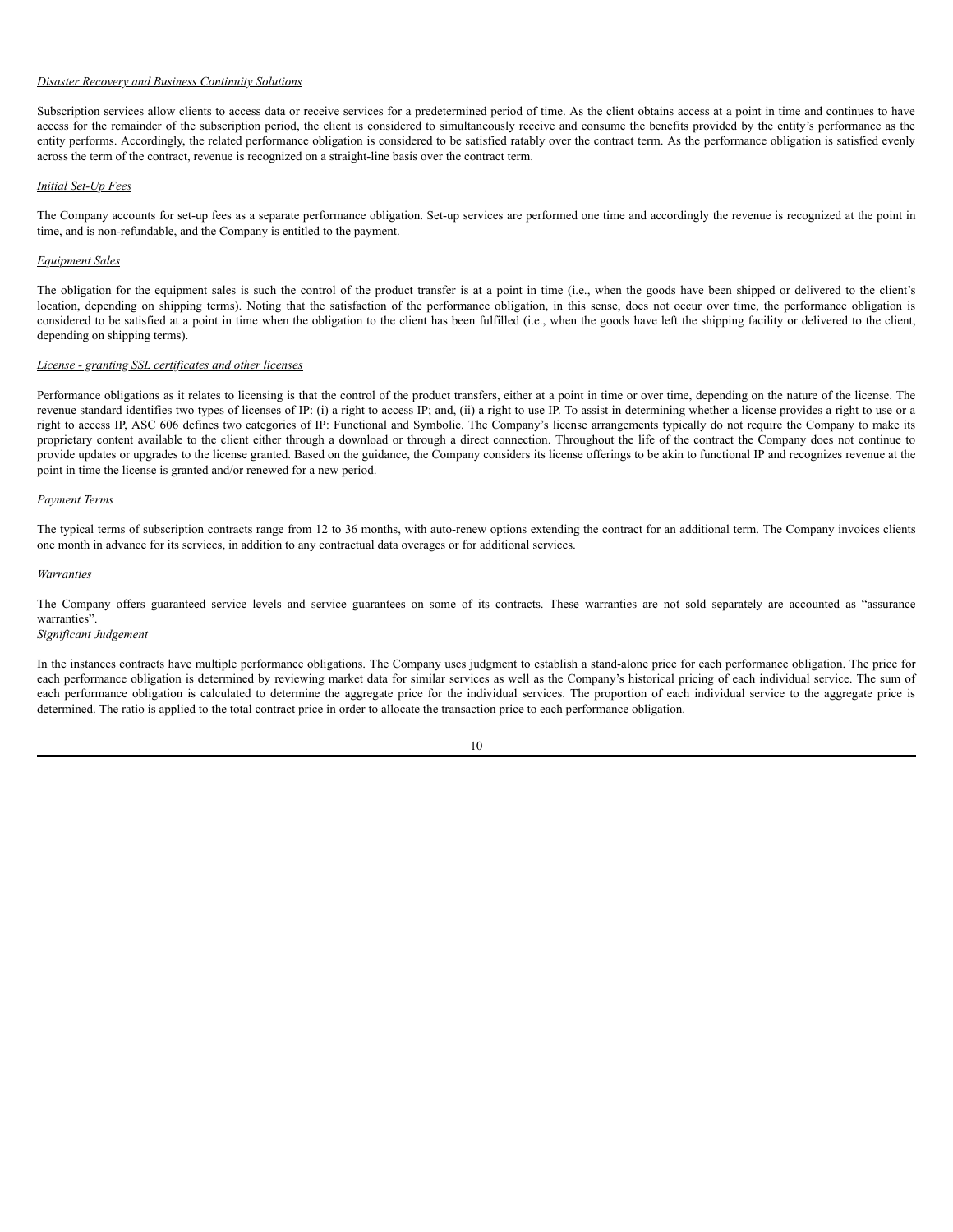# *Impairment of Long-Lived Assets*

The Company reviews its long-lived assets for impairment whenever events and circumstances indicate that the carrying value of an asset might not be recoverable. An impairment loss, measured as the amount by which the carrying value exceeds the fair value is recognized if the carrying amount exceeds estimated un-discounted future cash flows.

*Advertising Costs*

The Company expenses the costs associated with advertising as they are incurred. The Company incurred \$89,731 and \$95,776 for advertising costs for the three months ended March 31, 2022 and 2021, respectively.

#### *Stock-Based Compensation*

DSC follows the requirements of FASB ASC 718-10-10, *Share-Based Payments* with regards to stock-based compensation issued to employees and non-employees. DSC has agreements and arrangements that call for stock to be awarded to the employees and consultants at various times as compensation and periodic bonuses. The expense for this stock-based compensation is equal to the fair value of the stock price on the day the stock was awarded multiplied by the number of shares awarded. The company has a relatively low forfeiture rate of stock-based compensation and forfeitures are recognized as they occur.

The valuation methodology used to determine the fair value of the options issued during the period is the Black-Scholes option-pricing model. The Black-Scholes model requires the use of a number of assumptions including the volatility of the stock price, the average risk-free interest rate, and the weighted average expected life of the options. Risk-free interest rates are calculated based on continuously compounded risk-free rates for the appropriate term. The dividend yield is assumed to be zero as the Company has never paid or declared any cash dividends on its Common Stock and does not intend to pay dividends on its Common Stock in the foreseeable future. The expected forfeiture rate is estimated based on management's best assessment.

Estimated volatility is a measure of the amount by which DSC's stock price is expected to fluctuate each year during the expected life of the award. DSC's calculation of estimated volatility is based on historical stock prices over a period equal to the expected life of the awards.

## *Net Income (Loss) Per Common Share*

Earnings Per Share, basic income (loss) per share is computed by dividing net income (loss) by the weighted average number of shares of common stock outstanding during the period. Diluted earnings per share is computed by dividing net income (loss) adjusted for income or loss that would result from the assumed conversion of potential common shares from contracts that may be settled in stock or cash by the weighted average number of shares of common stock, common stock equivalents and potentially dilutive securities outstanding during each period.

The following table sets forth the information needed to compute basic and diluted earnings per share for the three months ended March 31, 2022 and 2021:

|                                                    |           | For the Three Months Ended March 31, |  |  |  |
|----------------------------------------------------|-----------|--------------------------------------|--|--|--|
|                                                    | 2022      | 2021                                 |  |  |  |
| Net Income (Loss) Available to Common Shareholders | 156,010   | (36, 784)                            |  |  |  |
| Weighted average number of common shares - basic   | 6,695,966 | 3,213,485                            |  |  |  |
| Dilutive securities<br>Options                     | 256,601   |                                      |  |  |  |
| Warrants                                           | 3,333     |                                      |  |  |  |
| Weighted average number of common shares - diluted | 6,955,900 | 3,213,485                            |  |  |  |
| Earnings (Loss) per share, basic                   | 0.02      | (0.01)                               |  |  |  |
| Earnings (Loss) per share, diluted                 | 0.02      | (0.01)                               |  |  |  |
|                                                    |           |                                      |  |  |  |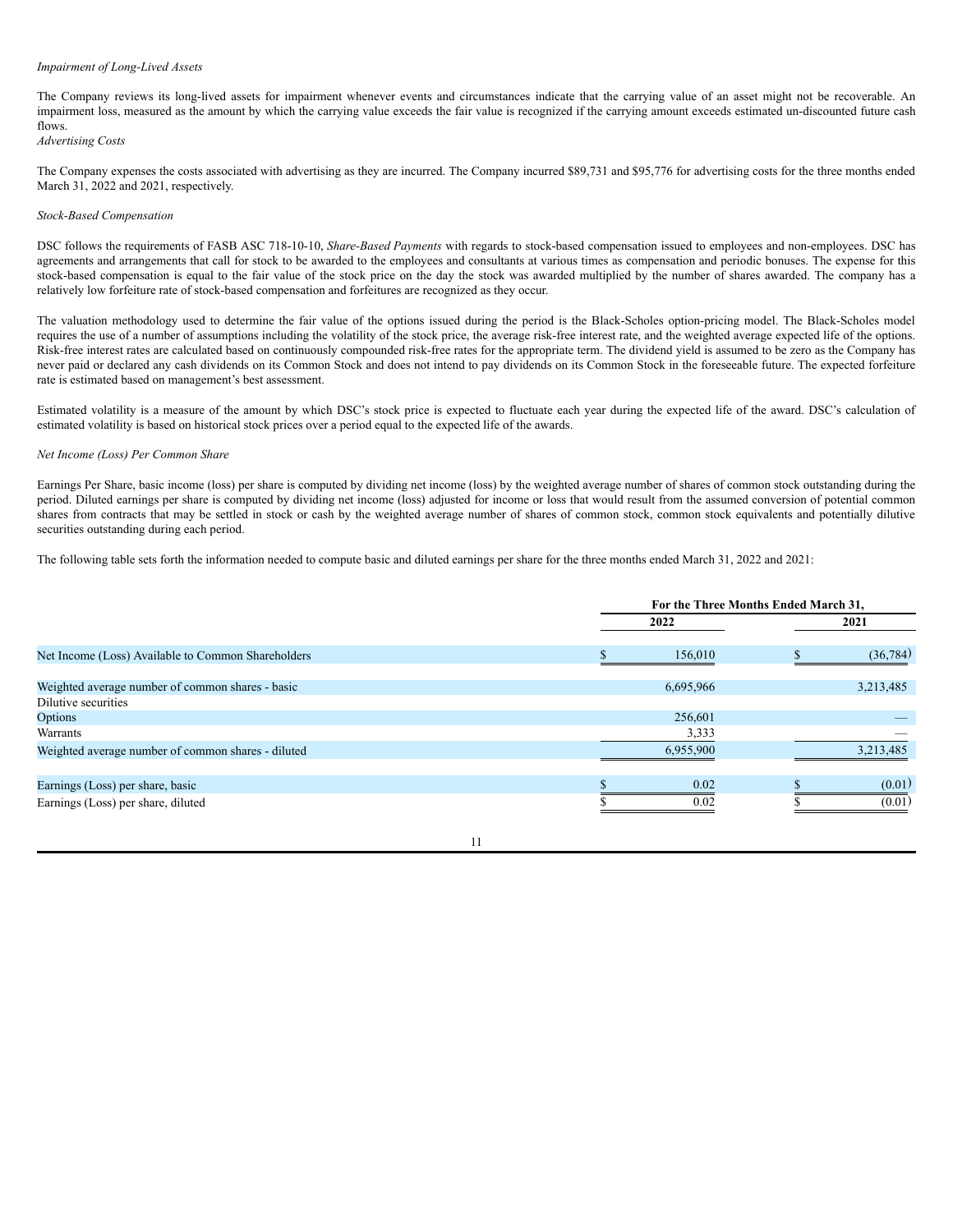The following table sets forth the number of potential shares of common stock that have been excluded from diluted net income (loss) per share net income (loss) per share net income (loss) per share because their effect was anti-dilutive:

|          |           | Three Months ended March 31, |
|----------|-----------|------------------------------|
|          | 2022      | 2021                         |
| Options  | 62,074    | 207,650                      |
| Warrants | 2,415,860 | 3.333                        |
|          | 2,477,934 | 210,983                      |

# **Note 3 - Property and Equipment**

Property and equipment, at cost, consist of the following:

|                                | March 31,   |  | December 31, |  |
|--------------------------------|-------------|--|--------------|--|
|                                | 2022        |  | 2021         |  |
| Storage equipment              | 476,887     |  | 476.887      |  |
| Furniture and fixtures         | 19,491      |  | 19,491       |  |
| Leasehold improvements         | 20,983      |  | 20,983       |  |
| Computer hardware and software | 321,266     |  | 317.729      |  |
| Data center equipment          | 6,663,863   |  | 5,760,146    |  |
|                                | 7,502,490   |  | 6,595,236    |  |
| Less: Accumulated depreciation | (4,939,373) |  | (4,657,765)  |  |
| Net property and equipment     | 2,563,117   |  | 1,937,471    |  |

Depreciation expense for the three months ended March 31, 2022 and 2021 was \$281,608 and \$218,689, respectively.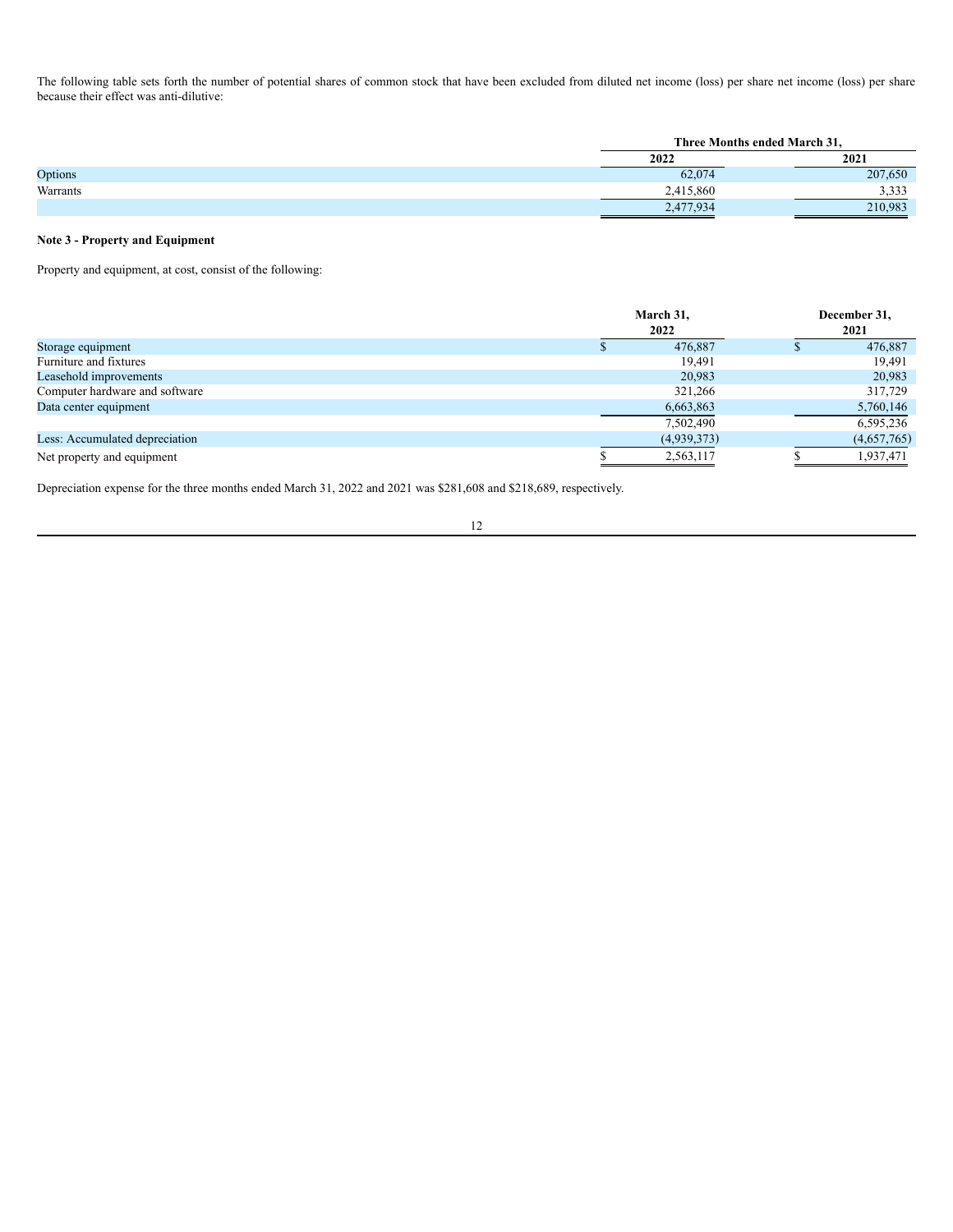#### **Note 4 - Goodwill and Intangible Assets**

Goodwill and intangible assets consisted of the following:

|                                                     | <b>Estimated life</b><br>in years |    | Gross amount | March 31, 2022<br>Accumulated<br>Amortization |    | Net       |
|-----------------------------------------------------|-----------------------------------|----|--------------|-----------------------------------------------|----|-----------|
| Intangible assets not subject to amortization       |                                   |    |              |                                               |    |           |
| Goodwill                                            | Indefinite                        | ъ. | 6,560,671    | \$                                            | J. | 6,560,671 |
| Trademarks                                          | Indefinite                        |    | 514,268      |                                               |    | 514,268   |
|                                                     |                                   |    |              |                                               |    |           |
| Total intangible assets not subject to amortization |                                   |    | 7,074,939    |                                               |    | 7,074,939 |
| Intangible assets subject to amortization           |                                   |    |              |                                               |    |           |
| Customer lists                                      |                                   |    | 2,614,099    | 966,717                                       |    | 1,647,382 |
| ABC acquired contracts                              |                                   |    | 310,000      | 310,000                                       |    |           |
| SIAS acquired contracts                             |                                   |    | 660,000      | 660,000                                       |    |           |
| Non-compete agreements                              | 4                                 |    | 272,147      | 272,147                                       |    |           |
| Website and Digital Assets                          |                                   |    | 33,002       | 9,816                                         |    | 23,186    |
| Total intangible assets subject to amortization     |                                   |    | 3,889,248    | 2,218,680                                     |    | 1,670,568 |
| Total Goodwill and Intangible Assets                |                                   |    | 10,964,187   | 2,218,680                                     |    | 8,745,507 |

Scheduled amortization over the next five years are as follows:

| Twelve months ending March 31, |           |
|--------------------------------|-----------|
| 2023                           | 278,922   |
| 2024                           | 276,976   |
| 2025                           | 268,717   |
| 2026                           | 267,143   |
| 2027                           | 267,143   |
| Thereafter                     | 311,667   |
| Total                          | 1,670,568 |

Amortization expense for the three months ended March 31, 2022 and 2021 were \$69,730 and \$48,500 respectively.

#### **Note 5 -Leases**

*Operating Leases*

The Company currently maintains two leases for office space located in Melville, NY.

The first lease for office space in Melville, NY commenced on September 1, 2019. The term of this lease is for three years and eleven months and runs co-terminus with our existing lease in the same building. The base annual rent is \$10,764 payable in equal monthly installments of \$897.

A second lease for office space in Melville, NY, was entered into on November 20, 2017, which commenced on April 2, 2018. The term of this lease is five years and three months at \$86,268 per year with an escalation of 3% per year and expires on July 31, 2023.

On July 31, 2021 the Company signed a three-year lease for approximately 2,880 square feet of office space at 980 North Federal Highway, Boca Raton, FL. The commencement date of the lease was August 1, 2021. The monthly rent is \$4,500.

The Company leases cages and racks for technical space in Tier 3 data centers in New York, Massachusetts, North Carolina and Florida. These leases are month to month. The monthly rent is approximately \$39,000.

In 2020, the Company entered into a Tier 3 data center technical space lease. The lease is in Dallas, TX. The lease term is thirteen months and monthly payments are \$1,403 . The lease term expires on July 31, 2023.

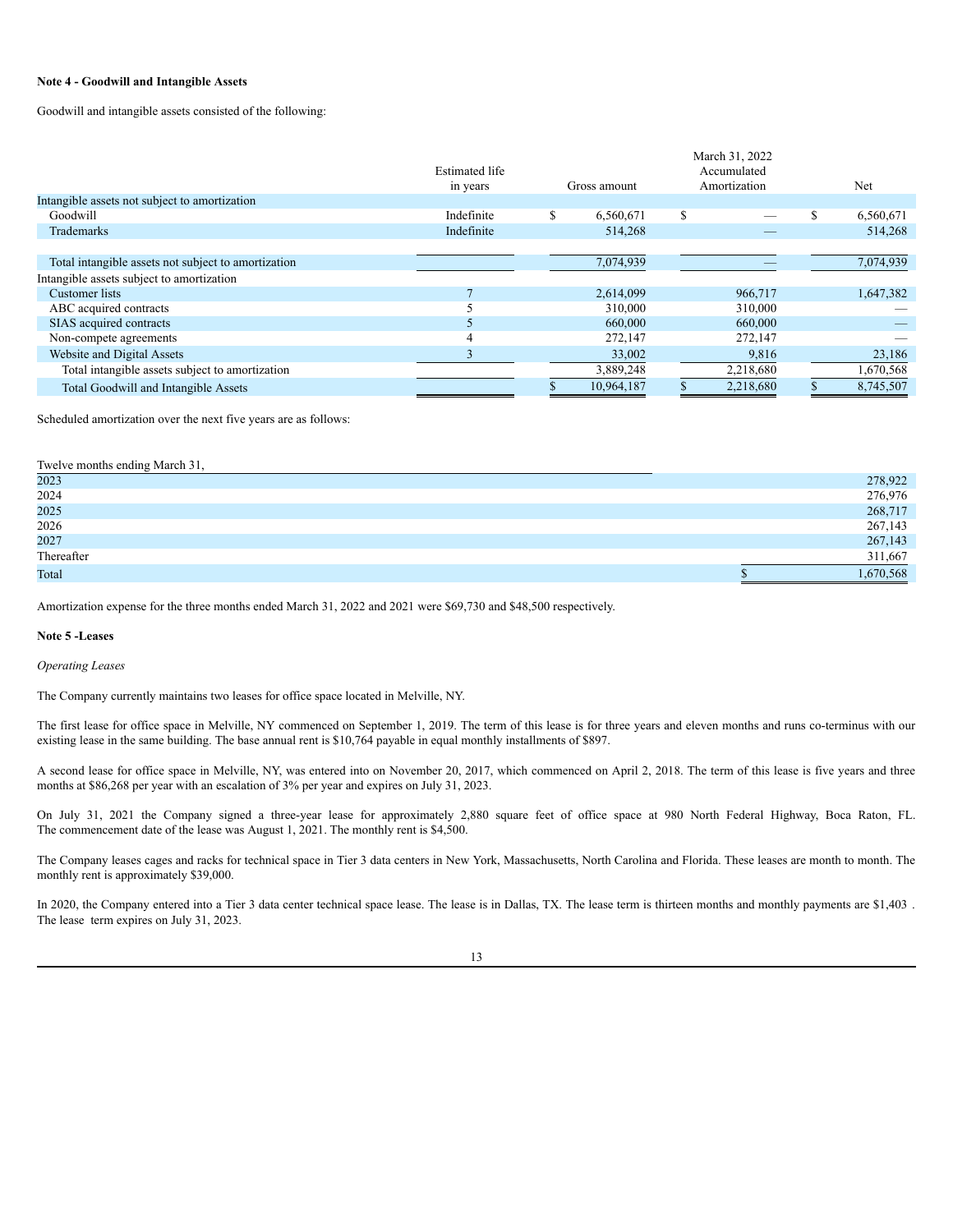On January 1, 2022 the Company entered into a lease agreement for office space for marketing and business development with WeWork in Austin, TX. The lease term is six months and requires monthly payments of \$1,470 and expires on June 30, 2022.

#### *Finance Lease Obligations*

On June 1, 2020, the Company entered into a lease agreement with a finance company to lease technical equipment. The lease obligation is payable in monthly installments of \$5,008. The lease carries an interest rate of 7% and is a three-year lease. The term of the lease ends June 1, 2023.

On June 29, 2020, the Company entered into a lease agreement for technical equipment with a finance company. The lease obligation is payable in monthly installments of \$5,050. The lease carries an interest rate of 7% and is a three-year lease. The term of the lease ends June 29, 2023.

On July 31, 2020, the Company entered into a lease agreement for technical equipment with a finance company. The lease obligation is payable in monthly installments of \$4,524. The lease carries an interest rate of 7% and is a three-year lease. The term of the lease ends July 31, 2023.

On November 1, 2021, the Company entered into a lease agreement with a finance company for technical equipment. The lease obligation is payable in monthly installments of \$3,152. The lease carries an interest rate of 6% and is a three-year lease. The term of the lease ends September 21, 2024.

On January 1, 2022, the Company entered into a lease agreement with a finance company for technical equipment. The lease obligation is payable in monthly installments of \$17,718. The lease carries an interest rate of 5% and is a three-year lease. The term of the lease ends January 1, 2025.

On January 1, 2022, the Company entered into a technical equipment lease with a finance company. The lease obligation is payable in monthly installments of \$2,037. The lease carries an interest rate of 6% and is a three-year lease. The term of the lease ends January 1, 2025.

#### *Finance Lease Obligations – Related Party*

On April 1, 2018, the Company entered into a lease agreement with Systems Trading Inc. ("Systems Trading") to refinance all equipment leases into one lease. This lease obligation is payable to Systems Trading with bi-monthly installments of \$23,475. The lease carries an interest rate of 5% and is a four-year lease. The term of the lease ends April 16, 2022. Systems Trading is owned and operated by the Company's President, Harold Schwartz.

On January 1, 2019, the Company entered into a lease agreement with Systems Trading. This lease obligation is payable to Systems Trading with monthly installments of \$29,592. The lease carries an interest rate of 6.75% and is a five-year lease. The term of the lease ends December 31, 2023.

On April 1, 2019, the Company entered into two lease agreements with Systems Trading to add new data center equipment. The first lease calls for monthly installments of \$1,328 and expires on March 1, 2022. It carries an interest rate of 7%. The second lease calls for monthly installments of \$461 and expires on March 1, 2022. It carries an interest rate of 6.7%.

On January 1, 2020, the Company entered into a new lease agreement with Systems Trading to lease equipment. The lease obligation is payable to Systems Trading with monthly installments of \$10,534. The lease carries an interest rate of 6% and is a three-year lease. The term of the lease ends January 1, 2023.

On March 4, 2021, the Company entered into a new lease agreement with Systems Trading effective April 1, 2021. This lease obligation is payable to Systems Trading with monthly installments of \$1,567 and expires on March 31, 2024. The lease carries an interest rate of 8%.

On January 1, 2022, the Company entered into a new lease agreement with Systems Trading effective January 1, 2022. This lease obligation is payable to Systems Trading with monthly installments of \$7,145 and expires on February 1, 2025. The lease carries an interest rate of 8%.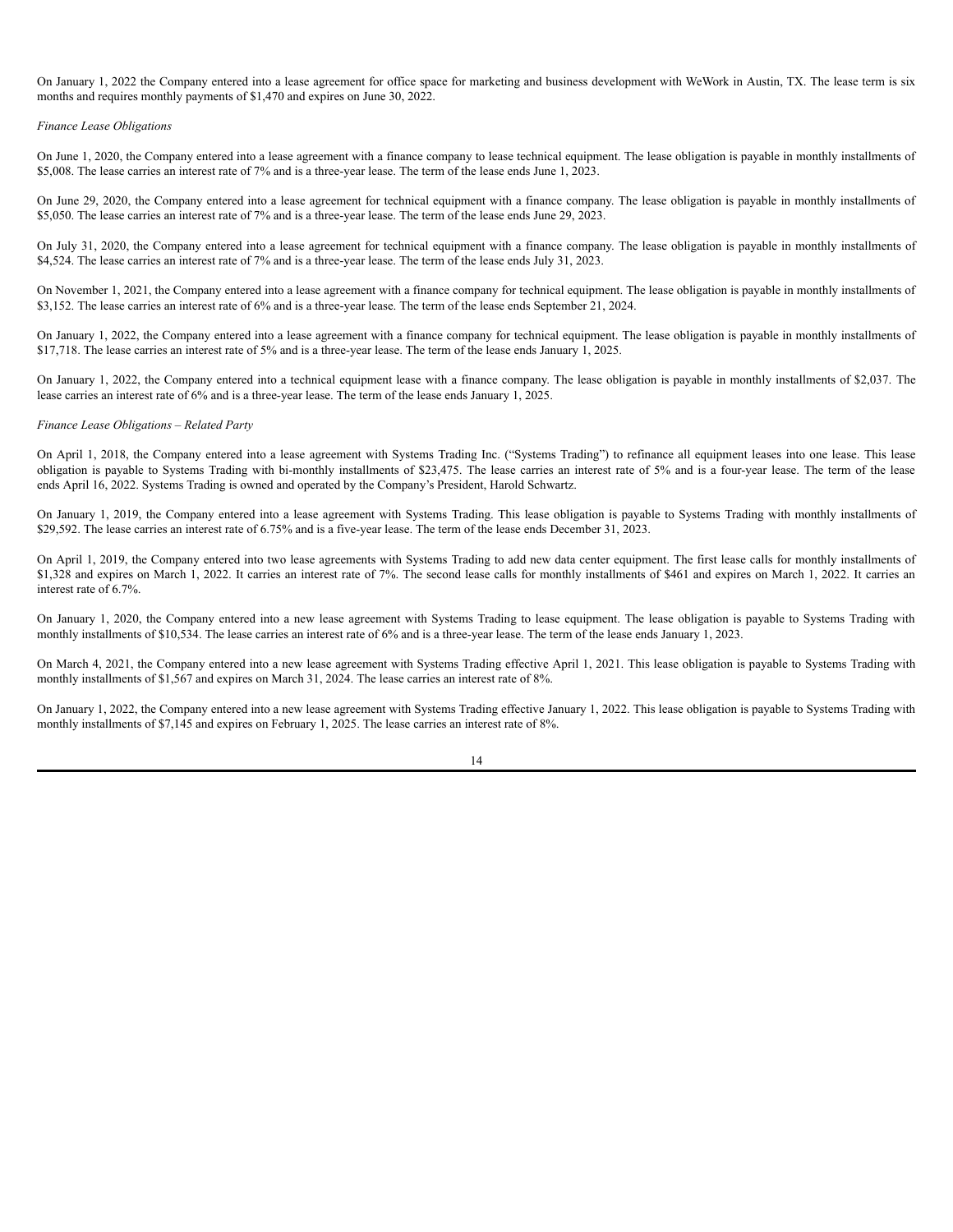The Company determines if an arrangement contains a lease at inception. Right of Use "ROU" assets represent the Company's right to use an underlying asset for the lease term and lease liabilities represent its obligation to make lease payments arising from the lease. ROU assets and liabilities are recognized at the lease commencement date based on the estimated present value of lease payments over the lease term. The Company's lease term includes options to extend the lease when it is reasonably certain that it will exercise that option. Leases with a term of 12 months or less are not recorded on the balance sheet, per the election of the practical expedient. ROU assets and liabilities are recognized at the lease commencement date based on the estimated present value of lease payments over the lease term. The Company recognizes lease expense for these leases on a straight-line basis over the lease term. The Company recognizes variable lease payments in the period in which the obligation for those payments is incurred. Variable lease payments that depend on an index or a rate are initially measured using the index or rate at the commencement date, otherwise variable lease payments are recognized in the period incurred. A discount rate of 5% was used in preparation of the ROU asset and operating liabilities.

The components of lease expense were as follows:

|                                                                           | Three Months Ended<br>March 31, 2022 |
|---------------------------------------------------------------------------|--------------------------------------|
| Finance leases:                                                           |                                      |
| Amortization of assets, included in depreciation and amortization expense | \$<br>319,686                        |
| Interest on lease liabilities, included in interest expense               | 110,998                              |
| Operating lease:                                                          |                                      |
| Amortization of assets, included in total operating expense               | 50,883                               |
| Interest on lease liabilities, included in total operating expense        | 5,153                                |
| Total net lease cost                                                      | 486,720                              |
| Supplemental balance sheet information related to leases was as follows:  |                                      |
|                                                                           |                                      |
| Operating Leases:                                                         |                                      |
|                                                                           |                                      |
| Operating lease right-of-use asset                                        | \$<br>374,356                        |
|                                                                           |                                      |
| Current operating lease liabilities                                       | \$<br>206,231                        |
| Noncurrent operating lease liabilities                                    | 177,348                              |
| Total operating lease liabilities                                         | 383,579                              |
|                                                                           |                                      |
|                                                                           | March 31, 2022                       |
| Finance leases:                                                           |                                      |
| Property and equipment, at cost                                           | \$<br>5,412,726                      |
| Accumulated amortization                                                  | (3,006,462)                          |
| Property and equipment, net                                               | 2,406,264                            |
|                                                                           |                                      |
| Current obligations of finance leases                                     | \$<br>992,717                        |
| Finance leases, net of current obligations                                | 1,126,853                            |
| Total finance lease liabilities                                           | 2,119,570                            |
|                                                                           |                                      |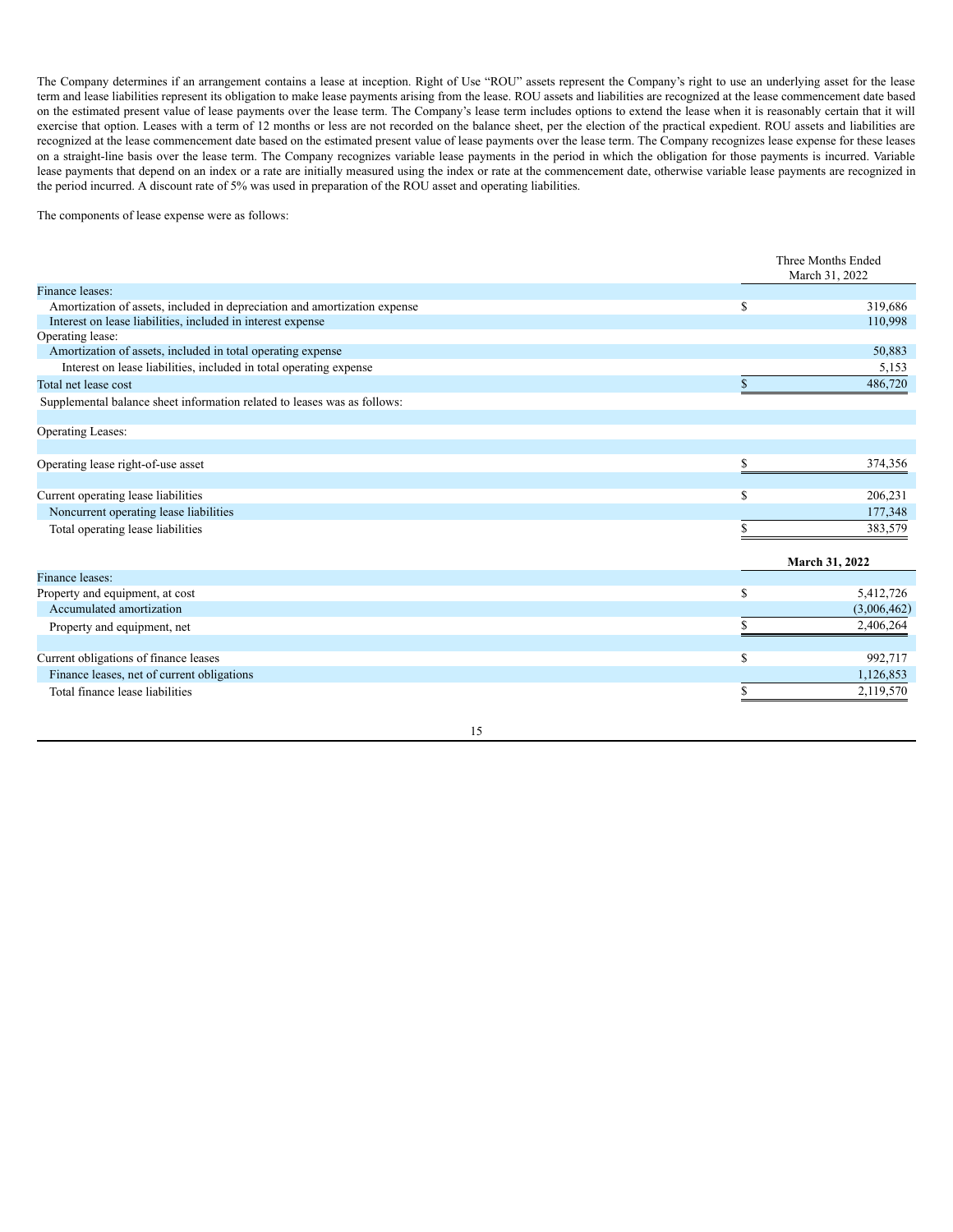Supplemental cash flow and other information related to leases were as follows:

|                                                                         | Three Months Ended March 31,<br>2022 |
|-------------------------------------------------------------------------|--------------------------------------|
| Cash paid for amounts included in the measurement of lease liabilities: |                                      |
| Operating cash flows related to operating leases                        | 48,179                               |
| Financing cash flows related to finance leases                          | 339,908                              |
|                                                                         |                                      |
| Weighted average remaining lease term (in years):                       |                                      |
| Operating leases                                                        | 1.93                                 |
| <b>Finance leases</b>                                                   | 1.58                                 |
|                                                                         |                                      |
| Weighted average discount rate:                                         |                                      |
| Operating leases                                                        | 5%                                   |
| <b>Finance leases</b>                                                   | 7%                                   |
|                                                                         |                                      |

Long-term obligations under the operating and finance leases at March 31, 2022 mature as follows:

| For the Twelve Months Ended March 31, | <b>Operating Leases</b> |  | <b>Finance Leases</b> |
|---------------------------------------|-------------------------|--|-----------------------|
| 2023                                  | 221,227                 |  | 1,130,435             |
| 2024                                  | 143,959                 |  | 704,863               |
| 2025                                  | 36,733                  |  | 242,034               |
| 2026                                  |                         |  | 18.799                |
| 2027                                  |                         |  | 18,799                |
| Thereafter                            |                         |  | 135,450               |
| Total lease payments                  | 401,919                 |  | 2,250,381             |
| Less: Amounts representing interest   | (18,340)                |  | (130, 811)            |
| Total lease obligations               | 383,579                 |  | 2,119,570             |
| Less: Current                         | (206, 231)              |  | (1, 126, 853)         |
|                                       | 177,348                 |  | 992.717               |

As of March 31, 2022, the Company had no additional significant operating or finance leases that had not yet commenced. Rent expense under all operating leases for the three months ended March 31, 2022 and 2021 was \$34,219 and \$20,263, respectively.

#### **Note 6 - Commitments and Contingencies**

#### *COVID-19*

The COVID-19 pandemic has created significant worldwide uncertainty, volatility and economic disruption. The extent to which COVID-19 will adversely impact the Company's business, financial condition and results of operations is dependent upon numerous factors, many of which are highly uncertain, rapidly changing and uncontrollable. These factors include, but are not limited to: (i) the duration and scope of the pandemic; (ii) governmental, business and individual actions that have been and continue to be taken in response to the pandemic, including travel restrictions, quarantines, social distancing, work-from-home and shelter-in-place orders and shut-downs; (iii) the impact on U.S. and global economies and the timing and rate of economic recovery; (iv) potential adverse effects on the financial markets and access to capital; (v) potential goodwill or other impairment charges; (vi) increased cybersecurity risks as a result of pervasive remote working conditions; and (vii) the Company's ability to effectively carry out its operations due to any adverse impacts on the health and safety of its employees and their families.

Under NYS Executive Order 202.6, "Essential Business," DSC is an "Essential Business" based on the following in the Executive order number 2: Essential infrastructure including telecommunications and data centers; and, number 12: Vendors that provide essential services or products, including logistics and technology support. Further, as a result of the pandemic, all employees, including the Company's specialized technical staff, are working remotely or in a virtual environment. DSC always maintains the ability for team members to work virtually and the Company is on a hybrid schedule with team members. The significant increase in remote working, particularly for an extended period of time, could exacerbate certain risks to the Company's business, including an increased risk of cybersecurity events and improper dissemination of personal or confidential information, though the Company does not believe these circumstances have, or will, materially adversely impact its internal controls or financial reporting systems. If the COVID-19 pandemic should worsen, the Company may experience disruptions to our business including, but not limited to: equipment, its workforce, or to its business relationships with other third parties. The extent to which COVID-19 impacts the Company's operations or those of its third-party partners will depend on future developments, which are highly uncertain and cannot be predicted with confidence, including the duration of the outbreak, new information that may emerge concerning the severity of COVID-19 and the actions to contain COVID-19 or treat its impact, among others. Any such disruptions or losses we incur could have a material adverse effect on the Company's financial results and our ability to conduct business as expected.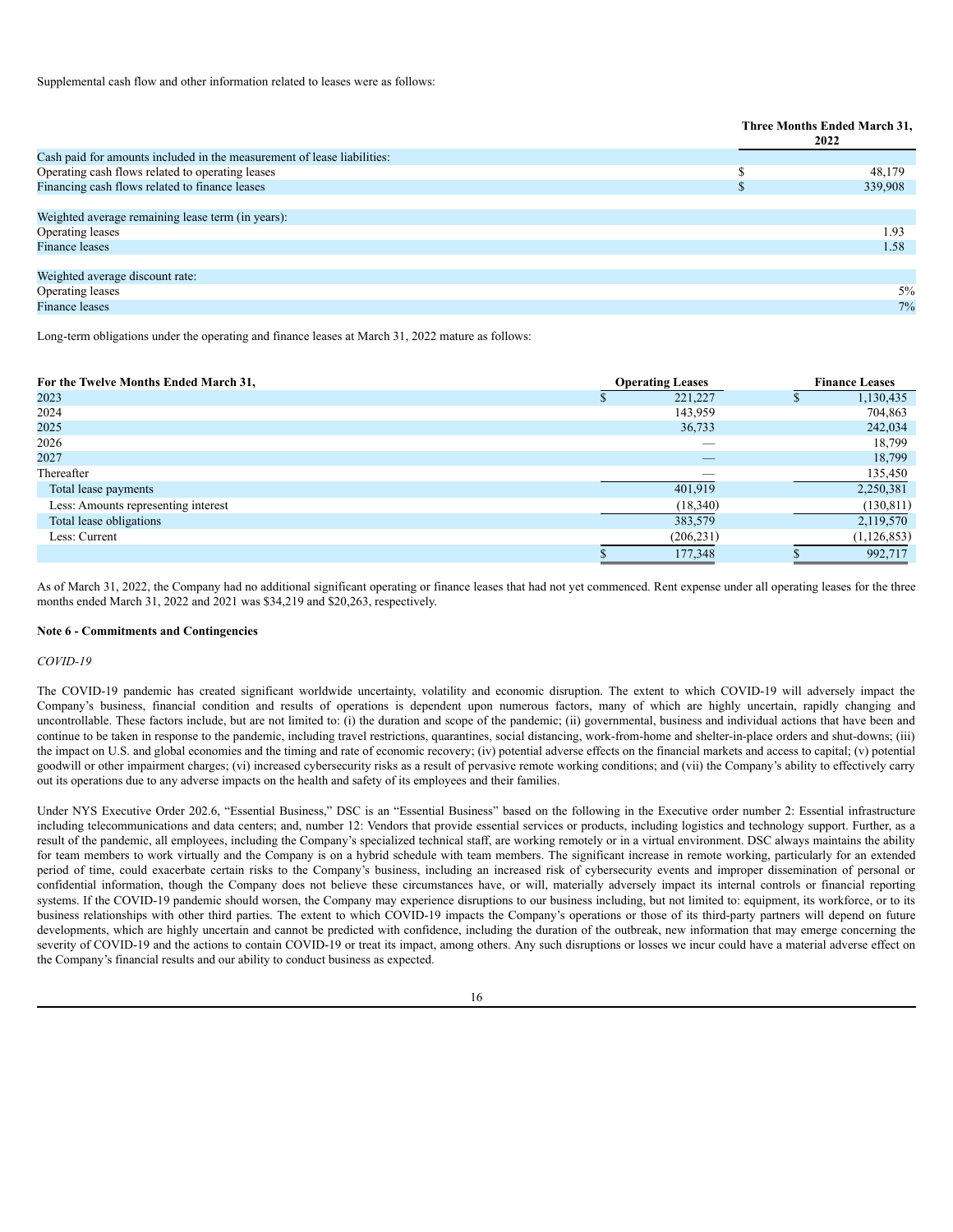#### **Note 7 - Stockholders' (Deficit)**

#### *Capital Stock*

The Company has 260,000,000 authorized shares of capital stock, consisting of 250,000,000 shares of common stock, par value \$0.001, and 10,000,000 shares of Preferred Stock, par value \$0.001 per share.

During the three months ended March 31, 2022, employees exercised 3,334 options into shares of common stock. The Company received \$6,934 for these warrants.

#### *Common Stock Options*

A summary of the Company's options activity and related information follows:

| Number of<br><b>Shares</b><br><b>Under Options</b>        | Range of<br><b>Option Price</b><br>Per Share | Weighted<br>Average<br><b>Exercise Price</b> | Weighted<br>Average<br>Contractual<br>Life |
|-----------------------------------------------------------|----------------------------------------------|----------------------------------------------|--------------------------------------------|
| 267.467<br>Options Outstanding at December 31, 2021<br>ъ. | $2.00 - 16.00$                               | 5.19                                         | 6.94                                       |
| 54,543<br><b>Options Granted</b>                          | $5.87 - 3.63$                                | 3.30                                         | 10                                         |
| Exercised<br>(3,334)                                      | $2.00 - 2.16$                                | 2.08                                         |                                            |
| Expired/Cancelled                                         |                                              |                                              |                                            |
| Options Outstanding at March 31, 2022<br>318,676          | $2.00 - 16.00$                               | 2.61                                         | 7.24                                       |
|                                                           |                                              |                                              |                                            |
| Options Exercisable at March 31, 2022<br>159,039          | $2.00 - 16.00$                               | 2.39                                         | 5.06                                       |

weighted and the

Share-based compensation expense for options totaling \$66,505 and \$42,171 was recognized in our results for the three months ended March 31, 2022 and 2021, respectively.

The valuation methodology used to determine the fair value of the options issued during the year was the Black-Scholes option-pricing model. The Black-Scholes model requires the use of a number of assumptions including the volatility of the stock price, the average risk-free interest rate, and the weighted average expected life of the options.

The risk-free interest rate assumption is based upon observed interest rates on zero-coupon U.S. Treasury bonds whose maturity period is appropriate for the term of the options.

Estimated volatility is a measure of the amount by which the Company's stock price is expected to fluctuate each year during the expected life of the award. The Company's calculation of estimated volatility is based on historical stock prices of the Company over a period equal to the expected life of the awards.

As of March 31, 2022, there was \$536,813 of total unrecognized compensation expense related to unvested employee options granted under the Company's share-based compensation plans that is expected to be recognized over a weighted average period of approximately 2.36 years.

The weighted average fair value of options granted, and the assumptions used in the Black-Scholes model during the three months ended March 31, 2022 are set forth in the table below.

|                                                | 2022              |
|------------------------------------------------|-------------------|
| Weighted average fair value of options granted | 3.30              |
| Risk-free interest rate                        | $1.63\% - 2.32\%$ |
| Volatility                                     | $212\% - 214\%$   |
| Expected life (years)                          | 10 years          |
| Dividend vield                                 |                   |
|                                                |                   |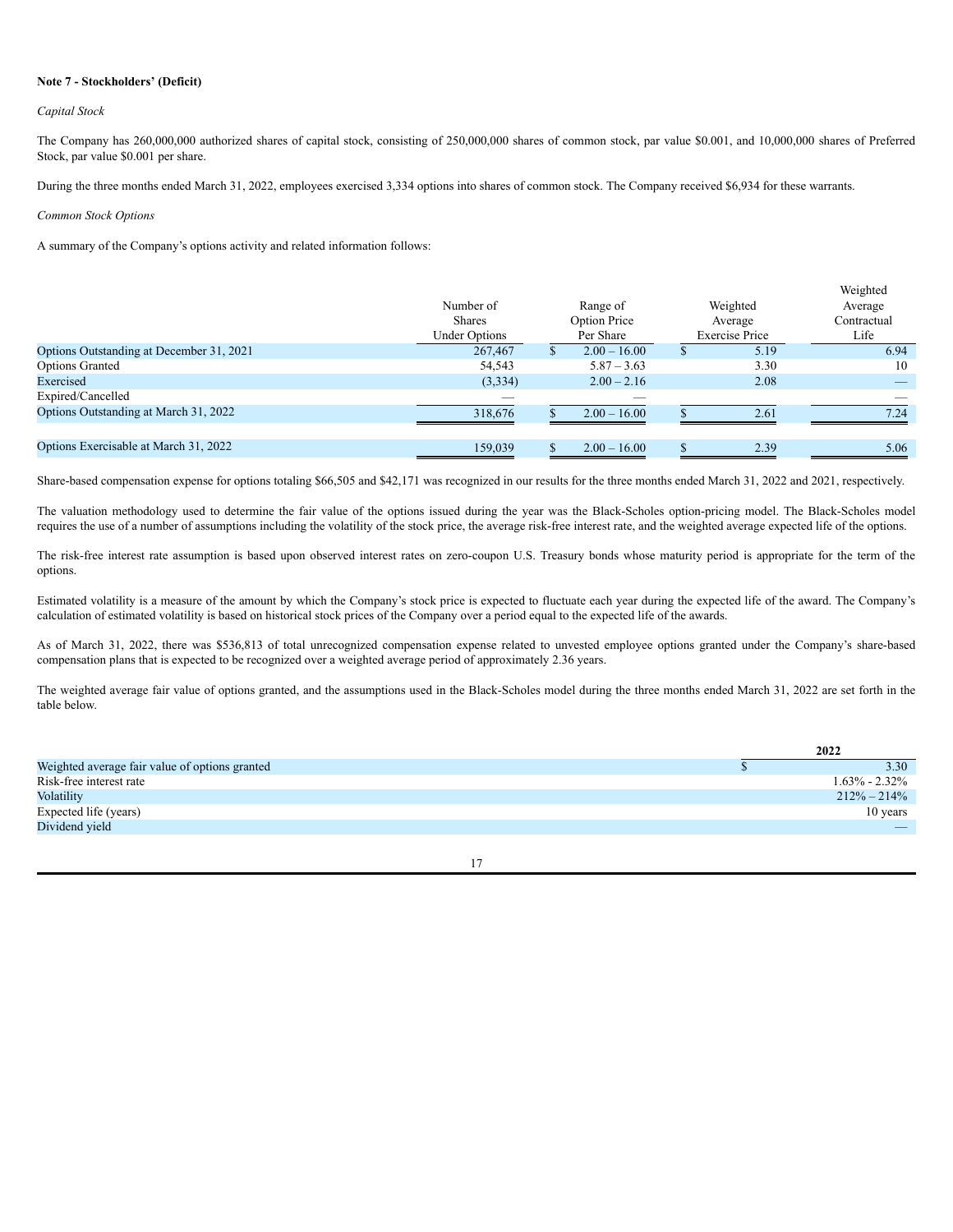#### **Note 8 - Litigation**

We are currently not involved in any litigation that we believe could have a materially adverse effect on our financial condition or results of operations. There is no action, suit, proceeding, inquiry or investigation before or by any court, public board, government agency, self-regulatory organization or body pending or, to the knowledge of the executive officers of our company or any of our subsidiaries, threatened against or affecting DSC, its common stock, any of its subsidiaries or of DSC's or DSC's subsidiaries' officers or directors in their capacities as such, in which an adverse decision could have a material adverse effect.

#### **Note 9 - Related Party Transactions**

#### *Finance Lease Obligations - Related Party*

During the three months ended March 31, 2022, the Company entered into one related party finance lease obligations. See Note 5 for details.

#### *Nexxis Capital LLC*

Charles M. Piluso (Chairman and CEO) and Harold Schwartz (President) collectively own 100% of Nexxis Capital LLC ("Nexxis Capital"). Nexxis Capital was formed to purchase equipment and provide leases to Nexxis Inc.'s customers. The Company received funds of \$2,328 and \$3,968 during the three months ended March 31, 2022 and 2021 respectively.

# **Note 10 - Merger**

#### *Flagship Solutions, LLC*

On February 4, 2021, the Company entered into an Agreement and Plan of Merger (the "Merger Agreement") with Data Storage FL, LLC, a Florida limited liability company and the Company's wholly-owned subsidiary (the "Merger Sub"), Flagship Solutions, LLC ("Flagship"), a Florida limited liability company, and the owners (collectively, the "Equityholders") of all of the issued and outstanding limited liability company membership interests in Flagship (collectively, the "Equity Interests"). The Company acquired Flagship on May 31, 2021 and became its wholly-owned subsidiary. The purchase price was \$5.5 million.

In addition, the cash merger consideration paid by the Company to the Equityholders at Closing shall be adjusted, on a dollar-for-dollar basis, by the amount by which Flagship's net working capital at Closing is more or is less than the target working capital amount specified in the Merger Agreement.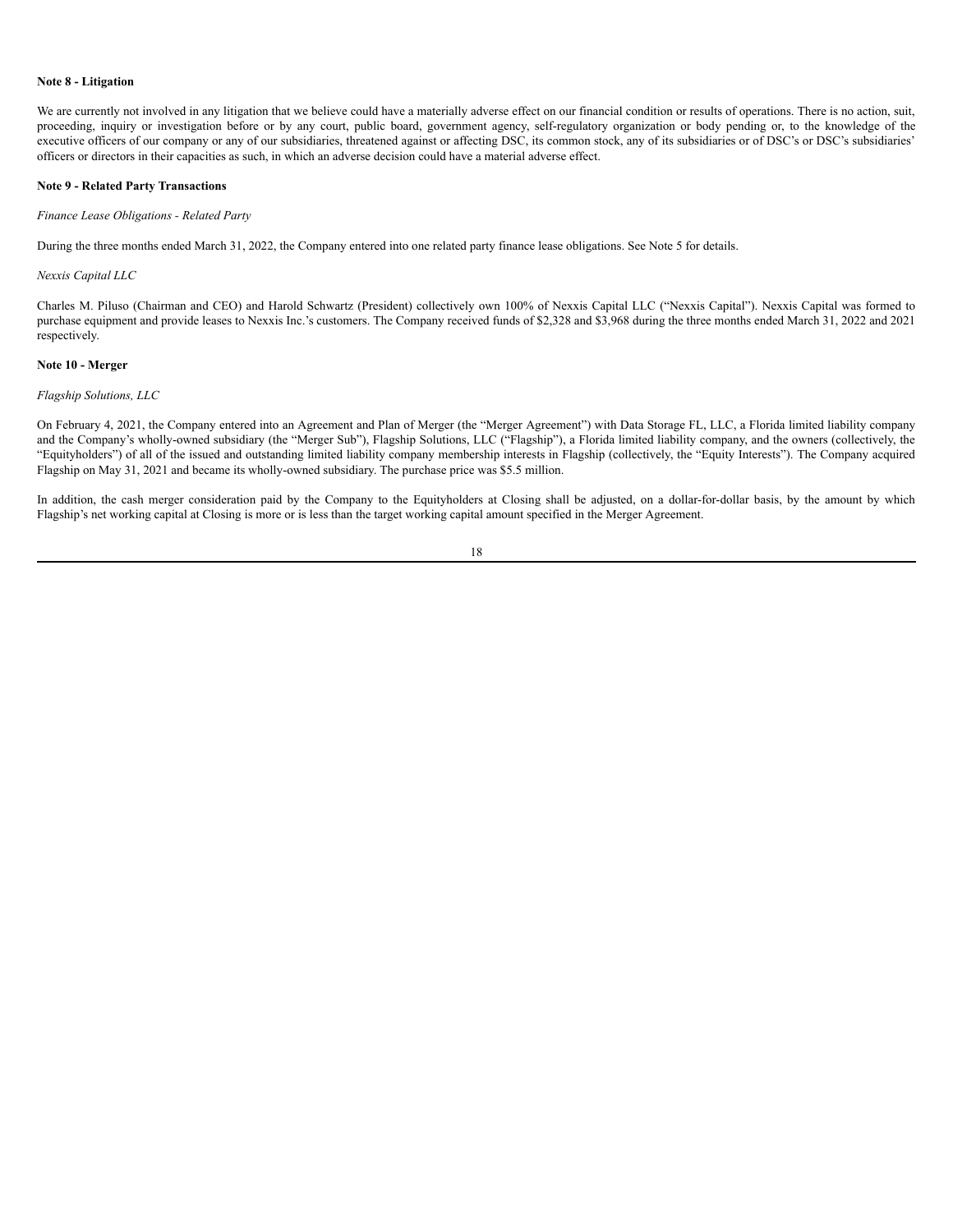Concurrently with the Closing, Flagship and Mark Wyllie, Flagship's Chief Executive Officer, entered into an Employment Agreement, which was effective upon consummation of the Closing, pursuant to which Mr. Wyllie will continue to serve as Chief Executive Officer of Flagship following the Closing on the terms and conditions set forth therein. Flagship's obligations under the Wyllie Employment Agreement will also be guaranteed by the Company. The Wyllie Employment Agreement provides for: (i) an annual base salary of \$170,000, (ii) management bonuses comprised of twenty-five percent (25%) of Flagship's net income available in free cash flow as determined in accordance with GAAP for each calendar quarter during the term, (iii) an agreement to issue him stock options of the Company, subject to approval by the Board, commensurate with his position and performance and reflective of the executive compensation plans that the Company has in place with its other subsidiaries of similar size to Flagship, (iv) life insurance benefits in the amount of \$400,000, and (v) four weeks paid vacation. In the event Mr. Wyllie's employment is terminated by him for good reason (as defined in the Wyllie Employment Agreement) or by Flagship without cause, he will be entitled to receive his annual base salary through the expiration of the initial threeyear employment term and an amount equal to his last annual bonus paid, payable quarterly. Pursuant to the Wyllie Employment Agreement, we have agreed to elect Mr. Wyllie to the Board and the board of directors of Flagship to serve so long as he continues to be employed by the Company. The employment agreement contains customary noncompetition provisions that apply during its term and for a period of two years after the term expires. In addition, pursuant to the Wyllie Employment Agreement, Mr. Wyllie will be appointed to serve as a member of the Company's Board of Directors and the board of directors of Flagship to serve so long as he continues to be employed by us.

Following the closing of the transaction, Flagship's financial statements as of the Closing were consolidated with the Consolidated Financial Statements of the Company. These amounts are provisional and may be adjusted during the measurement period.

The following sets forth the components of the purchase price:

| Cash paid to the seller<br>\$<br>6,149,343<br>6,149,343<br>Tangible Assets Acquired:<br>212,068<br><b>Accounts Receivable</b><br>1,389,263<br>127,574<br><b>Fixed Assets</b><br>4,986<br>Website and Digital Assets<br>33,002<br>22,500<br>Total Tangible Assets Acquired<br>1,789,393<br>Tangible Liabilities Assumed:<br>Accounts Payable and Accrued Expenses<br>514,354<br>Deferred Revenue<br>68,736<br>399,631<br>307,300<br><b>Total Tangible Liabilities Assumed</b><br>1,290,021<br>499,372<br>S<br>5,649,971<br><b>Excess Purchase Price</b> | Purchase price:              |  |
|--------------------------------------------------------------------------------------------------------------------------------------------------------------------------------------------------------------------------------------------------------------------------------------------------------------------------------------------------------------------------------------------------------------------------------------------------------------------------------------------------------------------------------------------------------|------------------------------|--|
|                                                                                                                                                                                                                                                                                                                                                                                                                                                                                                                                                        |                              |  |
|                                                                                                                                                                                                                                                                                                                                                                                                                                                                                                                                                        | Total purchase price         |  |
|                                                                                                                                                                                                                                                                                                                                                                                                                                                                                                                                                        |                              |  |
|                                                                                                                                                                                                                                                                                                                                                                                                                                                                                                                                                        |                              |  |
|                                                                                                                                                                                                                                                                                                                                                                                                                                                                                                                                                        | Cash                         |  |
|                                                                                                                                                                                                                                                                                                                                                                                                                                                                                                                                                        |                              |  |
|                                                                                                                                                                                                                                                                                                                                                                                                                                                                                                                                                        | Prepaid Expenses             |  |
|                                                                                                                                                                                                                                                                                                                                                                                                                                                                                                                                                        |                              |  |
|                                                                                                                                                                                                                                                                                                                                                                                                                                                                                                                                                        |                              |  |
|                                                                                                                                                                                                                                                                                                                                                                                                                                                                                                                                                        | <b>Security Deposits</b>     |  |
|                                                                                                                                                                                                                                                                                                                                                                                                                                                                                                                                                        |                              |  |
|                                                                                                                                                                                                                                                                                                                                                                                                                                                                                                                                                        |                              |  |
|                                                                                                                                                                                                                                                                                                                                                                                                                                                                                                                                                        |                              |  |
|                                                                                                                                                                                                                                                                                                                                                                                                                                                                                                                                                        |                              |  |
|                                                                                                                                                                                                                                                                                                                                                                                                                                                                                                                                                        |                              |  |
|                                                                                                                                                                                                                                                                                                                                                                                                                                                                                                                                                        | Deferred Tax Liability       |  |
|                                                                                                                                                                                                                                                                                                                                                                                                                                                                                                                                                        | PPP Loan Payable             |  |
|                                                                                                                                                                                                                                                                                                                                                                                                                                                                                                                                                        |                              |  |
|                                                                                                                                                                                                                                                                                                                                                                                                                                                                                                                                                        |                              |  |
|                                                                                                                                                                                                                                                                                                                                                                                                                                                                                                                                                        | Net Tangible Assets Acquired |  |
|                                                                                                                                                                                                                                                                                                                                                                                                                                                                                                                                                        |                              |  |
|                                                                                                                                                                                                                                                                                                                                                                                                                                                                                                                                                        |                              |  |
|                                                                                                                                                                                                                                                                                                                                                                                                                                                                                                                                                        |                              |  |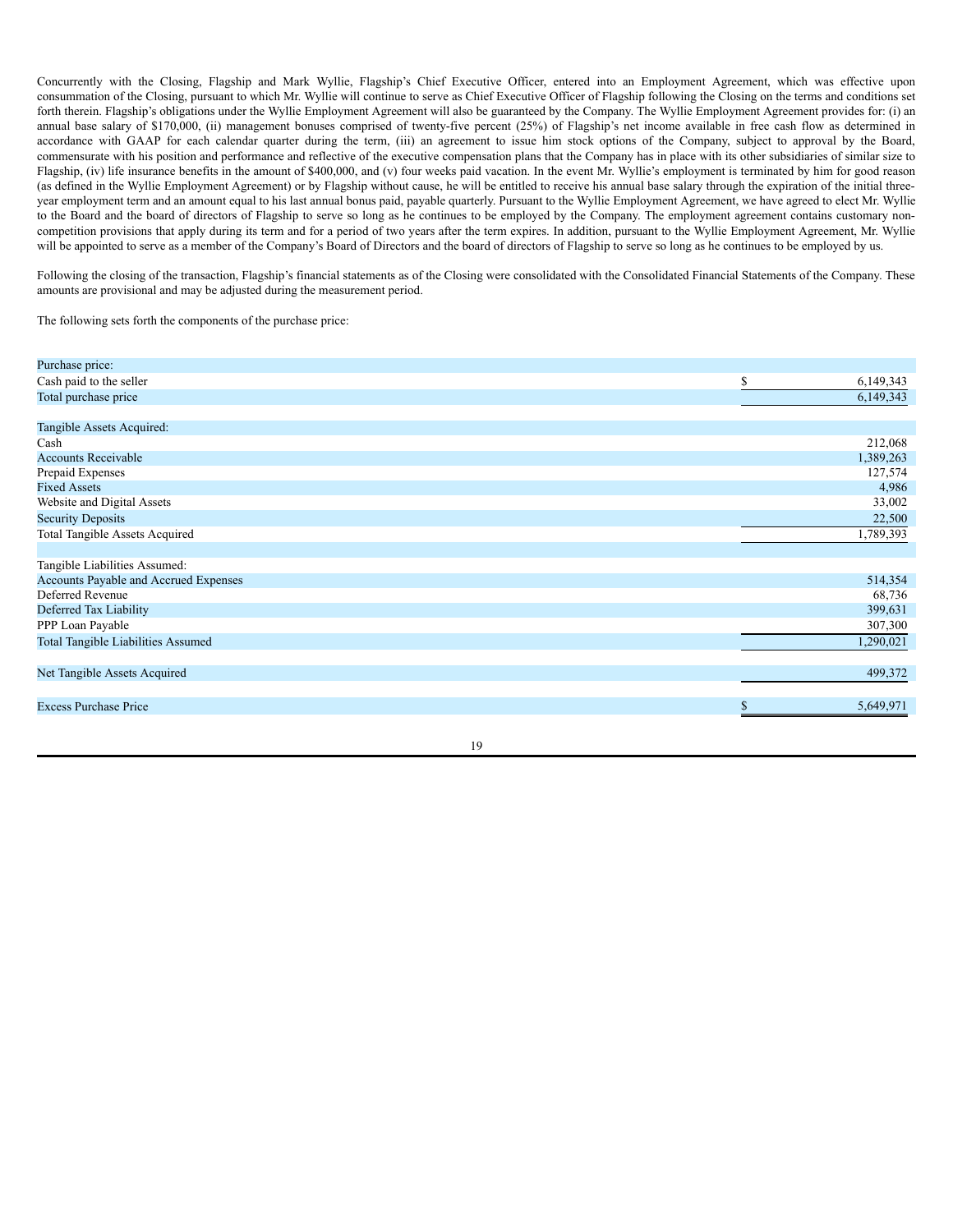The excess purchase price amounts are provisional and may be adjusted during the one-year measurement period as required by U.S. GAAP. The following table provides a summary of the allocation of the excess purchase price.

| <b>Customer Relationships</b> | 1,870,000 |
|-------------------------------|-----------|
| <b>Trade Names</b>            | 235,000   |
| Assembled Workforce           | 287,000   |
| Goodwill                      | 3,257,971 |
|                               |           |
| <b>Excess Purchase Price</b>  | 5,649,971 |

The intangible assets acquired include the trade names, customer relationships, assembled workforce, and goodwill. The deferred tax liability represents the tax effected timing differences relating to the acquired intangible assets to the extent they are not offset by acquired deferred tax assets.

The goodwill represents the assembled workforce, acquired capabilities, and future economic benefits resulting from the acquisition. No portion of the goodwill is deductible for tax purposes.

The following presents the unaudited pro-forma combined results of operations of the Company with Flagship Solutions as if the entities were combined on January 1, 2021.

|                                                | <b>Three Months Ended</b><br><b>March 31, 2021</b> |
|------------------------------------------------|----------------------------------------------------|
| Revenues                                       | 6,485,772                                          |
| Net income attributable to common shareholders | (76, 867)                                          |
| Net loss per share                             | (0.02)                                             |
| Weighted average number of shares outstanding  | 4,857,291                                          |

# **Note 11 - Subsequent Events**

Management did not identify any subsequent events.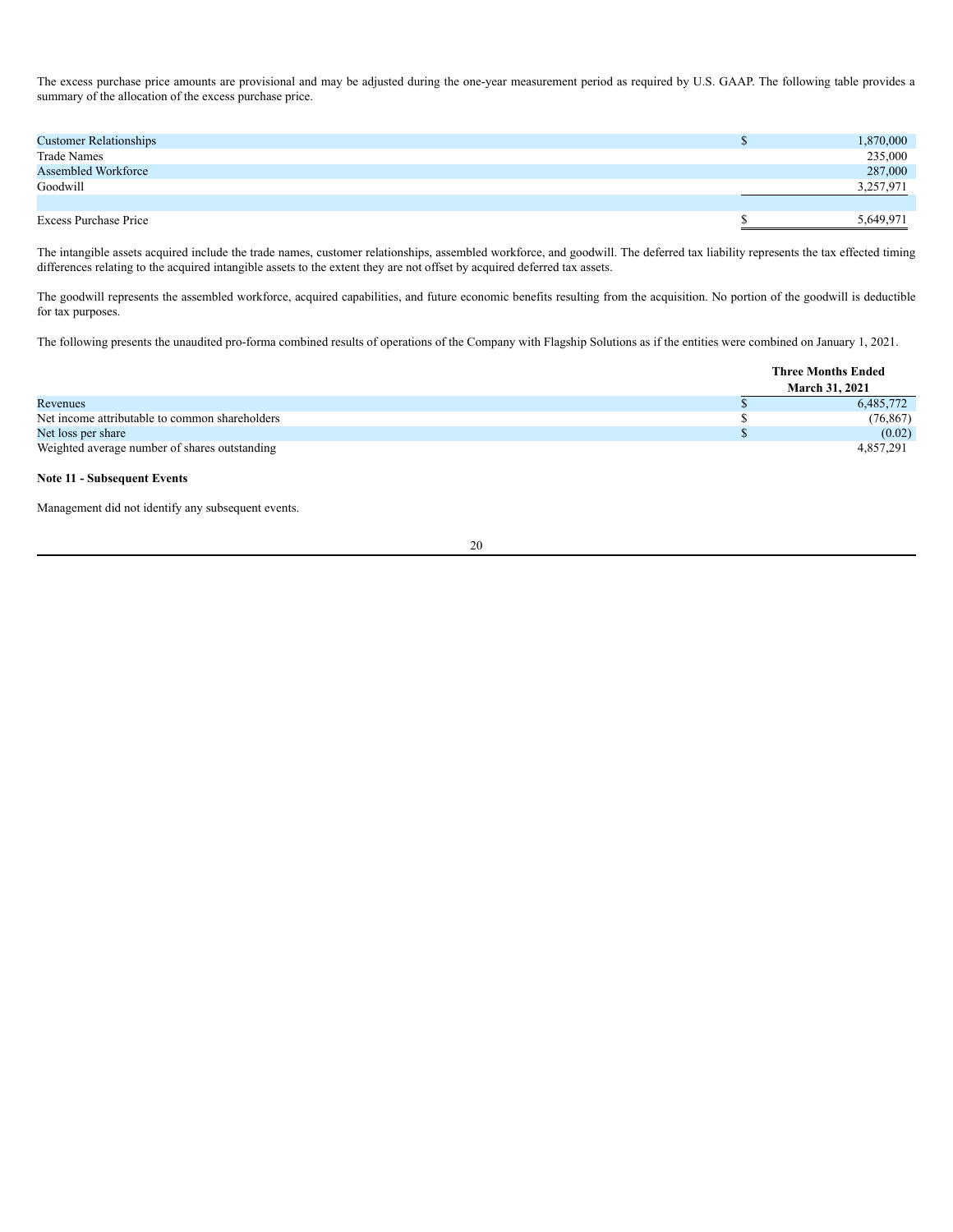# <span id="page-23-0"></span>**ITEM 2. MANAGEMENT'S DISCUSSION AND ANALYSIS OF FINANCIAL CONDITION AND RESULTS OF OPERATION**

The following discussion and analysis of our financial condition and results of operations should be read in conjunction with our unaudited consolidated financial statements and notes thereto included in Part I, Item 1 of this Quarterly Report on Form 10-Q and with our audited financial statements and notes thereto for the year ended December 31, 2021, included in our Annual Report on Form 10-K for the fiscal year ended December 31, 2021 filed on March 31, 2022 (the "Annual Report") with the U.S. Securities and Exchange Commission (the "SEC"). This Quarterly Report on Form 10-Q contains forward looking statements, including without limitation, statements related to our plans, strategies, objectives, expectations, intentions and adequacy of resources. Investors are cautioned that such forward-looking statements involve risks and uncertainties including without limitation the following: (i) our plans, strategies, objectives, expectations and intentions are subject to change at any time at our discretion; (ii) our plans and results of operations will be affected by our ability to manage growth; and (iii) other risks and uncertainties indicated from time to time in our filings with the Securities and Exchange Commission.

In some cases, you can identify forward-looking statements by terminology such as 'may,' 'will,' 'should,' 'could,' 'expects,' 'plans,' 'intends,' 'anticipates,' 'believes,' 'estimates,' 'predicts,' 'potential,' or 'continue' or the negative of such terms or other comparable terminology. Although we believe that the expectations reflected in the forward-looking statements are reasonable, we cannot guarantee future results, levels of activity, performance, or achievements. Moreover, neither we nor any other person assumes responsibility for the accuracy and completeness of such statements. Readers are cautioned not to place undue reliance on these forward-looking statements, which speak only as of the date hereof. We are under no duty to update any of the forward-looking statements after the date of this report.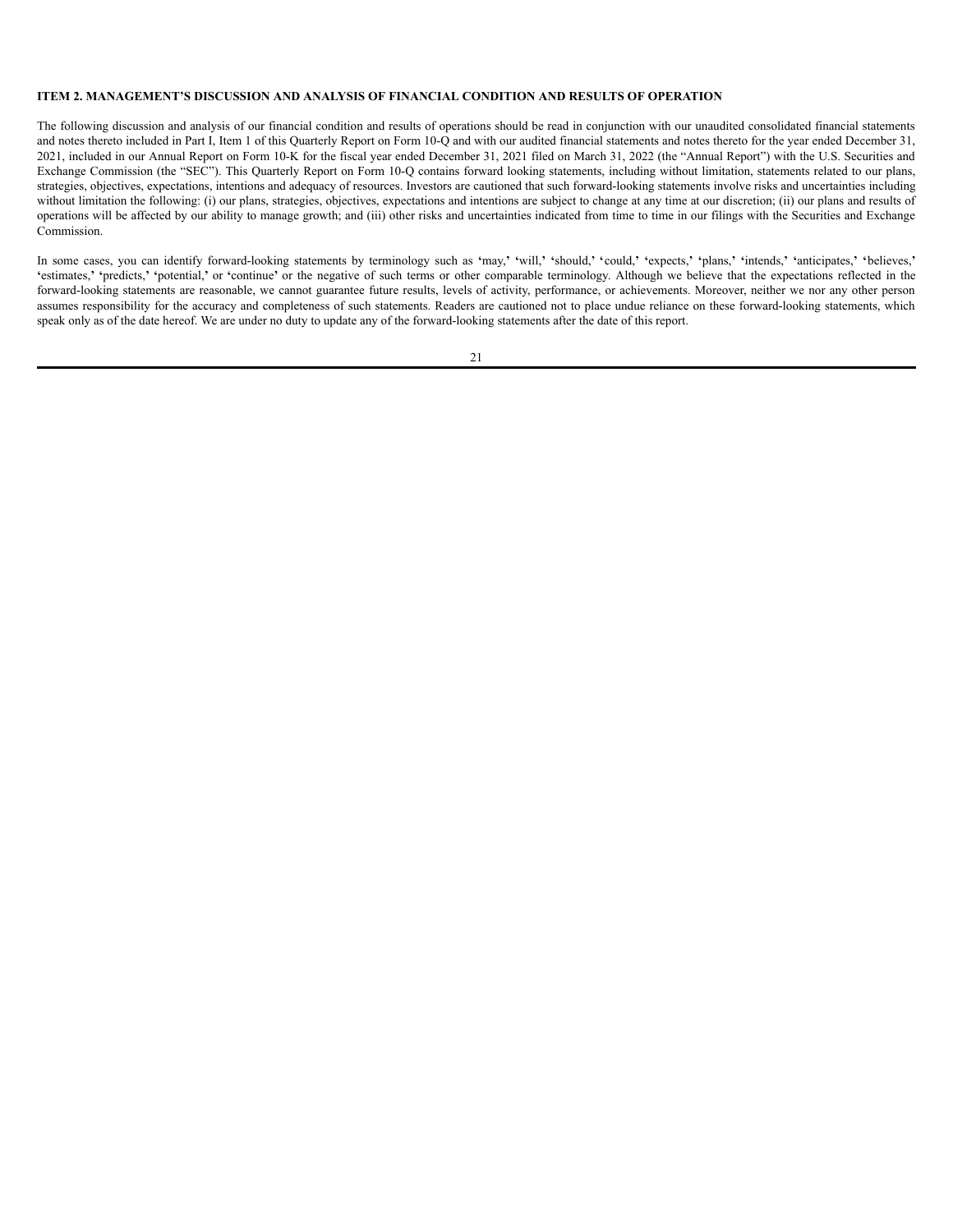#### **The Industry Overview**

Hybrid and Multi-Cloud have become mainstream technological offerings of the Cloud Managed Services industry as companies have moved away from legacy, on-premise technology solutions. This approach is growing more complex, as companies utilize disparate technical environments, including on-premises equipment and software, multiclouds interfacing with Software as a Service providers, Cloud Managed Service Providers assist businesses in achieving their desired security levels, technical cloud infrastructure and financial objectives while optimizing the value of these technologies and cloud resources through multi-cloud management, ensuring business continuity, governance, and operational efficiencies.

This is a \$500 billion-industry. One subset, of this \$500 billion, is IBM Power cloud infrastructure and disaster recovery. Globally estimated at over one million virtual IBM Power servers. According to the most recent information received from IBM typical industries utilizing IBM Power servers are finance, retail, healthcare, government, and distribution organizations.

According to Fortune Business Insights, the Cloud Managed Services industry in North America was \$16.3 billion in 2019 and has been growing at a rate of 13.8% CAGR bringing us to \$24 billion by the end of 2022. Disaster Recovery is projected to be a \$3.6 billion in the US by the end of 2022 which is 35% of the \$10.3 billion globally based on Grandview Research Disaster Recovery Solutions Market Size report. Cyber Security, specifically the MDR segment, is an established market recognized by buyers**.** Gartner observed a 35% growth in end users' inquiries on the topic in the last year. Gartner estimates that by 2025, the MDR market will reach \$2.15 billion in revenue, up from \$1.03 billion in 2021, for a compound annual growth rate (CAGR) of 20.2%. The Company's VOIP solutions fit well into this steadily growing segment which is expected to reach \$90 billion worldwide in 2022 with a CAGR of 3.1% with \$17 billion in the US according to Globe Newswire Market Analysis and Insights: Global VoIP Market. Data and Analytics is another market that is growing rapidly and the Company is breaking into, according to Globe Newswire this market was valued at \$198 billion in 2020 and with a projected 13.5% CAGR we see this hitting \$263 billion by the end of 2022 and based on the Big Data Business Analytics market share report posted on statista.com the US has 51% of that growth.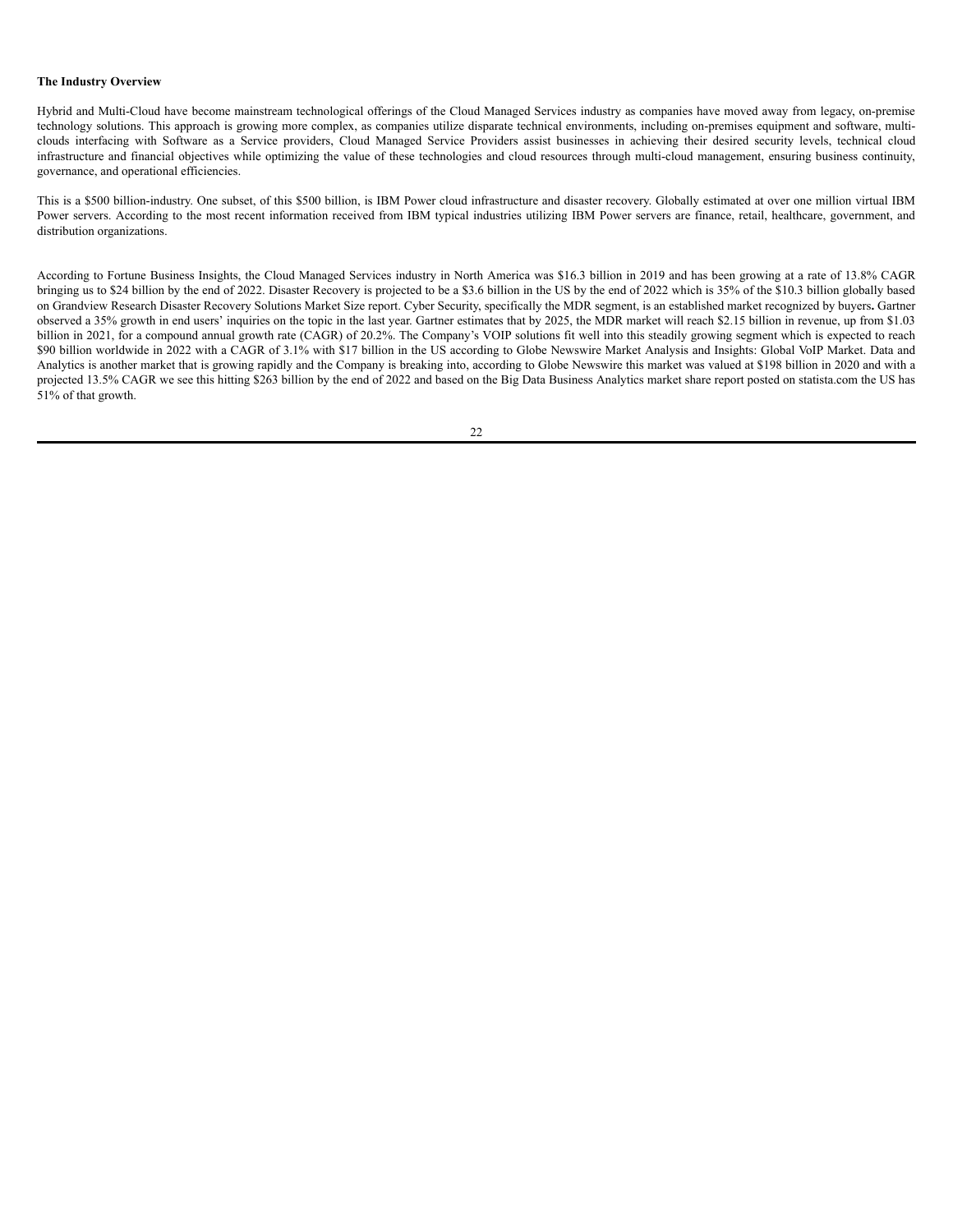#### **Company Overview**

Data Storage Corporation, headquartered in Melville, New York, with three subsidiaries, DSC (CloudFirst), Flagship Solutions LLC and Nexxis, Inc., provides solutions and services to a broad range of clients in several industries, including healthcare, banking and finance, distribution services, manufacturing, construction, education, and government. The subsidiaries maintain business development teams, as well as independent distribution companies. As an example, the Company's distribution channel of companies provides long-term subscription-based disaster recovery and cloud infrastructure without investing in the infrastructure, data centers, telecommunications or specialized technical staff.

During 2021, based on the May capital raise and the up list to Nasdaq, the Company accelerated organic growth strategies by added distribution, business development representatives, marketing, and technical personnel. Management continues to be focused on building the Company's sales and marketing strategy and expanding its technology assets throughout its data center network.

DSC is a leader in providing IBM Power cloud infrastructure, disaster recovery and the creation of unique offering.

The opportunity, for the Company, in the IBM Power server portfolio segment is to capture a share of this annual recurring revenue marketplace that is currently under migration to cloud infrastructure.

The Company believes businesses are increasingly under pressure to improve the proficiency of their information and storage systems accelerating the migration from selfmanaged technical equipment and solutions to fully managed multi-cloud technologies to reduce cost and compete effectively. These trends create an opportunity for cloud technology service providers.

DSC's market opportunity is derived from the demand for fully managed cloud and cybersecurity services across all major operating systems.

The Company's addressable market is estimated at \$48 billion in annual recurring revenuein the United States and Canada.

The Company has designed and built its solutions and services to support the demanding IBM Power System workload, manage hybrid cloud deployments and continue to provide solutions that keep data and workloads protected from disasters and security attacks.

The Company's business offices are located in New York and Florida. The offices include a technology center and lab, adapted to meet the technical requirements of the Company's clients. The Company maintains its own infrastructure, storage, and networking equipment required to provide subscription solutions in seven geographically diverse data centers located in New York, Massachusetts, Texas, Florida and North Carolina, and in Canada, Toronto, and Barrie, serving clients in the United States and Canada.

The Company's disaster recovery and business continuity solutions allow clients to quickly recover from system outages, human and natural disasters, and cyber security attacks, such as Ransomware. The Company's managed cloud services begin with migration to the cloud and provide ongoing system support and management that enables its clients to run their software applications and technical workloads in a multi-cloud environment. The Company's cyber security offerings include comprehensive consultation and a suite of data security, disaster recovery, and remote monitoring services and technologies that is incorporated into the Company's cloud solutions or be delivered as a standalone managed security offering covering the client site endpoint devices, users, servers, and equipment.

Solution architects and the Company's business development teams work with organizations identifying and solving critical business problems. The Company carefully plans and manages the migration and configuration process, continuing the relationship and advising its clients long after the services have been implemented. Reflecting on client satisfaction, the Company's renewal rate on client subscription solutions is approximately 94% after their initial contract term expired.

The Company provides its clients subscription-based, long-term agreements for cloud disaster recovery, cloud infrastructure, data analytics, cyber security,telecommunications solutions, and high processing on-site computing power and software solutions. While a significant portion of the Company's revenue has been subscription-based, it also generates revenue from the sale of equipment and software for cybersecurity, data storage, IBM Power systems equipment and managed service solutions.

The company entered into 2022 with a baseline annual recurring revenue of over \$12 million.

**The Company's Core Services**: The Company provides an array of multi-cloud information technology solutions in highly secure, enterprise-level cloud services for companies using IBM Power Systems, Microsoft Windows, and Linux. Specifically, the Company's support services cover:

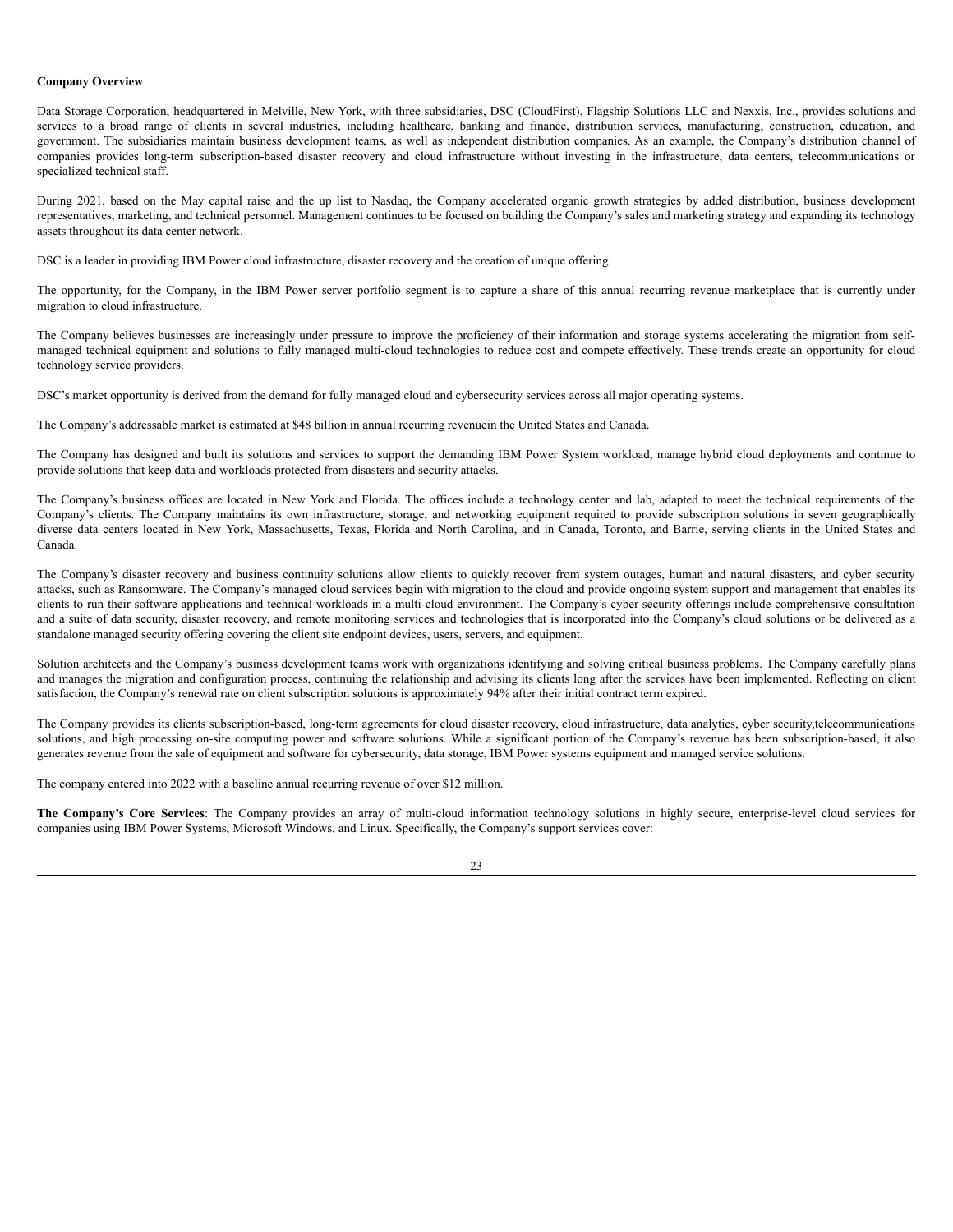#### *Cyber Security Solutions:*

**ezSecurity<sup>™</sup>** offers a suite of comprehensive cyber security solutions that can be utilized on systems at the client's location or on systems hosted in the Company. These solutions include fully managed endpoint (PCs and other user devices) security with active threat mitigation, system security assessments, risk analysis, and applications to ensure continuous security. ezSecurity™ contains a specialized offering for protecting and auditing IBM systems including a package designed to protect IBM systems against Ransomware attacks.

#### *Data Protection and Recovery Solutions:*

- **ezVault<sup>™</sup>** solution is at the core of the Company's data protection services and allows its clients to have their data protected and stored offsite with unlimited data retention in a secure location that uses encrypted, enterprise-grade storage which allows for remote recovery from system outages, human and natural disasters, and cyber security attacks like Ransomware and viruses allowing restoration of data from a known good point in time prior to an attack.
- ezRecovery<sup>™</sup> provides standby systems, networking, and storage in the Company's cloud infrastructure that allows for faster recovery from client backups stored using ezVault™ at the same cloud based hosted location.
- **ezAvailability™** solution offers reliable real-time data replication for mission-critical applications with Recovery Time Objective under fifteen minutes and near-zero Recovery Point Objective, with optional, fully managed replication services. The Company's ezAvailability™ service consists of a full-time enterprise system, storage, and network resources, allowing quick and easily switched production workloads to the Company's cloud when needed. The Company's ezAvailability™ services are backed by a Service-Level Agreement ("SLA") to help assure performance, availability, and access.
- **ezMirror™** solution provides replication services that mirror the clients' data at the storage level and allows for similar near-zero Recovery Point Objective as ezAvailability with less application management and Recovery Time Objective under 1 hour.

*Cloud Hosted Production Systems:* **ezHost™** solution provides managed cloud services that removes the burden off system management from its clients and ensures that their software applications and IT workloads are running smoothly. ezHost™ provides full-time, scalable compute, storage, and network infrastructure resources to run clients' workloads on the Company's enterprise-class infrastructure. ezHost™ replaces the cost of support, maintenance, system administration, space, electrical power, and cooling of the typical hardware on-premises systems with a predictable monthly expense. The Company's ezHost services are backed by an SLA governing performance, availability, and access.

Voice & Data Solutions: Nexxis, our voice and data division, specializes in fully-managed VoIP, Internet Access, and Data Transport solutions that satisfy the requirements of corporate and remote workforce. Services are delivered over fiber optic, coaxial, and wireless networks to assist businesses fully connected from any location. Nexxis provides dedicated internet access with speeds of up to 10 Gbps, FailSAFE, a cloud-first SD-WAN solution, that delivers industry-leading connectivity to cloud services, cloud-based Hosted VoIP and Unified Communications that provide business continuity and integration with Microsoft Teams.

*Data Analytics:* The Company's trademarked Infralytics™ offering was developed to empower IT organizations to respond quickly and intelligently to business-impact issues as they arise. With Infralytics custom dashboards, a client can monitor physical servers, virtual machines, network devices, applications, and services across multiple platforms – whether on-premises, virtual, or in the Cloud. It also allows the Company's clients to gain enhanced visibility and control over their physical, virtual, and cloud IT infrastructure via customized, interactive dashboards. In addition, utilizing IBM's Watson the Company is taking disparate data sources and developing algorithms to provide greater insight into the aggregation of that data. All of this is provided as a service with the primary deliverable a real-time dashboard.

#### **RESULTS OF OPERATIONS**

#### **Three months ended March 31, 2022, as compared to March 31, 2021**

*Total Revenue.* For the three months ended March 31, 2022, total revenue was \$8,657,199 an increase of \$6,082,508 or 236% compared to \$2,574,691 for the three months ended March 31, 2021. The increase is primarily attributed to the additional sales from the Flagship merger and an increase in monthly subscription revenue.

| Revenue                                          | <b>For the Three Months</b> |                 |           |                 |          |
|--------------------------------------------------|-----------------------------|-----------------|-----------|-----------------|----------|
|                                                  |                             | Ended March 31, |           |                 |          |
|                                                  | 2022                        |                 | 2021      | <b>S</b> Change | % Change |
| Infrastructure & Disaster Recovery/Cloud Service | 1,925,850                   |                 | 1,660,348 | 265,502         | 16%      |
| Equipment and Software                           | 5,319,459                   |                 | 464,883   | 4,854,576       | 1,044%   |
| <b>Managed Services</b>                          | 1,182,810                   |                 | 226,767   | 956.043         | 422%     |
| Nexxis VoIP Services                             | 194.934                     |                 | 195,326   | (392)           | $-$ %    |
| Other                                            | 34,146                      |                 | 27,367    | 6,779           | 25%      |
| <b>Total Revenue</b>                             | 8,657,199                   |                 | 2,574,691 | 6,082,508       | 236%     |

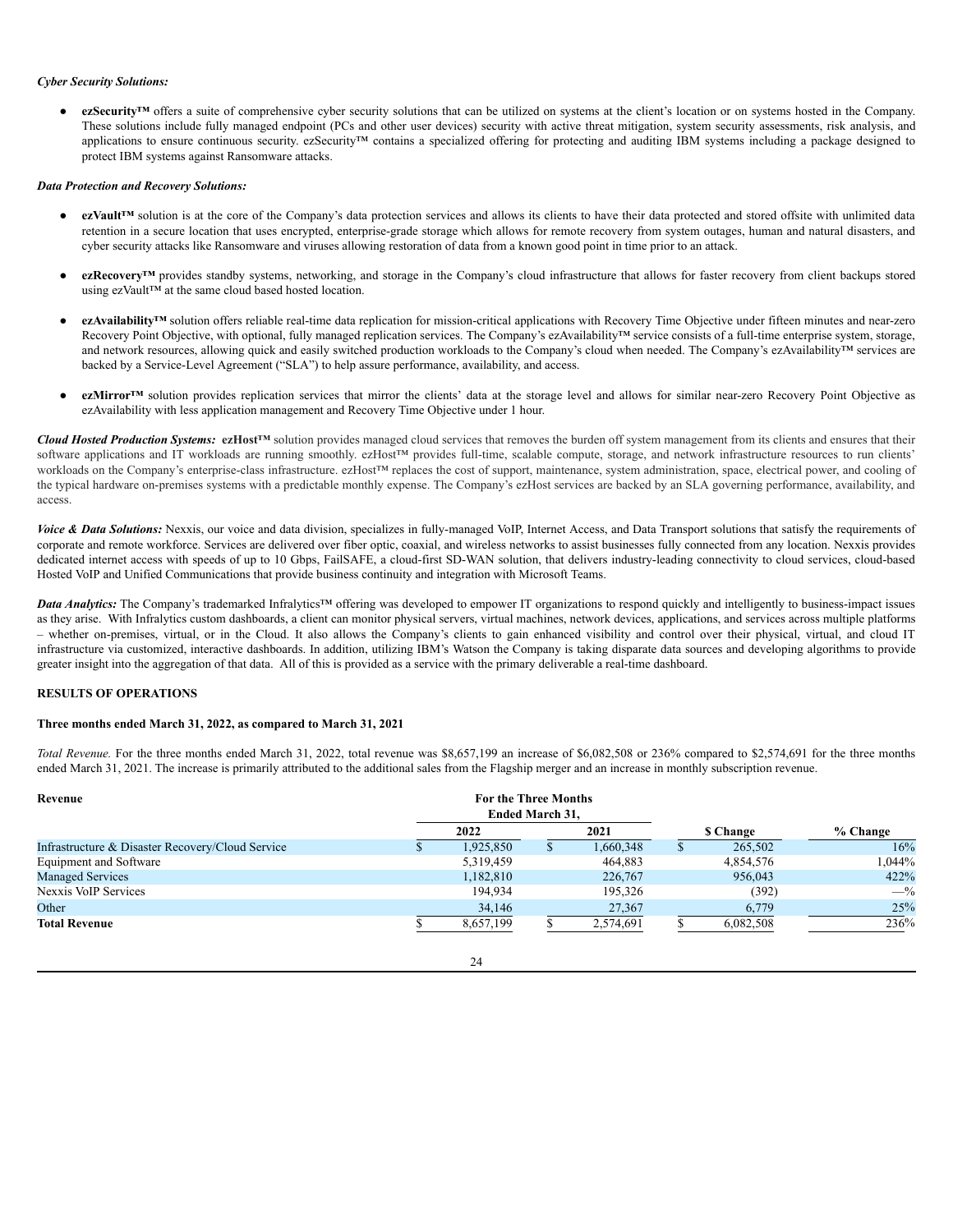Cost of Sales. For the three months ended March 31, 2022, cost of sales was \$6,011,289, an increase of \$4,590,390 or 323% compared to \$1,420,899 for the three months ended March 31, 2021. The increase of \$4,590,390 was mostly related to the Flagship merger and the variable nature of costs incurred to produce and sell our products or services.

*Selling, general and administrative expenses.* For the three months ended March 31, 2022, selling, general and administrative expenses were \$2,459,866, an increase of \$1,341,459, or 120%, as compared to \$1,118,407 for the three months ended March 31, 2021. The net increase is reflected in the chart below.

| Selling, general and administrative expenses | <b>For the Three Months</b><br><b>Ended March 31,</b> |           |  |           |                 |           |          |
|----------------------------------------------|-------------------------------------------------------|-----------|--|-----------|-----------------|-----------|----------|
|                                              |                                                       |           |  |           |                 |           |          |
|                                              |                                                       | 2022      |  | 2021      | <b>S</b> Change |           | % Change |
| Increase in Salaries                         |                                                       | 1.471.735 |  | 503,672   |                 | 968,063   | 192%     |
| Increase in Professional Fees                |                                                       | 188.627   |  | 135,278   |                 | 53,349    | 39%      |
| Increase in Software as a Service Expense    |                                                       | 70.058    |  | 52,143    |                 | 17.915    | 34%      |
| Increase in Advertising Expenses             |                                                       | 90.873    |  | 95.776    |                 | (4.903)   | $(5)\%$  |
| Increase in Commissions Expense              |                                                       | 345,264   |  | 213,254   |                 | 132,010   | 62%      |
| Increase in all other Expenses               |                                                       | 293,309   |  | 118,284   |                 | 175,025   | 148%     |
| <b>Total Expenses</b>                        |                                                       | 2.459.866 |  | 1.118.407 |                 | 1.341.459 | 120%     |

*Salaries.* Salaries increased as a result of the increased staff due to the Flagship merger and the hiring of our Chief Financial Officer.

*Professional fees.* Professional fees increased primarily due to new investor relations firms, and an increase in fees associated with being on NASDAQ.

S*oftware as a Service Expense (SaaS).* SaaS increased due to additional costs paid to existing vendors to improve to our customer relationship management software and sales quoting process.

*Commissions Expense.* Commissions expenses increased due to the Flagship merger and the sales associated with Flagship.

*All Other Expenses.* Other expenses increased primarily due to the Flagship merger.

*Other Expense*. Other expenses for the three months ended March 31, 2022 increased \$7,615 to \$42,660 from \$35,045 for the three months ended March 31, 2021. The increase in other income is primarily attributable to the increase interest expense for the three months ended March 31, 2022.

*Net Income before provision for income taxes.* Net income before provision for income taxes for the three months ended March 31, 2022 was \$156,010, as compared to a net income of \$340 for the three months ended March 31, 2021.

#### **LIQUIDITY AND CAPITAL RESOURCES**

The consolidated financial statements have been prepared using generally accepted accounting principles in the United States of America ("GAAP") applicable for a going concern, which assumes that DSC will realize its assets and discharge its liabilities in the ordinary course of business.

To the extent we are successful in growing our business, identifying potential acquisition targets and negotiating the terms of such acquisition, and the purchase price includes a cash component, we plan to use our working capital and the proceeds of any financing to finance such acquisition costs.

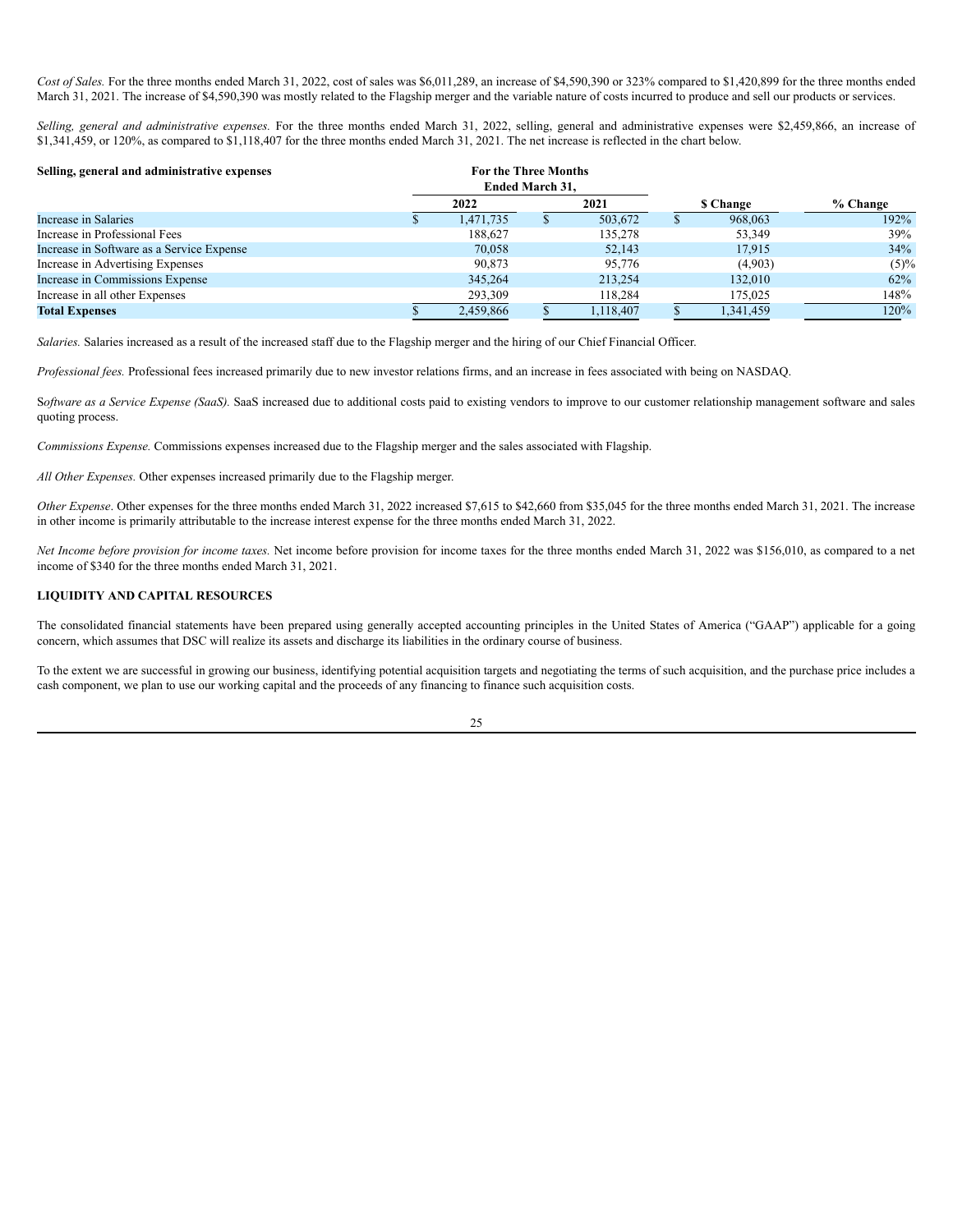Our opinion concerning our liquidity is based on current information. If this information proves to be inaccurate, or if circumstances change, we may not be able to meet our liquidity needs, which will require a renegotiation of related party capital equipment leases, a reduction in advertising and marketing programs, renegotiation of our arrangement with Nexxis and/or a reduction in salaries for officers that are major shareholders.

We have long-term contracts to supply our subscription-based solutions that are invoiced to clients monthly. We believe the total contract value of our subscription contracts with clients based on the actual contracts that we have to date, exceeds \$10 million. Further, we continue to see an uptick in client interest distribution channel expansion and in sales proposals. In 2021, we intend to continue to work to increase our presence in the IBM "Power I" infrastructure cloud and business continuity marketplace in the niche of IBM "Power "and in the disaster recovery global marketplace utilizing our technical expertise, data centers utilization, assets deployed in the data centers, 24 x 365 monitoring and software.

During the three months ended March 31, 2022, DSC's cash increased by \$1,284,904 to \$13,420,707 from \$12,135,803 on December 31, 2021. Net cash of \$1,643,823 was provided by DSC's operating activities resulting primarily from the changes in assets and liabilities. Net cash of \$25,946 was used in investing activities from the purchase of equipment. Net cash of \$332,973 was used by financing activities resulting primarily from payments on capital lease obligations. This was offset by the cash received for the exercised options.

DSC's working capital was \$12,240,508 on March 31, 2022, increasing by \$155,693 from \$12,084,815 at December 31, 2021. The increase is primarily attributable to an increase in cash, accounts receivable, prepaids, other current assets, and a decrease in deferred revenue. This was offset by an increase in accounts payable and leases payable.

#### **Off-Balance Sheet Arrangements**

DSC does not have any off-balance sheet arrangements, financings, or other relationships with unconsolidated entities or other persons, also known as "special purpose entities".

#### **Non-GAAP Financial Measures**

#### *Adjusted EBITDA*

To supplement our consolidated financial statements presented in accordance with GAAP and to provide investors with additional information regarding our financial results, we consider and are including herein Adjusted EBITDA, a Non-GAAP financial measure. We view Adjusted EBITDA as an operating performance measure and, as such, we believe that the GAAP financial measure most directly comparable to it is net income (loss). We define Adjusted EBITDA as net income adjusted for interest and financing fees, depreciation, amortization, stock-based compensation, and other non-cash income and expenses. We believe that Adjusted EBITDA provides us an important measure of operating performance because it allows management, investors, debtholders and others to evaluate and compare ongoing operating results from period to period by removing the impact of our asset base, any asset disposals or impairments, stock-based compensation and other non-cash income and expense items associated with our reliance on issuing equity-linked debt securities to fund our working capital.

Our use of Adjusted EBITDA has limitations as an analytical tool, and this measure should not be considered in isolation or as a substitute for an analysis of our results as reported under GAAP, as the excluded items may have significant effects on our operating results and financial condition. Additionally, our measure of Adjusted EBITDA may differ from other companies' measure of Adjusted EBITDA. When evaluating our performance, Adjusted EBITDA should be considered with other financial performance measures, including various cash flow metrics, net income and other GAAP results. In the future, we may disclose different non-GAAP financial measures in order to help our investors and others more meaningfully evaluate and compare our future results of operations to our previously reported results of operations.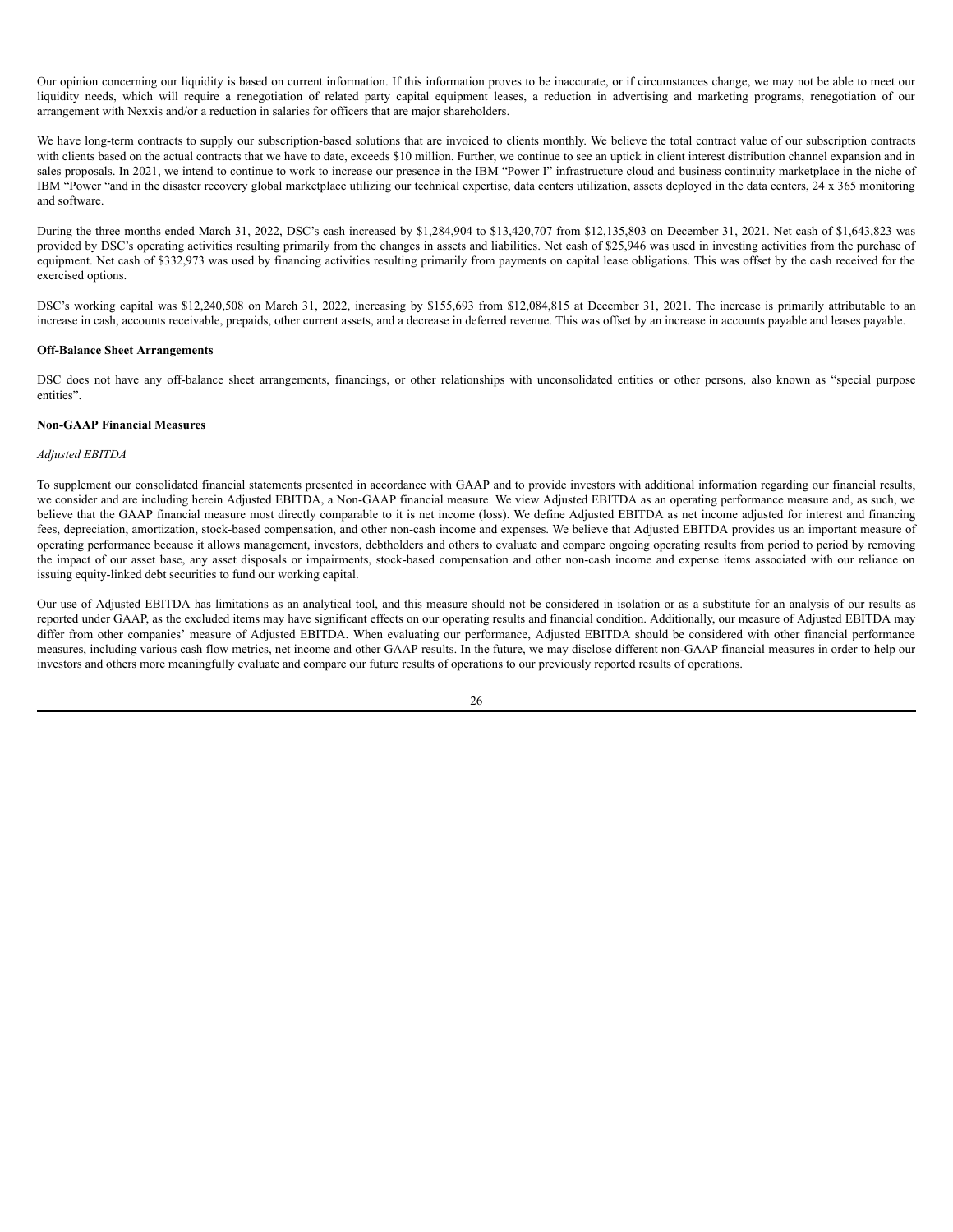The following table shows our reconciliation of net income to adjusted EBITDA for the three months ended March 31, 2022 and 2021, respectively:

|                               |     | <b>For the Three Months Ended</b> |                   |  |  |
|-------------------------------|-----|-----------------------------------|-------------------|--|--|
|                               |     | March 31,<br>2022                 | March 31,<br>2021 |  |  |
| Net income                    | Ъ.  | 143,384                           | 340               |  |  |
| Non-GAAP adjustments:         |     |                                   |                   |  |  |
| Depreciation and amortization |     | 351,338                           | 267,189           |  |  |
| Flagship acquisition costs    |     | 605                               |                   |  |  |
| Interest income and expense   |     | 62,882                            | 35,045            |  |  |
| Stock based compensation      |     | 66,505                            | 42,171            |  |  |
| <b>Adjusted EBITDA</b>        | - D | 604,492                           | 344,745           |  |  |

#### <span id="page-29-0"></span>**Item 3. Quantitative and Qualitative Disclosures About Market Risk.**

As a smaller reporting company this item is not required.

#### <span id="page-29-1"></span>**Item 4. Controls and Procedures.**

# **Evaluation of Disclosure Controls and Procedures**.

As of the end of the period covered by this Report, under the supervision and with the participation of DSC's management, including its principal executive officer, DSC conducted an evaluation of its disclosure controls and procedures, as such term is defined under Rule 13a-15(e) and Rule 15d-15(e) promulgated under the Securities Exchange Act of 1934, as amended (the "Exchange Act"). Based on this evaluation, management has determined that, there were no material weaknesses in our internal control over financial reporting and, management has concluded that, as of March 31, 2022, the Company maintained effective internal control over financial reporting.

Because of its inherent limitations, internal control over financial reporting may not prevent or detect misstatements. Therefore, even those systems determined to be effective can provide only reasonable assurance with respect to financial statement preparation and presentation.

#### **Changes in Internal Control Over Financial Reporting**.

There have been no changes in our internal control over financial reporting that occurred during the quarter ended March 31, 2022 that has materially affected, or is reasonably likely to materially affect, our internal control over financial reporting.

# **PART II - OTHER INFORMATION**

### <span id="page-29-3"></span><span id="page-29-2"></span>**Item 1. Legal Proceedings.**

We are currently not involved in any litigation that we believe could have a materially adverse effect on our financial condition or results of operations. There is no action, suit, proceeding, inquiry or investigation before or by any court, public board, government agency, self-regulatory organization or body pending or, to the knowledge of the executive officers of our company or any of our subsidiaries, threatened against or affecting DSC, its common stock, any of its subsidiaries or of DSC's or DSC's subsidiaries' officers or directors in their capacities as such, in which an adverse decision could have a material adverse effect.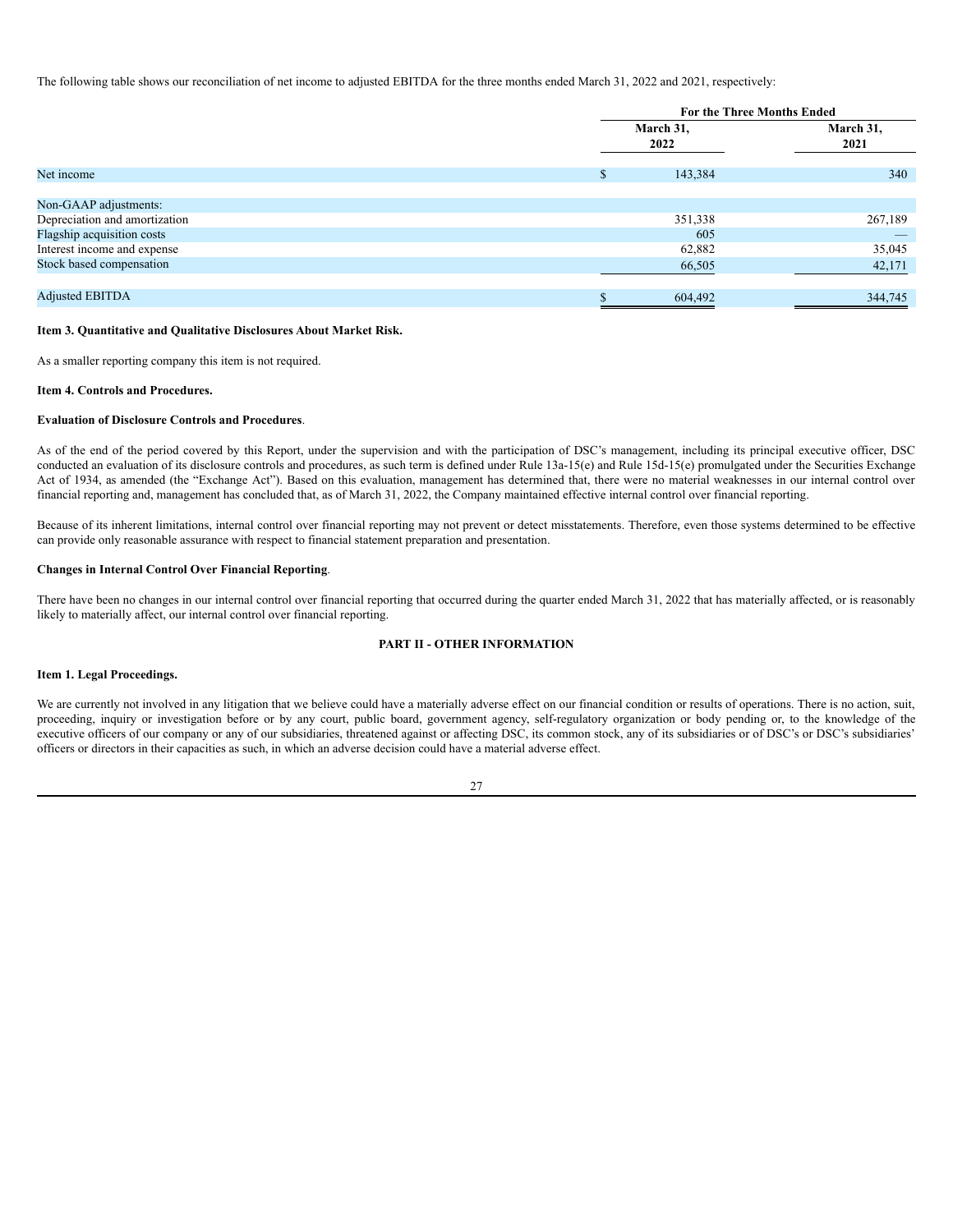#### <span id="page-30-0"></span>**Item 1A. Risk Factors.**

Our business, financial condition, results of operations, and cash flows may be impacted by a number of factors, many of which are beyond our control, including those set forth in our most recent Annual Report on Form 10-K for the year ended December 31, 2021, the occurrence of any one of which could have a material adverse effect on our actual results.

There have been no material changes to the Risk Factors previously disclosed in our Annual Report on Form 10-K for the year ended December 31, 2021.

#### <span id="page-30-1"></span>**Item 2. Unregistered Sales of Equity Securities and Use of Proceeds.**

There were no unregistered sales of the Company's equity securities during the period ended March 31, 2022 that were not previously reported in a Current Report on Form 8-K.

# <span id="page-30-2"></span>**Item 3. Defaults Upon Senior Securities.**

There were no defaults upon senior securities during the period ended March 31, 2022.

#### <span id="page-30-3"></span>**Item 4. Mine Safety Disclosures**

Not Applicable.

# <span id="page-30-4"></span>**Item 5. Other Information.**

There is no other information required to be disclosed under this item that was not previously disclosed.

#### <span id="page-30-5"></span>**Item 6. Exhibits.**

| Exhibit No. | Description                                                                                                                                                        |
|-------------|--------------------------------------------------------------------------------------------------------------------------------------------------------------------|
|             |                                                                                                                                                                    |
| $31.1*$     | Certification by the Principal Executive Officer of Registrant pursuant to Section 302 of the Sarbanes-Oxley Act of 2002 (Rule 13a-14(a) or Rule 15d-<br>$14(a)$ . |
| $31.2*$     | Certification by the Principal Financial Officer of Registrant pursuant to Section 302 of the Sarbanes-Oxley Act of 2002 (Rule 13a-14(a) or Rule 15d-14(a)).       |
| $32.1*$     | Certification by the Principal Executive Officer pursuant to 18 U.S.C. 1350 as adopted pursuant to Section 906 of the Sarbanes-Oxley Act of 2002.                  |
| $32.2*$     | Certification by the Principal Financial Officer pursuant to 18 U.S.C. 1350 as adopted pursuant to Section 906 of the Sarbanes-Oxley Act of 2002.                  |
|             |                                                                                                                                                                    |
| 101.INS     | <b>XBRL</b> Instant Document                                                                                                                                       |
| 101.SCH     | XBRL Taxonomy Extension Schema Document                                                                                                                            |
| 101.CAL     | XBRL Taxonomy Extension Calculation Linkbase Document                                                                                                              |
| $101.$ DEF* | XBRL Taxonomy Extension Definition Linkbase Document                                                                                                               |
| $101$ .LAB* | XBRL Taxonomy Extension Label Linkbase Document                                                                                                                    |
| $101.PRE*$  | XBRL Taxonomy Extension Presentation Linkbase Document                                                                                                             |

\* Filed herewith.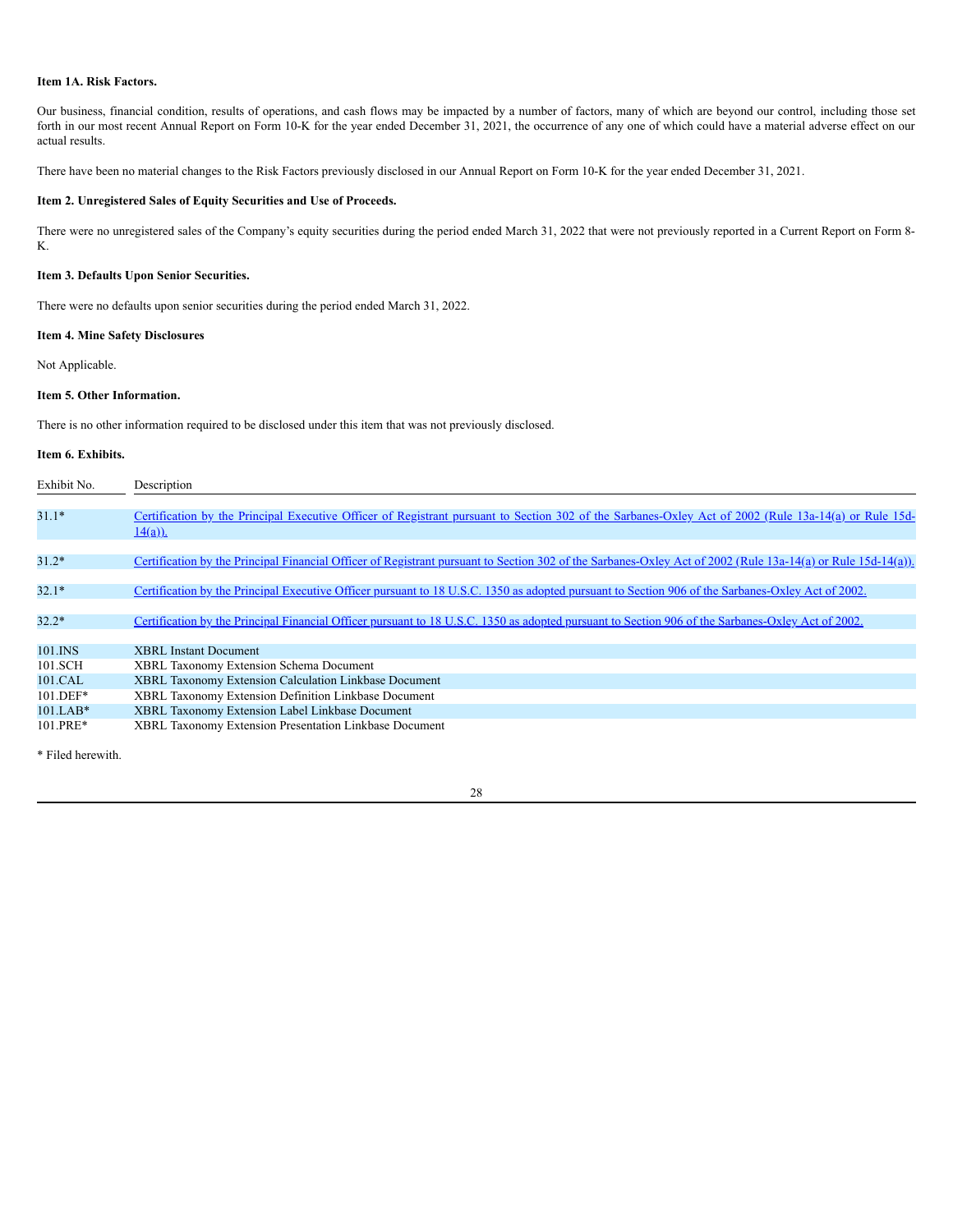# **SIGNATURES**

Pursuant to the requirements of the Securities Exchange Act of 1934, the registrant has duly caused this report to be signed on its behalf by the undersigned, thereunto duly authorized.

|                    | <b>DATA STORAGE CORPORATION</b> |                                                                                                             |  |  |
|--------------------|---------------------------------|-------------------------------------------------------------------------------------------------------------|--|--|
| Date: May 16, 2022 | By:                             | /s/ Charles M. Piluso<br>Charles M. Piluso<br>Chief Executive Officer<br>(Principal Executive Officer)      |  |  |
| Date: May 16, 2022 | By:                             | /s/ Chris Panagiotakos<br>Chris H. Panagiotakos<br>Chief Financial Officer<br>(Principal Financial Officer) |  |  |
|                    | 29                              |                                                                                                             |  |  |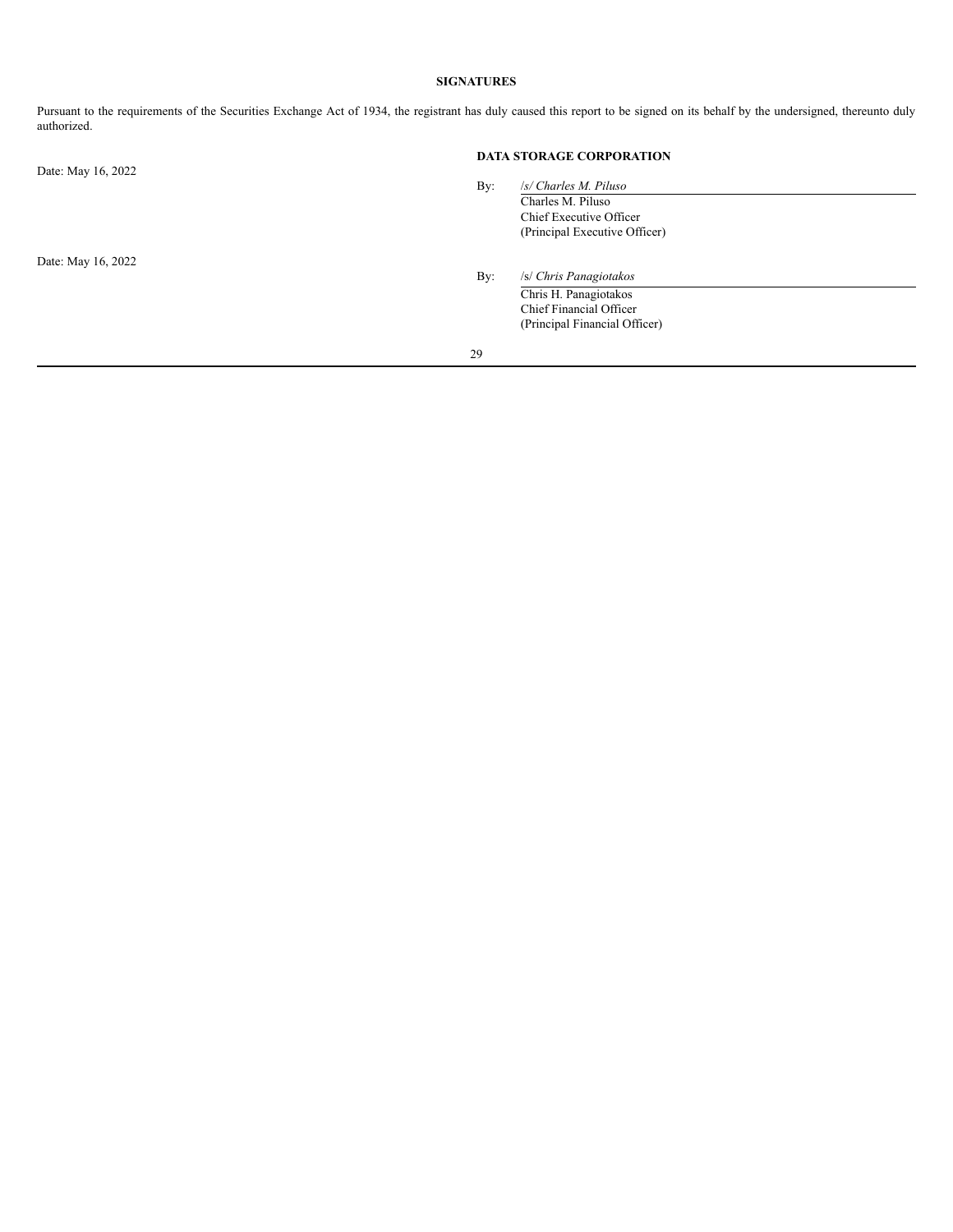#### **CERTIFICATION OF PRINCIPAL EXECUTIVE OFFICER PURSUANT TO SECTION 302 OF THE SARBANES-OXLEY ACT OF 2002**

I, Charles M. Piluso, certify that:

1. I have reviewed this quarterly report on Form 10-Q of Data Storage Corporation;

2. Based on my knowledge, this quarterly report does not contain any untrue statement of a material fact or omit to state a material fact necessary to make the statements made, in light of the circumstances under which such statements were made, not misleading with respect to the period covered by this quarterly report;

3. Based on my knowledge, the financial statements, and other financial information included in this quarterly report, fairly present in all material respects the financial condition, results of operations and cash flows of the registrant as of, and for, the periods presented in this quarterly report;

4. The registrant's other certifying officer and I are responsible for establishing and maintaining disclosure controls and procedures (as defined in Exchange Act Rules  $13a-15(e)$  and  $15d-15(e)$ ) and internal controls over financial reporting (as defined in Exchange Act Rules  $13a-15(f)$ ) and  $15d-15(f)$ ) for the registrant and have:

- a) designed such disclosure controls and procedures, or caused such disclosure controls and procedures to be designed under our supervision, to ensure that material information relating to the registrant, including its consolidated subsidiaries, is made known to us by others within those entities, particularly for the period in which this quarterly report is being prepared;
- b) designed such internal control over financial reporting, or caused such internal control over financial reporting to be designed under our supervision, to provide reasonable assurance regarding the reliability of financial reporting and the preparation of financial statements for external purposes in accordance with generally accepted accounting principles;
- c) evaluated the effectiveness of the registrant's disclosure controls and procedures and presented in this report our conclusions about the effectiveness of the disclosure controls and procedures, as of the end of the period covered by this report based on such evaluation;
- d) disclosed in this report any change in the registrant's internal control over financial reporting that occurred during the registrant's most recent fiscal quarter that has materially affected, or is reasonably likely to materially affect, the registrant's internal control over financial reporting;

5. The registrant's other certifying officer and I have disclosed, based on our most recent evaluation, to the registrant's auditors and the audit committee of the registrant's board of directors (or persons performing the equivalent function):

- a) all significant deficiencies in the design or operation of internal controls which could adversely affect the registrant's ability to record, process, summarize and report financial data and have identified for the registrant's auditors any material weaknesses in internal controls; and
- b) any fraud, whether or not material, that involves management or other employees who have a significant role in the registrant's internal controls over financial reporting.

Date: May 16, 2022 By: /*s/ Charles M. Piluso*

Charles M. Piluso Chief Executive Officer (Principal Executive Officer)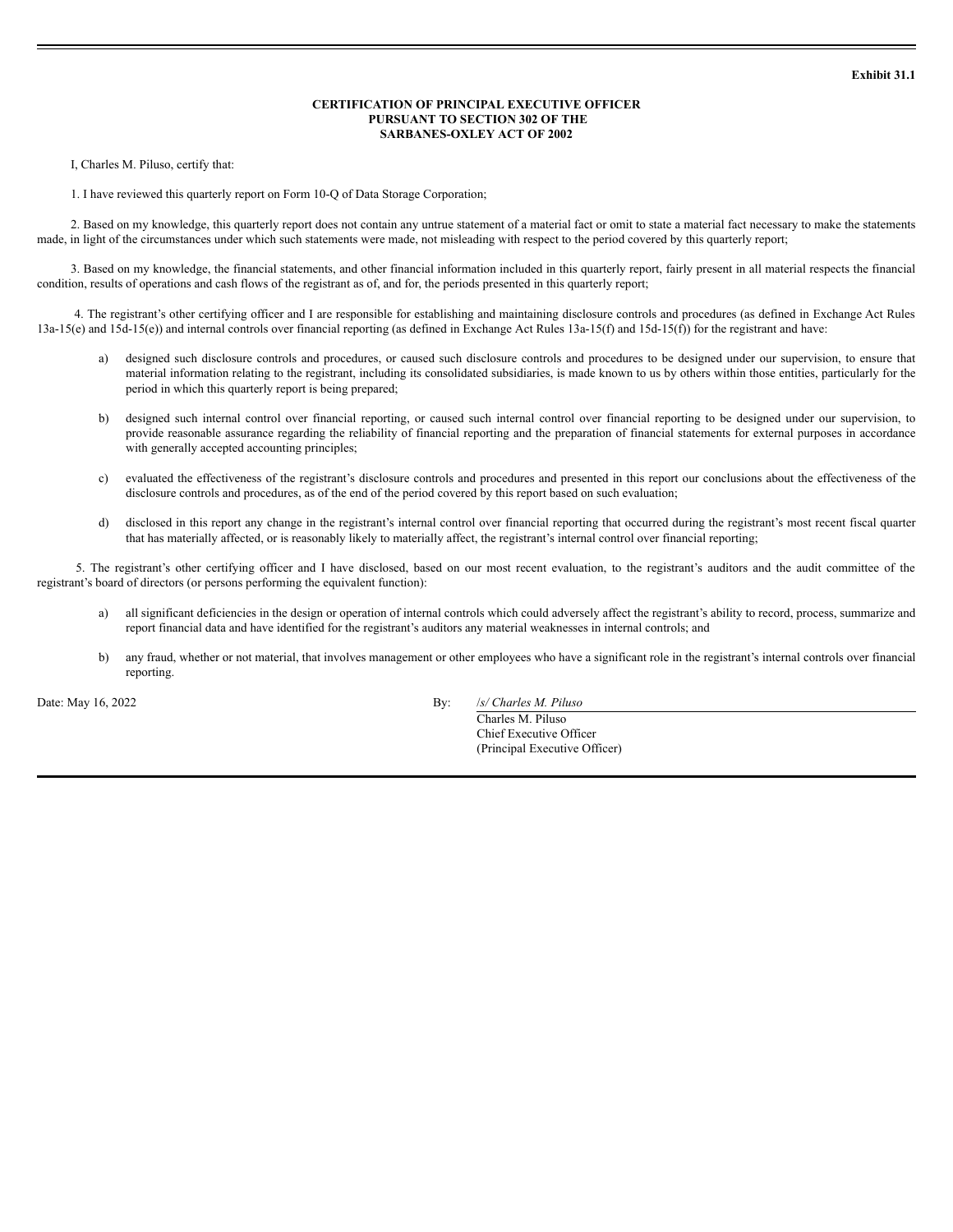# **CERTIFICATION OF PRINCIPAL ACCOUNTING OFFICER PURSUANT TO SECTION 302 OF THE SARBANES-OXLEY ACT OF 2002**

I, Chris Panagiotakos, certify that:

1. I have reviewed this quarterly report on Form 10-Q of Data Storage Corporation;

2. Based on my knowledge, this quarterly report does not contain any untrue statement of a material fact or omit to state a material fact necessary to make the statements made, in light of the circumstances under which such statements were made, not misleading with respect to the period covered by this quarterly report;

3. Based on my knowledge, the financial statements, and other financial information included in this quarterly report, fairly present in all material respects the financial condition, results of operations and cash flows of the registrant as of, and for, the periods presented in this quarterly report;

4. The registrant's other certifying officer and I are responsible for establishing and maintaining disclosure controls and procedures (as defined in Exchange Act Rules  $13a-15(e)$  and  $15d-15(e)$ ) and internal controls over financial reporting (as defined in Exchange Act Rules  $13a-15(f)$ ) and  $15d-15(f)$ ) for the registrant and have:

- a) designed such disclosure controls and procedures, or caused such disclosure controls and procedures to be designed under our supervision, to ensure that material information relating to the registrant, including its consolidated subsidiaries, is made known to us by others within those entities, particularly for the period in which this quarterly report is being prepared;
- b) designed such internal control over financial reporting, or caused such internal control over financial reporting to be designed under our supervision, to provide reasonable assurance regarding the reliability of financial reporting and the preparation of financial statements for external purposes in accordance with generally accepted accounting principles;
- c) evaluated the effectiveness of the registrant's disclosure controls and procedures and presented in this report our conclusions about the effectiveness of the disclosure controls and procedures, as of the end of the period covered by this report based on such evaluation;
- d) disclosed in this report any change in the registrant's internal control over financial reporting that occurred during the registrant's most recent fiscal quarter that has materially affected, or is reasonably likely to materially affect, the registrant's internal control over financial reporting;

5. The registrant's other certifying officer and I have disclosed, based on our most recent evaluation, to the registrant's auditors and the audit committee of registrant's board of directors (or persons performing the equivalent function):

- a) all significant deficiencies in the design or operation of internal controls which could adversely affect the registrant's ability to record, process, summarize and report financial data and have identified for the registrant's auditors any material weaknesses in internal controls; and
- b) any fraud, whether or not material, that involves management or other employees who have a significant role in the registrant's internal controls over financial reporting.

Date: May 16, 2022 By: /s/ *Chris Panagiotakos*

Chris Panagiotakos Chief Financial Officer (Principal Financial and Accounting Officer)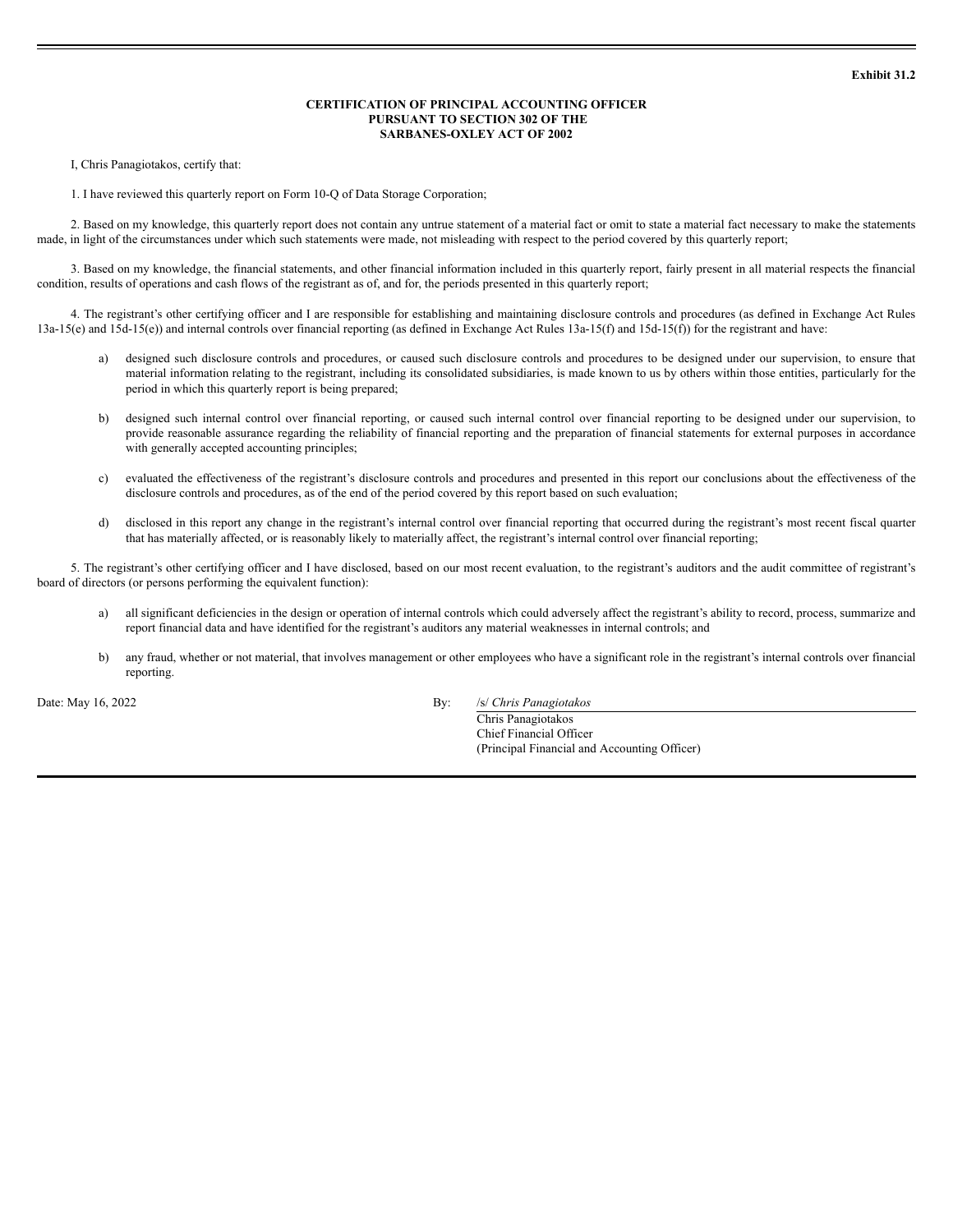#### **CERTIFICATION PURSUANT TO 18 U.S.C. SECTION 1350, AS ADOPTED PURSUANT TO SECTION 906 OF THE SARBANES-OXLEY ACT OF 2002**

In connection with this Quarterly Report of Data Storage Corporation (the "Company"), on Form 10-Q for the period ended March 31, 2022, as filed with the U.S. Securities and Exchange Commission on the date hereof, I, Charles M. Piluso, Chief Executive Officer of the Company, certify to the best of my knowledge, pursuant to 18 U.S.C. Sec. 1350, as adopted pursuant to Sec. 906 of the Sarbanes-Oxley Act of 2002, that:

- (1) Such Quarterly Report on Form 10-Q for the period ended March 31, 2022, fully complies with the requirements of section 13(a) or 15(d) of the Securities Exchange Act of 1934; and
- (2) The information contained in such Quarterly Report on Form 10-Q for the period ended March 31, 2022, fairly presents, in all material respects, the financial condition and results of operations of the Company.

Date: May 16, 2022 By: */s/ Charles M. Piluso*

Charles M. Piluso Chief Executive Officer (Principal Executive Officer)